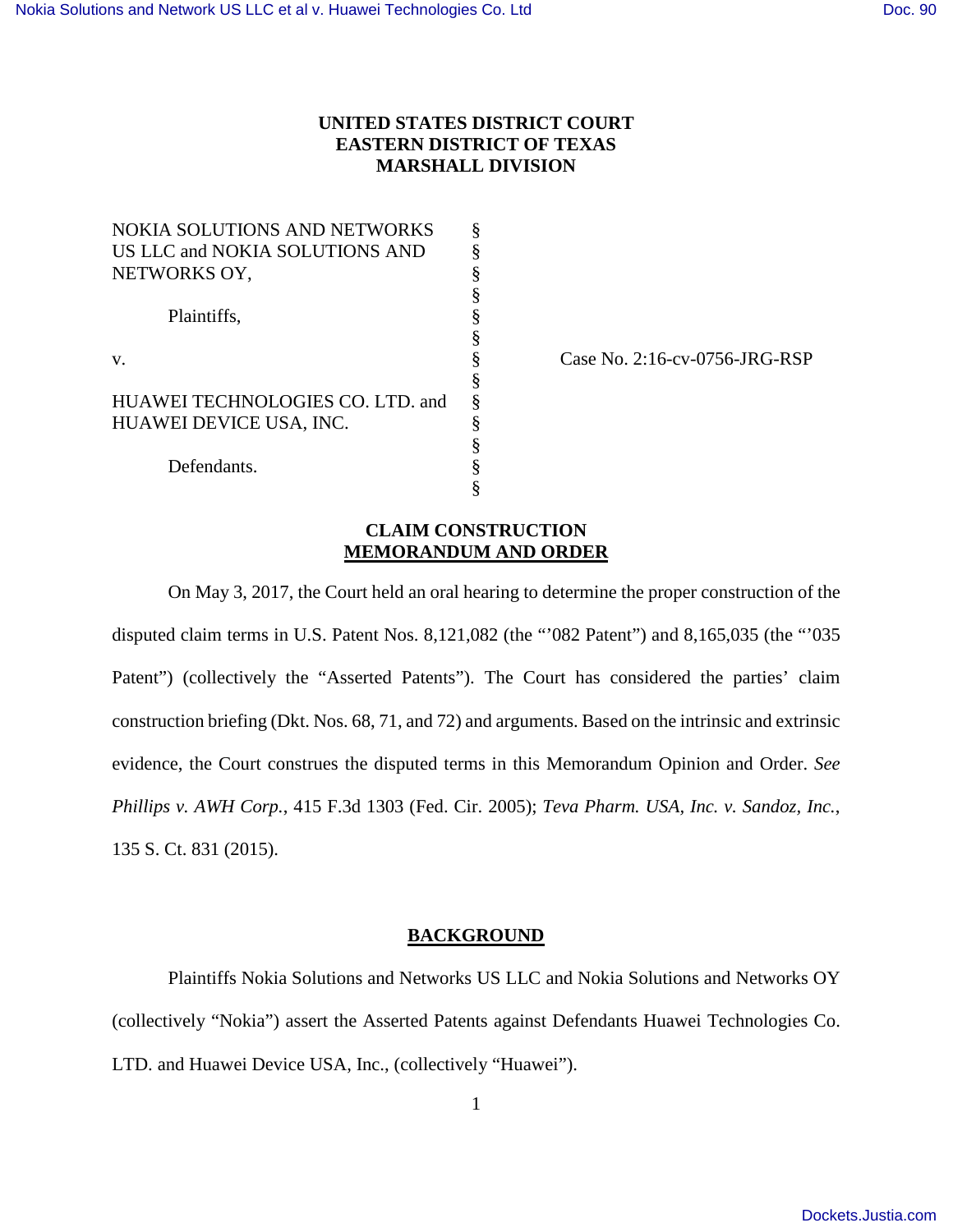The '082 Patent relates to communications in a cellular network. The Abstract of the '082 Patent recites:

A method for signaling between a mobile apparatus (10) and a network node (12) is described. The method includes generating a message that includes a scheduling request. Determining whether a second indication (e.g., an acknowledgment) is to be transmitted in a sub-frame with the first indication is also included. The method includes, in response to a determination that the second indication is not to be included, the message is configured in a first configuration and, in response to a determination that the second indication is to be included, the message also includes the second indication and the message is configured in a second configuration. The first configuration is distinct from the second configuration. The method also includes sending the message, via a wireless transmitter, in the sub-frame. Apparatus and computer-readable media are also described.

'082 Patent Abstract. Scheduling requests are provided so that user equipment may request resources from a base station. More particularly, the '082 Patent describes a process for transmitting scheduling requests (SR), acknowledgements (ACK), and negative acknowledgements (NACK). Specifically, the '082 Patent references a desire in the 3GPP cellular standard to provide the simultaneous transmission of SR, ACK and NACK signals. *Id*. at 2:55-57. The technique disclosed relates to techniques for including in a message just SR information, combining SR and ACK information in sub-frame or combining SR and NACK information in sub-frame. *Id*. at 4:10-42. Constellation point techniques may be used to map the information that is sent. *Id*. at 7:22-35, Figures 2-6, 8.

The '035 Patent relates to communications in a cellular network. The Abstract of the '035 Patent recites:

In a first aspect of the invention there is a method, apparatus, and executable software product for receiving scheduling information, determining that at least one downlink allocation of the scheduling information was not received, sending a reply to the received scheduling that comprises an indication of discontinuous transmission in response to the determining. In another aspect of the invention there is a method an apparatus to send scheduling information, and receive a reply to the scheduling information comprising an indication of discontinuous transmission that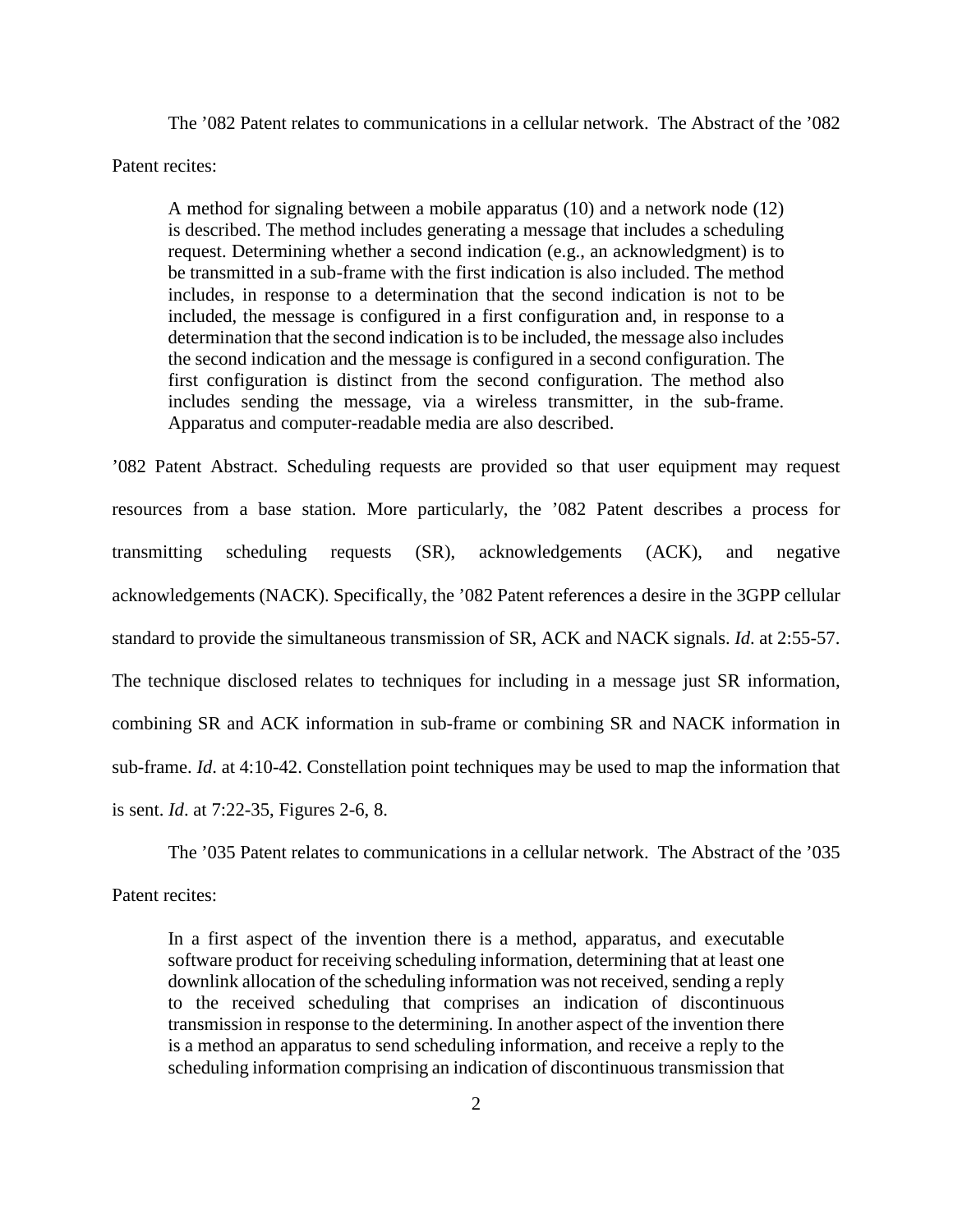at least one downlink allocation of the scheduling information was not received.

'035 Patent Abstract. The '035 Patent relates to transmissions of ACK, NACK and discontinuous transmission (DTX) signals. More particularly, the '035 Patent describes using DTX detection. A node in the system may receive scheduling information and determine that at least one downlink allocation of the scheduling information was not received. A reply is sent to the received scheduling information indicating a discontinuous transmission situation. *Id*. at 3:60-4:8.

## **LEGAL PRINCIPLES**

"It is a 'bedrock principle' of patent law that 'the claims of a patent define the invention to which the patentee is entitled the right to exclude.'" *Phillips v. AWH Corp.*, 415 F.3d 1303, 1312 (Fed. Cir. 2005) (en banc) (quoting *Innova/Pure Water Inc. v. Safari Water Filtration Sys., Inc.*, 381 F.3d 1111, 1115 (Fed. Cir. 2004)). To determine the meaning of the claims, courts start by considering the intrinsic evidence. *Id.* at 1313; *C.R. Bard, Inc. v. U.S. Surgical Corp.*, 388 F.3d 858, 861 (Fed. Cir. 2004); *Bell Atl. Network Servs., Inc. v. Covad Commc'ns Group, Inc.*, 262 F.3d 1258, 1267 (Fed. Cir. 2001). The intrinsic evidence includes the claims themselves, the specification, and the prosecution history. *Phillips*, 415 F.3d at 1314; *C.R. Bard, Inc.*, 388 F.3d at 861. The general rule—subject to certain specific exceptions discussed *infra*—is that each claim term is construed according to its ordinary and accustomed meaning as understood by one of ordinary skill in the art at the time of the invention in the context of the patent. *Phillips*, 415 F.3d at 1312–13; *Alloc, Inc. v. Int'l Trade Comm'n*, 342 F.3d 1361, 1368 (Fed. Cir. 2003); *Azure Networks, LLC v. CSR PLC*, 771 F.3d 1336, 1347 (Fed. Cir. 2014) ("There is a heavy presumption that claim terms carry their accustomed meaning in the relevant community at the relevant time.") (vacated on other grounds).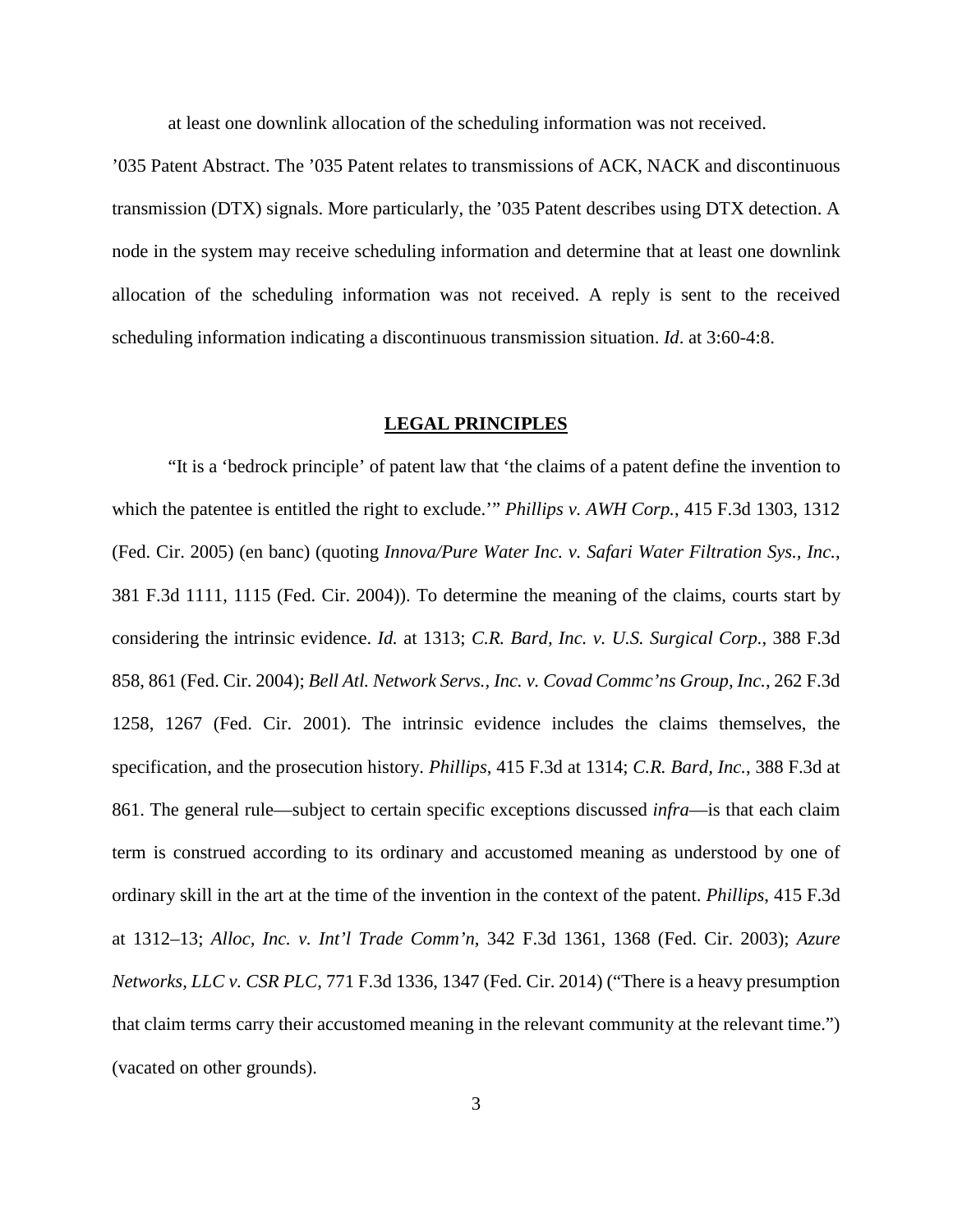"The claim construction inquiry. . . begins and ends in all cases with the actual words of the claim." *Renishaw PLC v. Marposs Societa' per Azioni*, 158 F.3d 1243, 1248 (Fed. Cir. 1998). "[I]n all aspects of claim construction, 'the name of the game is the claim.'" *Apple Inc. v. Motorola, Inc.*, 757 F.3d 1286, 1298 (Fed. Cir. 2014) (quoting *In re Hiniker Co.*, 150 F.3d 1362, 1369 (Fed. Cir. 1998)). A term's context in the asserted claim can be instructive. *Phillips*, 415 F.3d at 1314. Other asserted or unasserted claims can also aid in determining the claim's meaning, because claim terms are typically used consistently throughout the patent. *Id.* Differences among the claim terms can also assist in understanding a term's meaning. *Id.* For example, when a dependent claim adds a limitation to an independent claim, it is presumed that the independent claim does not include the limitation. *Id.* at 1314–15.

"[C]laims 'must be read in view of the specification, of which they are a part.'" *Id.* (quoting *Markman v. Westview Instruments, Inc.*, 52 F.3d 967, 979 (Fed. Cir. 1995) (en banc)). "[T]he specification 'is always highly relevant to the claim construction analysis. Usually, it is dispositive; it is the single best guide to the meaning of a disputed term.'" *Id.* (quoting *Vitronics Corp. v. Conceptronic, Inc.*, 90 F.3d 1576, 1582 (Fed. Cir. 1996)); *Teleflex, Inc. v. Ficosa N. Am. Corp.*, 299 F.3d 1313, 1325 (Fed. Cir. 2002). But, "'[a]lthough the specification may aid the court in interpreting the meaning of disputed claim language, particular embodiments and examples appearing in the specification will not generally be read into the claims.'" *Comark Commc'ns, Inc. v. Harris Corp.*, 156 F.3d 1182, 1187 (Fed. Cir. 1998) (quoting *Constant v. Advanced Micro-Devices, Inc.*, 848 F.2d 1560, 1571 (Fed. Cir. 1988)); *see also Phillips*, 415 F.3d at 1323. "[I]t is improper to read limitations from a preferred embodiment described in the specification—even if it is the only embodiment—into the claims absent a clear indication in the intrinsic record that the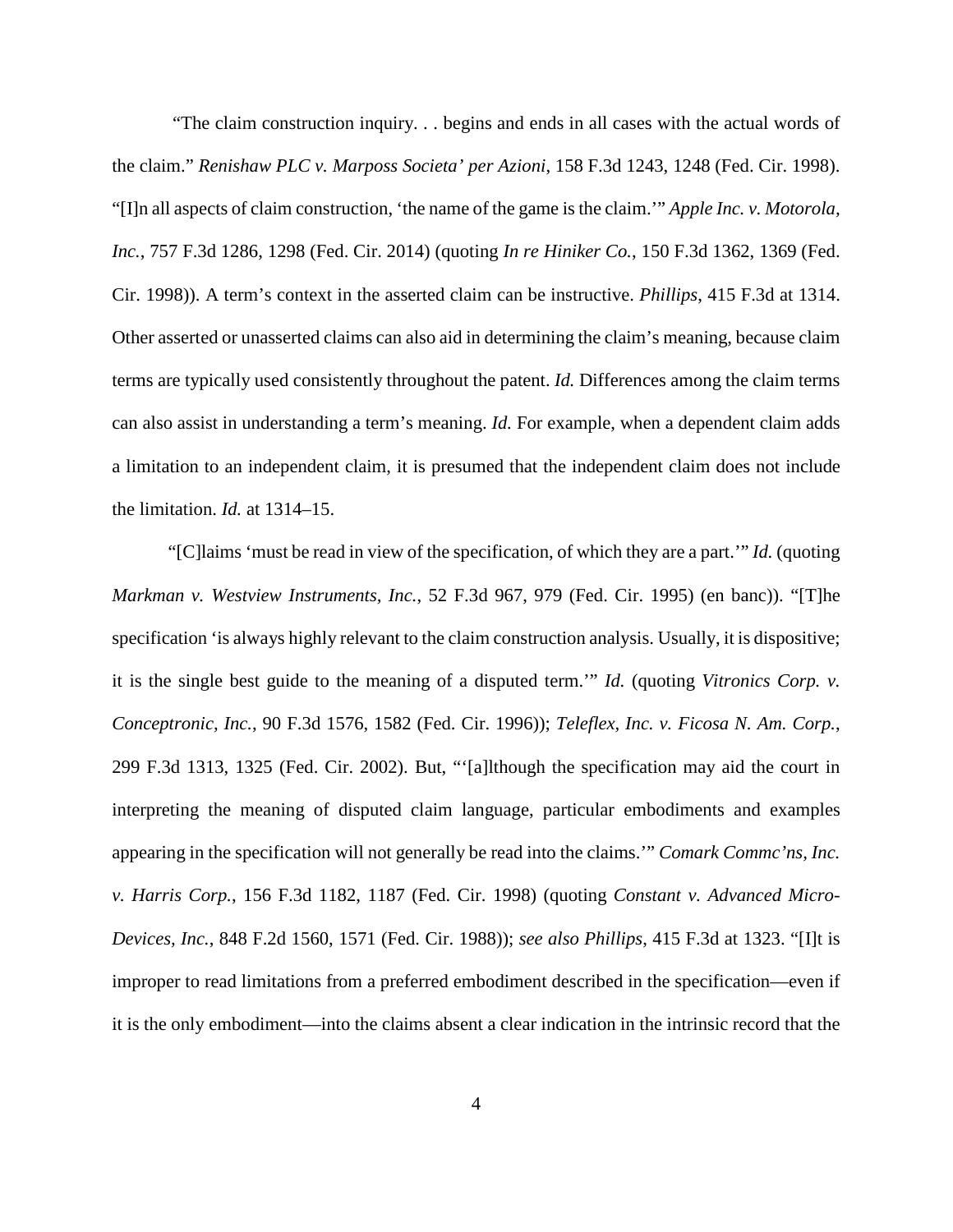patentee intended the claims to be so limited." *Liebel-Flarsheim Co. v. Medrad, Inc.*, 358 F.3d 898, 913 (Fed. Cir. 2004).

The prosecution history is another tool to supply the proper context for claim construction because, like the specification, the prosecution history provides evidence of how the U.S. Patent and Trademark Office ("PTO") and the inventor understood the patent. *Phillips*, 415 F.3d at 1317. However, "because the prosecution history represents an ongoing negotiation between the PTO and the applicant, rather than the final product of that negotiation, it often lacks the clarity of the specification and thus is less useful for claim construction purposes." *Id.* at 1318; *see also Athletic Alternatives, Inc. v. Prince Mfg.*, 73 F.3d 1573, 1580 (Fed. Cir. 1996) (ambiguous prosecution history may be "unhelpful as an interpretive resource").

Although extrinsic evidence can also be useful, it is "'less significant than the intrinsic record in determining the legally operative meaning of claim language.'" *Phillips*, 415 F.3d at 1317 (quoting *C.R. Bard, Inc.*, 388 F.3d at 862). Technical dictionaries and treatises may help a court understand the underlying technology and the manner in which one skilled in the art might use claim terms, but technical dictionaries and treatises may provide definitions that are too broad or may not be indicative of how the term is used in the patent. *Id.* at 1318. Similarly, expert testimony may aid a court in understanding the underlying technology and determining the particular meaning of a term in the pertinent field, but an expert's conclusory, unsupported assertions as to a term's definition are entirely unhelpful to a court. *Id.* Generally, extrinsic evidence is "less reliable than the patent and its prosecution history in determining how to read claim terms." *Id.* The Supreme Court recently explained the role of extrinsic evidence in claim construction: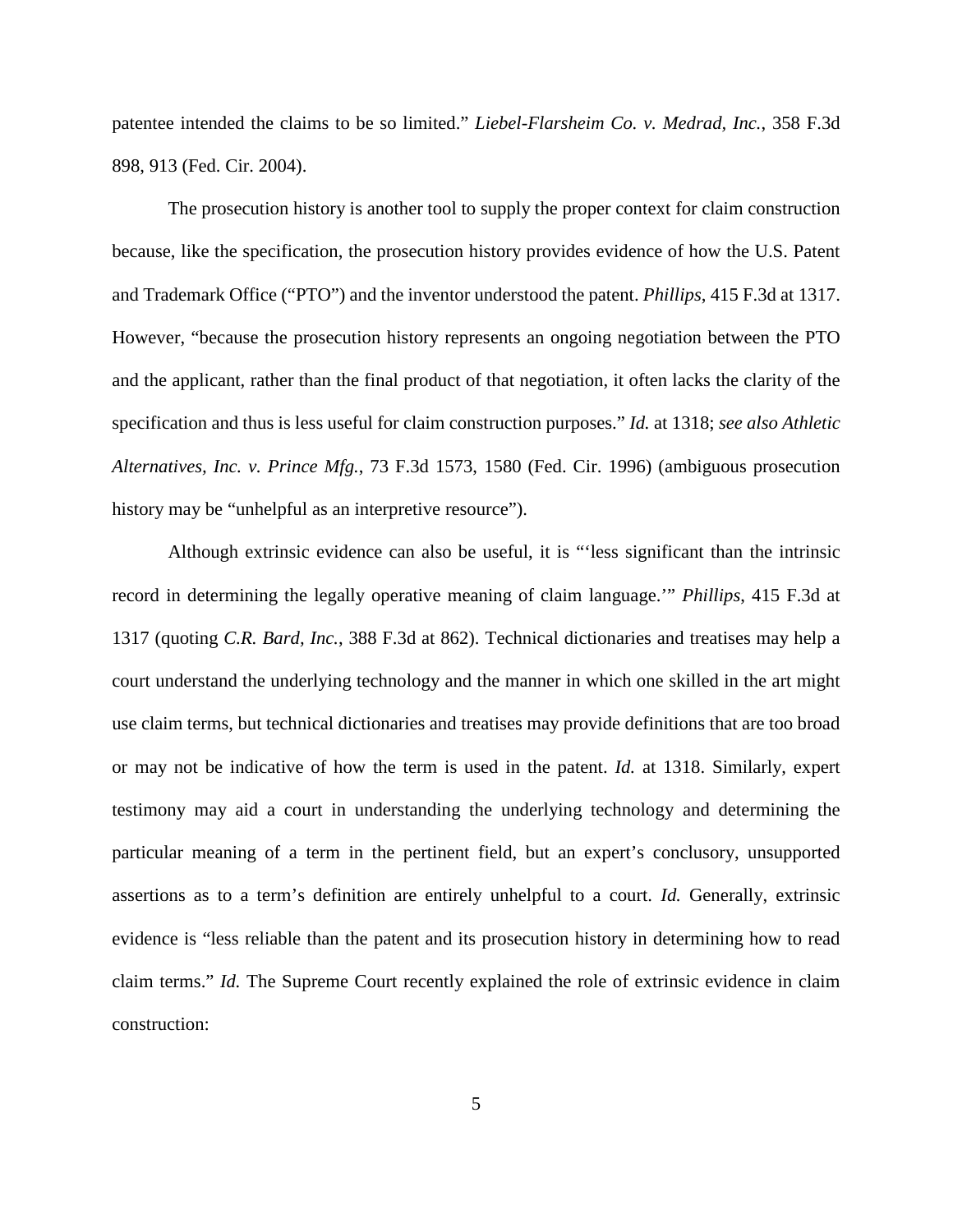In some cases, however, the district court will need to look beyond the patent's intrinsic evidence and to consult extrinsic evidence in order to understand, for example, the background science or the meaning of a term in the relevant art during the relevant time period. *See, e.g., Seymour v. Osborne*, 11 Wall. 516, 546 (1871) (a patent may be "so interspersed with technical terms and terms of art that the testimony of scientific witnesses is indispensable to a correct understanding of its meaning"). In cases where those subsidiary facts are in dispute, courts will need to make subsidiary factual findings about that extrinsic evidence. These are the "evidentiary underpinnings" of claim construction that we discussed in *Markman*, and this subsidiary fact finding must be reviewed for clear error on appeal.

*Teva Pharm. USA, Inc. v. Sandoz, Inc.*, 135 S. Ct. 831, 841 (2015).

## **A. Departing from the Ordinary Meaning of a Claim Term**

There are "only two exceptions to [the] general rule" that claim terms are construed according to their plain and ordinary meaning: "1) when a patentee sets out a definition and acts as his own lexicographer, or 2) when the patentee disavows the full scope of the claim term either in the specification or during prosecution."[1](#page-5-0) *Golden Bridge Tech., Inc. v. Apple Inc.*, 758 F.3d 1362, 1365 (Fed. Cir. 2014) (quoting *Thorner v. Sony Computer Entm't Am. LLC*, 669 F.3d 1362, 1365 (Fed. Cir. 2012)); *see also GE Lighting Solutions, LLC v. AgiLight, Inc.*, 750 F.3d 1304, 1309 (Fed. Cir. 2014) ("[T]he specification and prosecution history only compel departure from the plain meaning in two instances: lexicography and disavowal."). The standards for finding lexicography or disavowal are "exacting." *GE Lighting Solutions*, 750 F.3d at 1309.

To act as his own lexicographer, the patentee must "clearly set forth a definition of the disputed claim term," and "clearly express an intent to define the term." *Id.* (quoting *Thorner*, 669 F.3d at 1365); *see also Renishaw*, 158 F.3d at 1249. The patentee's lexicography must appear "with reasonable clarity, deliberateness, and precision." *Renishaw*, 158 F.3d at 1249*.*

 $\overline{a}$ 

<span id="page-5-0"></span><sup>1</sup> Some cases have characterized other principles of claim construction as "exceptions" to the general rule, such as the statutory requirement that a means-plus-function term is construed to cover the corresponding structure disclosed in the specification. *See, e.g., CCS Fitness, Inc. v. Brunswick Corp.*, 288 F.3d 1359, 1367 (Fed. Cir. 2002).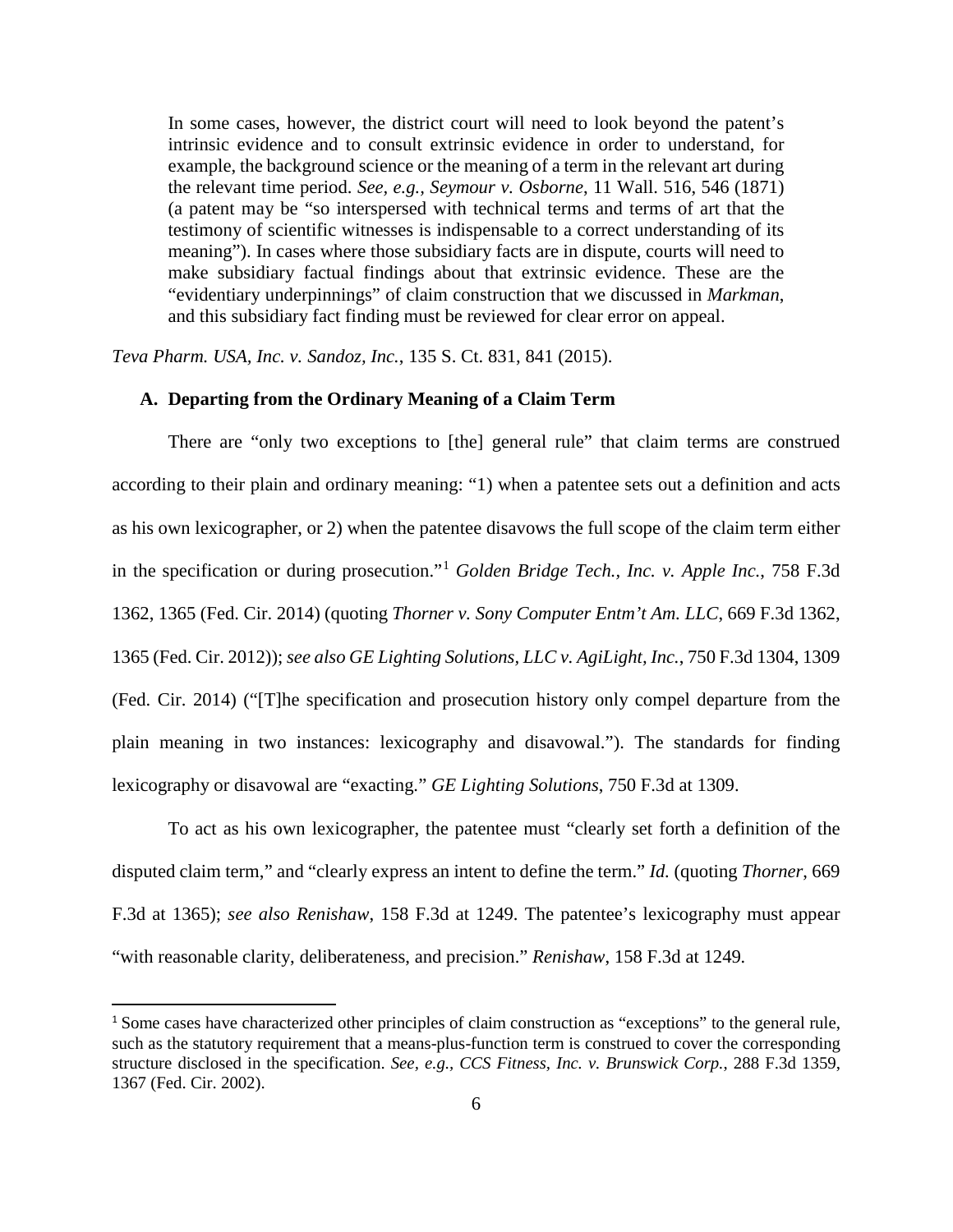To disavow or disclaim the full scope of a claim term, the patentee's statements in the specification or prosecution history must amount to a "clear and unmistakable" surrender. *Cordis Corp. v. Boston Sci. Corp.*, 561 F.3d 1319, 1329 (Fed. Cir. 2009); *see also Thorner*, 669 F.3d at 1366 ("The patentee may demonstrate intent to deviate from the ordinary and accustomed meaning of a claim term by including in the specification expressions of manifest exclusion or restriction, representing a clear disavowal of claim scope."). "Where an applicant's statements are amenable to multiple reasonable interpretations, they cannot be deemed clear and unmistakable." *3M Innovative Props. Co. v. Tredegar Corp.*, 725 F.3d 1315, 1326 (Fed. Cir. 2013).

# **B. Functional Claiming and 35 U.S.C. § 112, ¶ 6 (pre-AIA) / § 112(f) (AIA)**[2](#page-6-0)

A patent claim may be expressed using functional language. *See* 35 U.S.C. § 112, ¶ 6; *Williamson v. Citrix Online, LLC*, 792 F.3d 1339, 1347–49 & n.3 (Fed. Cir. 2015) (en banc in relevant portion). Section 112, Paragraph 6, provides that a structure may be claimed as a "means . . . for performing a specified function" and that an act may be claimed as a "step for performing a specified function." *Masco Corp. v. United States*, 303 F.3d 1316, 1326 (Fed. Cir. 2002).

But § 112, ¶ 6 does not apply to all functional claim language. There is a rebuttable presumption that § 112, ¶ 6 applies when the claim language includes "means" or "step for" terms, and that it does not apply in the absence of those terms. *Masco Corp*., 303 F.3d at 1326; *Williamson*, 792 F.3d at 1348. The presumption stands or falls according to whether one of ordinary skill in the art would understand the claim with the functional language, in the context of the entire specification, to denote sufficiently definite structure or acts for performing the function. *See Media Rights Techs., Inc. v. Capital One Fin. Corp.*, 800 F.3d 1366, 1372 (Fed. Cir. 2015) (§

l

<span id="page-6-0"></span><sup>2</sup> Because the applications resulting in the Asserted Patents were filed before September 16, 2012, the effective date of the AIA, the Court refers to the pre-AIA version of § 112.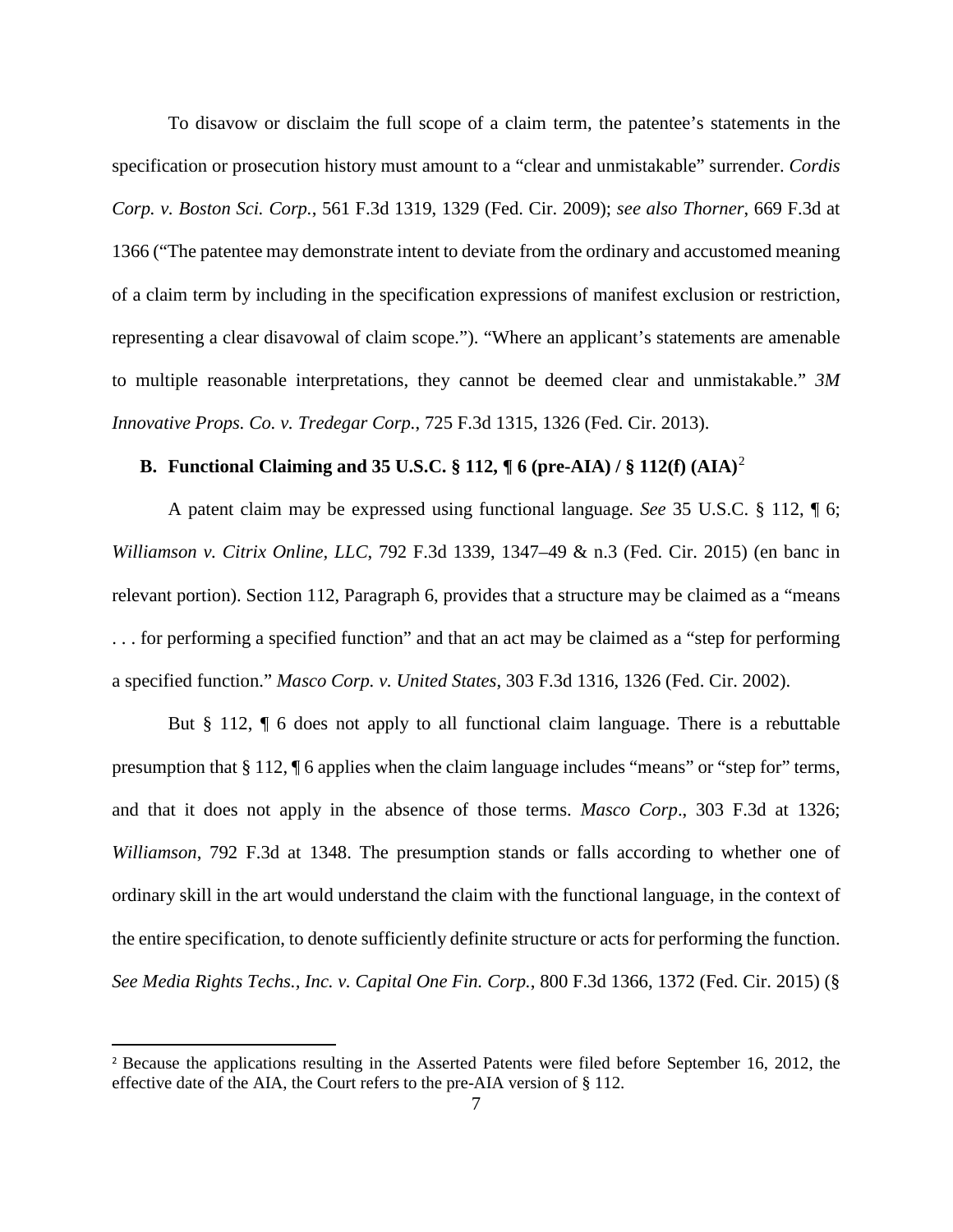112, ¶ 6 does not apply when "the claim language, read in light of the specification, recites sufficiently definite structure" (quotation marks omitted) (citing *Williamson*, 792 F.3d at 1349; Robert Bosch, LLC v. Snap-On Inc., 769 F.3d 1094, 1099 (Fed. Cir. 2014))); *Williamson*, 792 F.3d at 1349 (§ 112, ¶ 6 does not apply when "the words of the claim are understood by persons of ordinary skill in the art to have sufficiently definite meaning as the name for structure"); *Masco Corp.*, 303 F.3d at 1326 (§ 112, ¶ 6 does not apply when the claim includes an "act" corresponding to "how the function is performed"); *Personalized Media Communications, L.L.C. v. International Trade Commission*, 161 F.3d 696, 704 (Fed. Cir. 1998) (§ 112, ¶ 6 does not apply when the claim includes "sufficient structure, material, or acts within the claim itself to perform entirely the recited function . . . even if the claim uses the term 'means.'" (quotation marks and citation omitted)).

When it applies,  $\S 112$ ,  $\P 6$  limits the scope of the functional term "to only the structure, materials, or acts described in the specification as corresponding to the claimed function and equivalents thereof." *Williamson*, 792 F.3d at 1347. Construing a means-plus-function limitation involves multiple steps. "The first step . . . is a determination of the function of the means-plusfunction limitation." *Medtronic, Inc. v. Advanced Cardiovascular Sys., Inc.*, 248 F.3d 1303, 1311 (Fed. Cir. 2001). "[T]he next step is to determine the corresponding structure disclosed in the specification and equivalents thereof." *Id*. A "structure disclosed in the specification is 'corresponding' structure only if the specification or prosecution history clearly links or associates that structure to the function recited in the claim." *Id*. The focus of the "corresponding structure" inquiry is not merely whether a structure is capable of performing the recited function, but rather whether the corresponding structure is "clearly linked or associated with the [recited] function." *Id*. The corresponding structure "must include all structure that actually performs the recited function." *Default Proof Credit Card Sys. v. Home Depot U.S.A., Inc.*, 412 F.3d 1291, 1298 (Fed.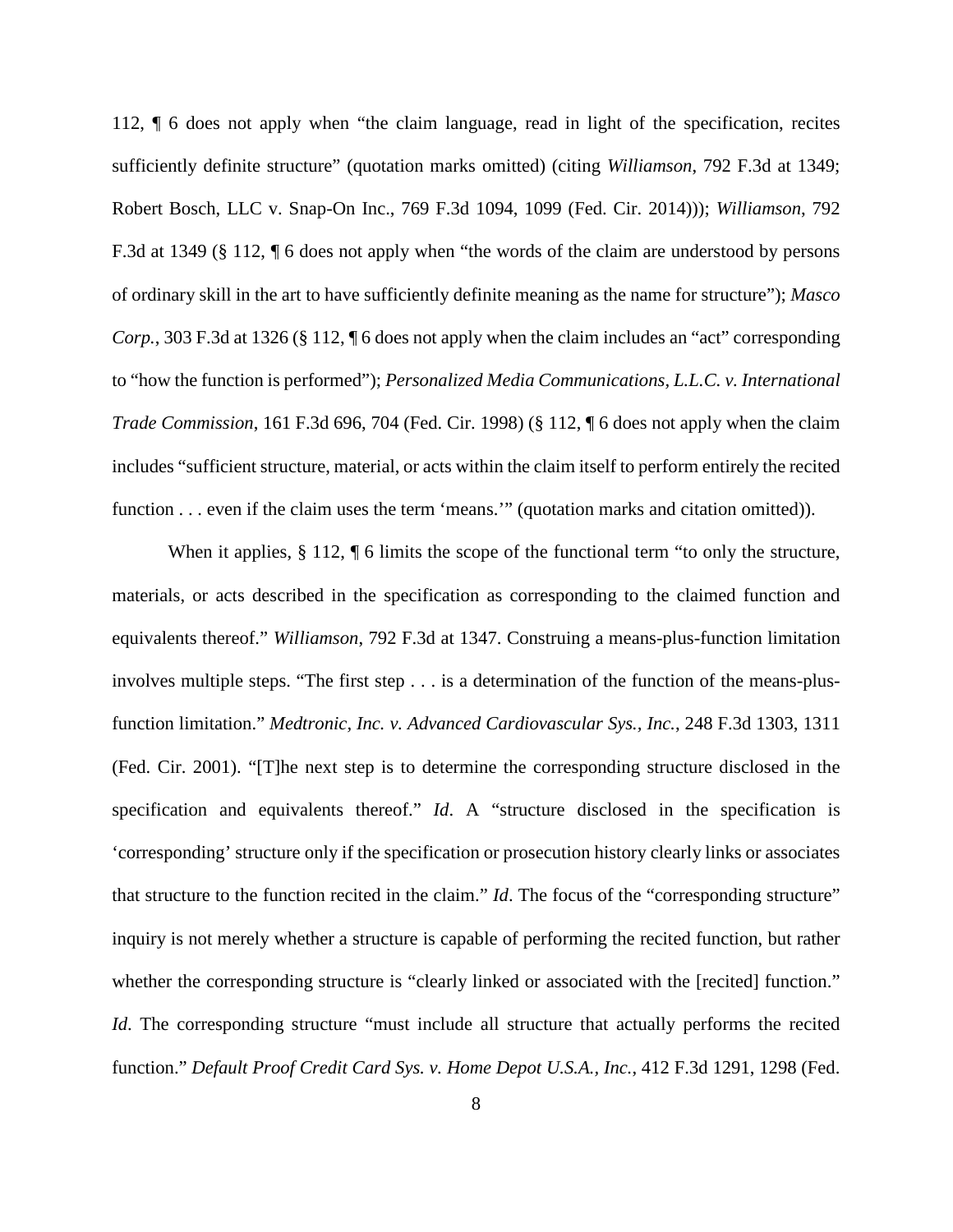Cir. 2005). However, § 112 does not permit "incorporation of structure from the written description beyond that necessary to perform the claimed function." *Micro Chem., Inc. v. Great Plains Chem. Co.*, 194 F.3d 1250, 1258 (Fed. Cir. 1999).

For § 112, ¶ 6 limitations implemented by a programmed general purpose computer or microprocessor, the corresponding structure described in the patent specification must include an algorithm for performing the function. *WMS Gaming Inc. v. Int'l Game Tech.*, 184 F.3d 1339, 1349 (Fed. Cir. 1999). The corresponding structure is not a general purpose computer but rather the special purpose computer programmed to perform the disclosed algorithm. *Aristocrat Techs. Austl. Pty Ltd. v. Int'l Game Tech.*, 521 F.3d 1328, 1333 (Fed. Cir. 2008).

# **C. Definiteness Under 35 U.S.C. § 112, ¶ 2 (pre-AIA) / § 112(b) (AIA)**[3](#page-8-0)

Patent claims must particularly point out and distinctly claim the subject matter regarded as the invention. 35 U.S.C. § 112, ¶ 2. A claim, when viewed in light of the intrinsic evidence, must "inform those skilled in the art about the scope of the invention with reasonable certainty." *Nautilus Inc. v. Biosig Instruments, Inc.*, 134 S. Ct. 2120, 2129 (2014). If it does not, the claim fails § 112, ¶ 2 and is therefore invalid as indefinite. *Id.* at 2124. Whether a claim is indefinite is determined from the perspective of one of ordinary skill in the art as of the time the application for the patent was filed. *Id.* at 2130. As it is a challenge to the validity of a patent, the failure of any claim in suit to comply with § 112 must be shown by clear and convincing evidence. *Id.* at 2130 n.10. "[I]ndefiniteness is a question of law and in effect part of claim construction." *ePlus, Inc. v. Lawson Software, Inc.*, 700 F.3d 509, 517 (Fed. Cir. 2012).

 $\overline{a}$ 

<span id="page-8-0"></span><sup>&</sup>lt;sup>3</sup> Because the application resulting in the patent was filed before September 16, 2012, the effective date of the AIA, the Court refers to the pre-AIA version of § 112.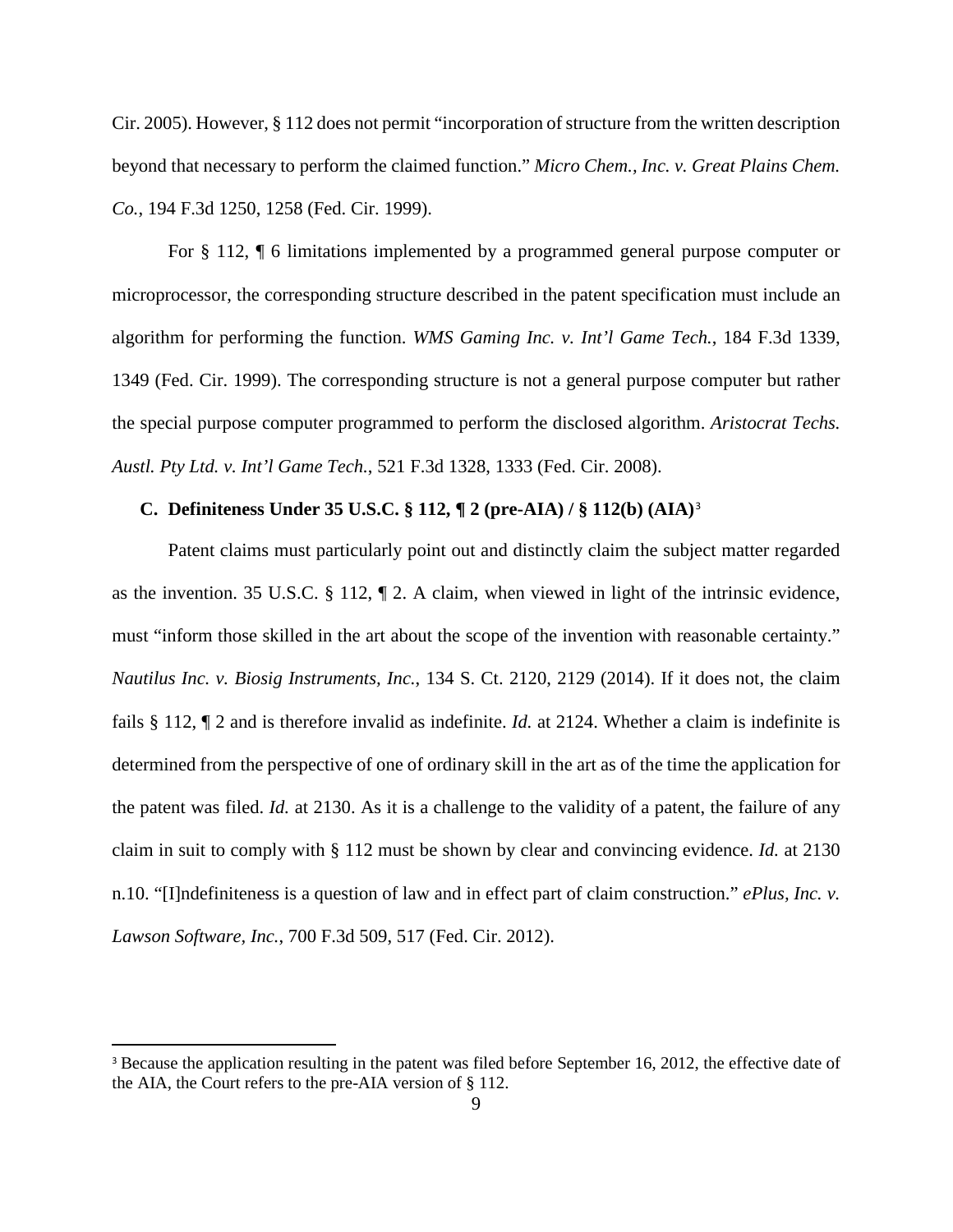When a term of degree is used in a claim, "the court must determine whether the patent provides some standard for measuring that degree." *Biosig Instruments, Inc. v. Nautilus, Inc.*, 783 F.3d 1374, 1378 (Fed. Cir. 2015) (quotation marks omitted). Likewise, when a subjective term is used in a claim, "the court must determine whether the patent's specification supplies some standard for measuring the scope of the [term]." *Datamize, LLC v. Plumtree Software, Inc.*, 417 F.3d 1342, 1351 (Fed. Cir. 2005); *accord Interval Licensing LLC v. AOL, Inc.*, 766 F.3d 1364, 1371 (Fed. Cir. 2014) (citing *Datamize*, 417 F.3d at 1351).

In the context of a claim governed by 35 U.S.C. § 112, ¶ 6, the claim is invalid as indefinite if the claim fails to disclose adequate corresponding structure to perform the claimed functions. *Williamson*, 792 F.3d at 1351–52. The disclosure is inadequate when one of ordinary skill in the art "would be unable to recognize the structure in the specification and associate it with the corresponding function in the claim." *Id.* at 1352.

### **AGREED TERMS**

| <b>Term</b>                            | <b>Agreed Construction</b>                 |
|----------------------------------------|--------------------------------------------|
| "An indication of discontinuous"       | "an explicit or implicit indication of     |
| transmission"                          | discontinuous transmission"                |
| ('035 Patent Claims 1, 12, 22, and 23) |                                            |
| "means for receiving scheduling"       | Function: receiving scheduling information |
| information"                           |                                            |
| $(235$ Patent Claim 23)                | Structure: receiver, transceiver, or other |
|                                        | equivalents thereof                        |

The parties agreed to the following terms:

(Dkt. No. 76-1 at 17, 26)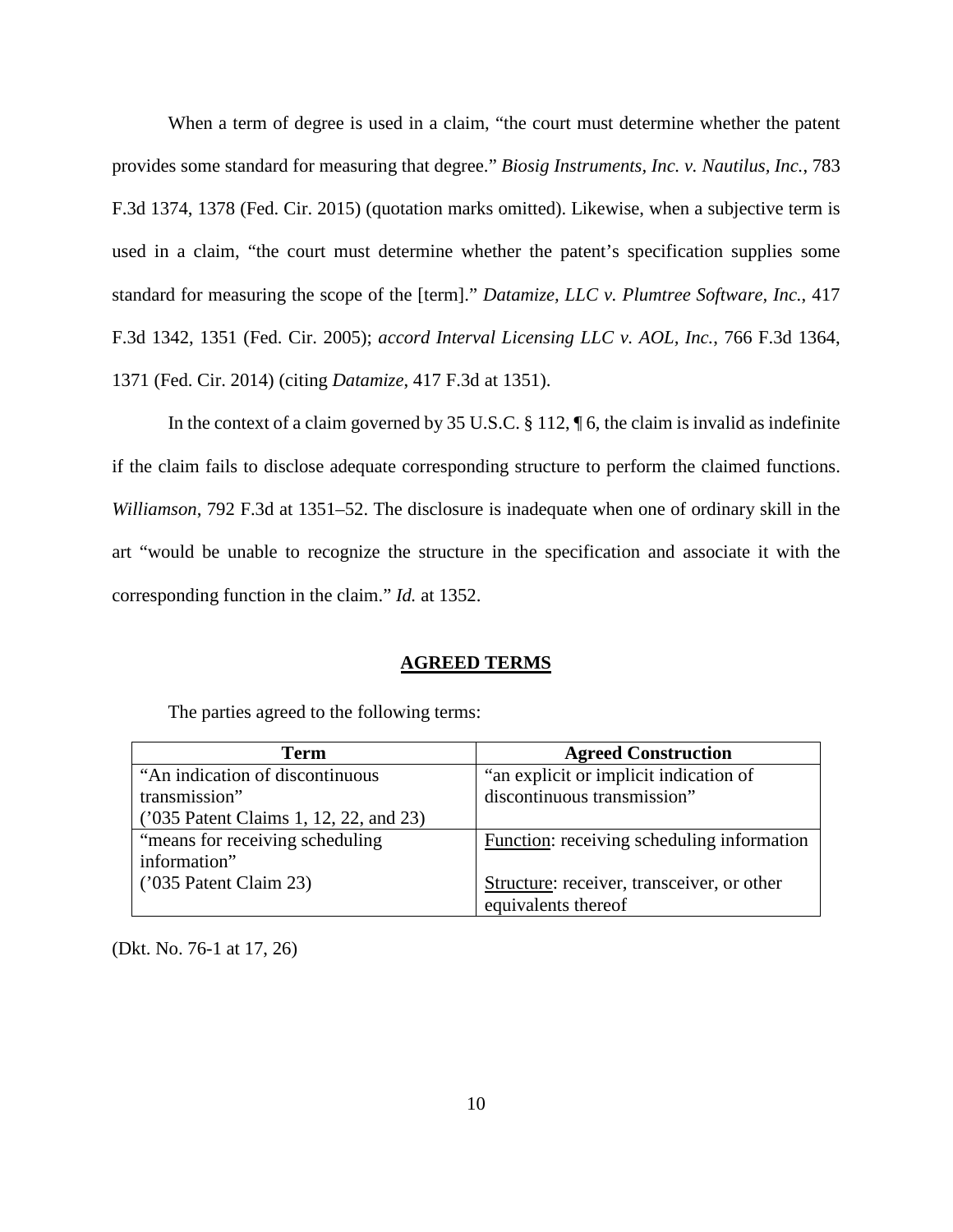# **DISPUTED TERMS**

**1. "message generation means for generating a message comprising a scheduling request,"**

**"message generation means is further for: configuring the message in a first configuration in response to a determination that the acknowledgement is not to be included, and configuring the message in a second configuration comprising the acknowledgement in response to a determination that the acknowledgement is to be included, where the first configuration is distinct from the second configuration,"** 

**"the message generation means is further for configuring the message in a third configuration comprising the negative-acknowledgement in response to a determination that the negative-acknowledgement is to be included" ('082 Patent Claim 10)**

| <b>Nokia's Proposed Construction</b>          | <b>Huawei's Proposed Construction</b>         |
|-----------------------------------------------|-----------------------------------------------|
| <b>Function:</b> (Agreed)                     | <b>Function:</b> (Agreed)                     |
| generating a message comprising a scheduling  | generating a message comprising a scheduling  |
| request                                       | request                                       |
| and                                           | and                                           |
| configuring the message in a first            | configuring the message in a first            |
| configuration in response to a determination  | configuration in response to a determination  |
| that the acknowledgement is not to be         | that the acknowledgement is not to be         |
| included                                      | included                                      |
| and                                           | and                                           |
| configuring the message in a second           | configuring the message in a second           |
| configuration comprising the                  | configuration comprising the                  |
| acknowledgement in response to a              | acknowledgement in response to a              |
| determination that the acknowledgement is to  | determination that the acknowledgement is to  |
| be included, where the first configuration is | be included, where the first configuration is |
| distinct from the second configuration        | distinct from the second configuration        |
| and                                           | and                                           |
| configuring the message in a third            | configuring the message in a third            |
| configuration comprising the negative-        | configuration comprising the negative-        |
| acknowledgement in response to a              | acknowledgement in response to a              |
| determination that the negative-              | determination that the negative-              |
| acknowledgement is to be included             | acknowledgement is to be included             |
|                                               |                                               |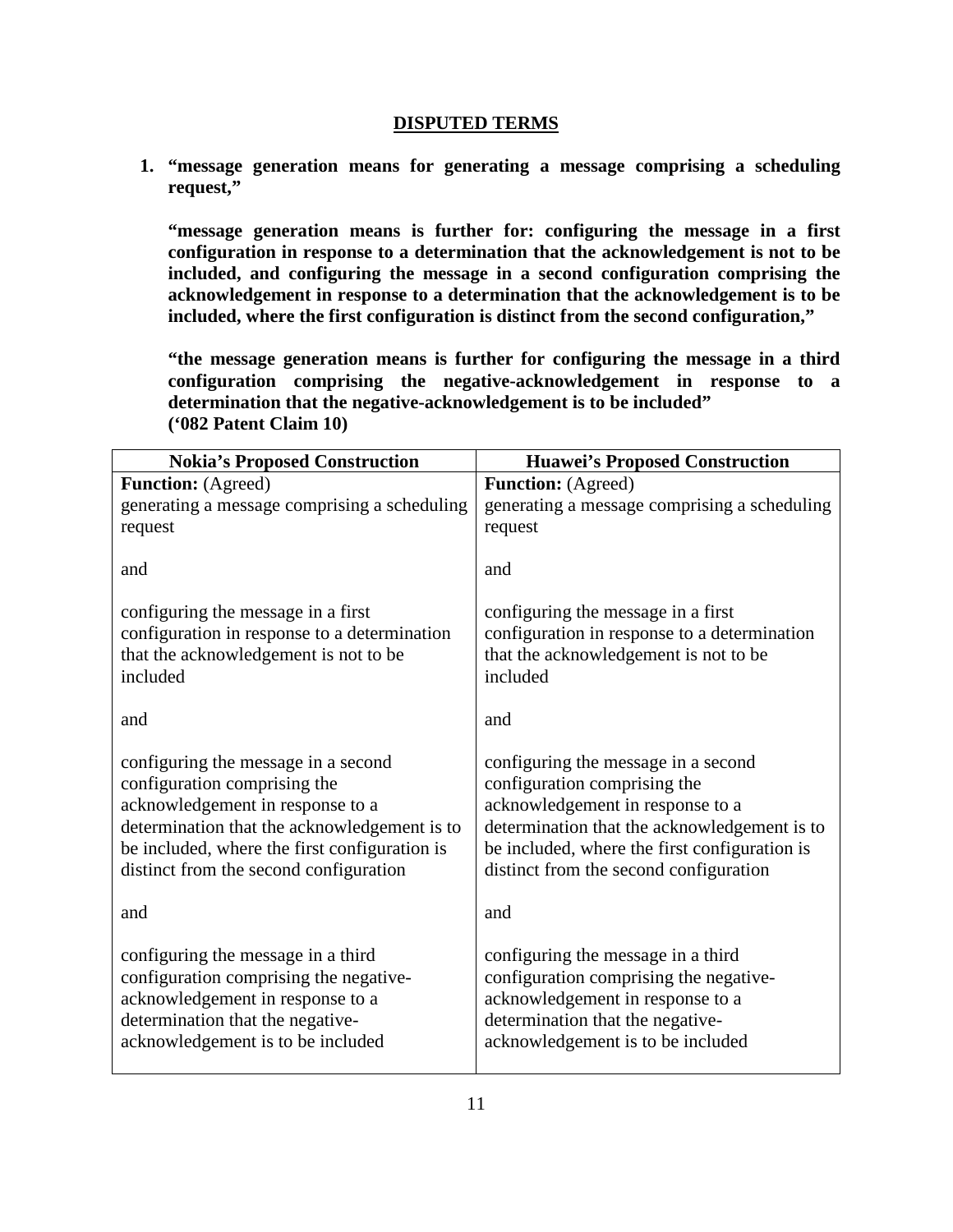| <b>Structure:</b>                             | <b>Structure:</b>                          |
|-----------------------------------------------|--------------------------------------------|
| message generation means (10F) such as        | The specification fails to set forth any   |
| processor, memory, and/or associated          | algorithm for the function claimed in this |
| software for mapping the constellation points | software limitation. Claim is indefinite.  |
| shown in Figs. $3, 4, 5, 6$ , or 12, or the   |                                            |
| constellation points described in the         |                                            |
| corresponding text, e.g., 7:39-8:59, 9:52-61, |                                            |
| and equivalents thereof                       |                                            |

Huawei contends that, at most, the patent discloses an algorithm for only a portion of the function, not the full function.

### **Positions of the Parties**

Nokia contends that the "message generation means" generates a message comprising a scheduling request (SR) and then configures the message in (i) a first configuration (when there is only SR) (ii) a second configuration (when there is SR with ACK), and (iii) a third configuration (when there is SR with NACK). Nokia points to Figures 3, 4, 5, 6, and 12 as providing a mapping of constellations to configure the message in one of these three configurations. (Dkt. No. 68 at 5- 6.) Nokia contends that as for the first function, for which Huawei alleges an algorithm is absent, each of the three configurations discussed above and their disclosed constellation points are messages comprising an SR. (Dkt. No. 72 at 2.) Nokia contends that the constellation figures and the flow chart of Figure 8 provide an algorithm.

Nokia contends that the specification shows how these constellation points are used. Specifically, Nokia states that in order to generate and configure a message with SR, the specification provides that "the UE transmits the ACK/NACK information using a SR resource with the modulation constellation shown in either Figure 3 or 5 for mapping a 1-bit ACK/NACK indication, or the modulation shown in either Figure 4 or Figure 6 or Figure 12 for mapping a 2 bit ACK/NACK indication." '082 Patent Figure 8, Block 8B. Nokia contends that Figure 8 and the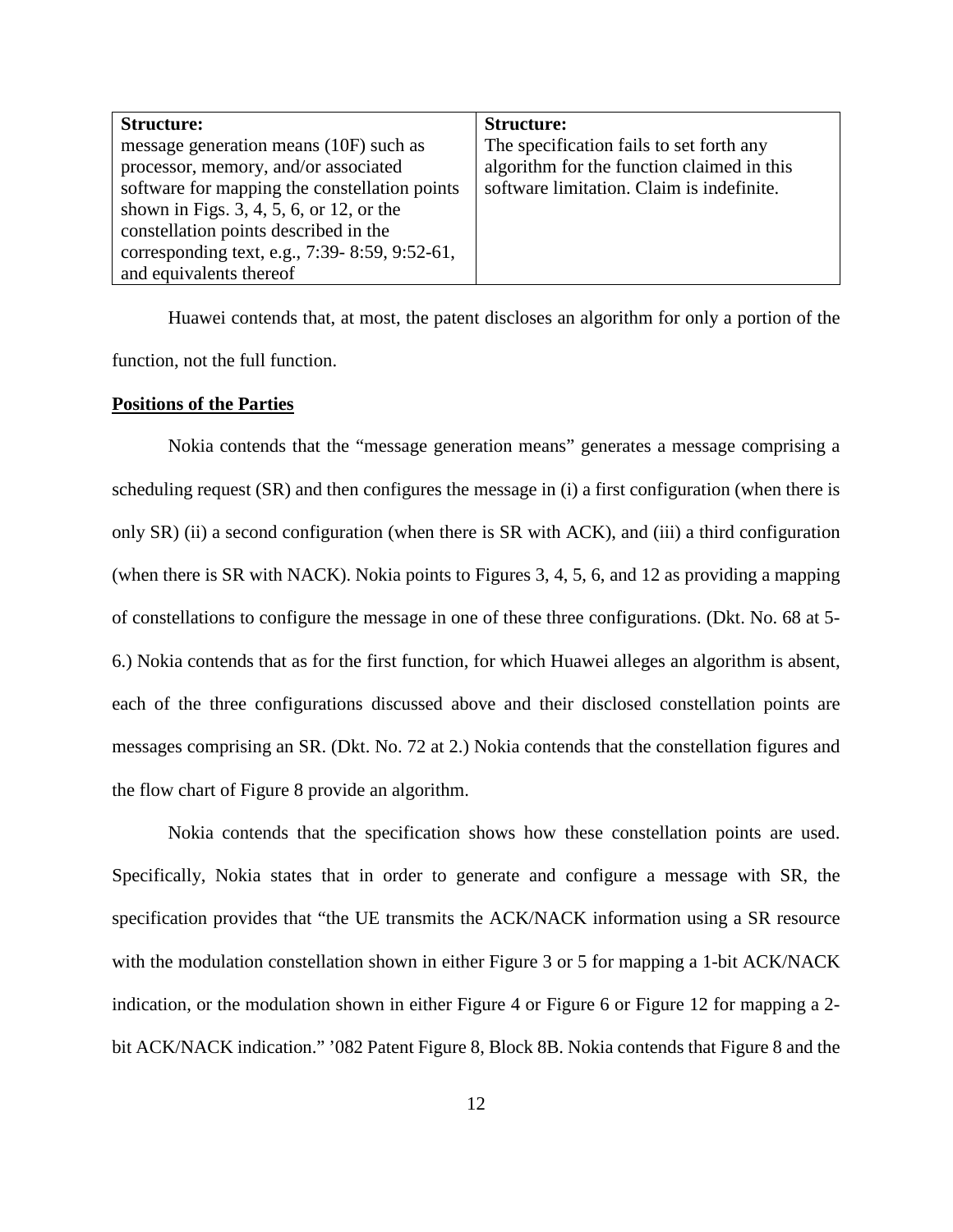constellation mappings shown in Figures 3-6, along with the corresponding text, provide the algorithm for generating and configuring the message. Nokia points to Figure 3 which shows a "constellation mapping of 1-bit ACK/NACK." (Dkt. No. 68 at 6 (citing '082 Patent 5:19-20, Figure 3.)



Nokia contends that in this one-bit mapping, several of the claimed functions are disclosed. First, with regard to "generating a message comprising a scheduling request and configuring the message in a first configuration in response to a determination that the acknowledgement is not to be included," Nokia contends the circle in Figure 3 represents SR without ACK/NACK (Dkt. No. 68 at 7 (citing '082 Patent 7:54-56).) Second, with regard to "configuring the message in a second configuration comprising the acknowledgement in response to a determination that the acknowledgement is to be included, where the first configuration is distinct from the second configuration," Nokia contends that the triangle in Figure 3 shows the configuration for sending SR and ACK (*Id*. (citing '082 Patent 9:54-61).) Third, with regard to "a third configuration comprising the negative-acknowledgement in response to a determination that the negativeacknowledgement is to be included," Nokia contends the filled-in circle shows transmitting SR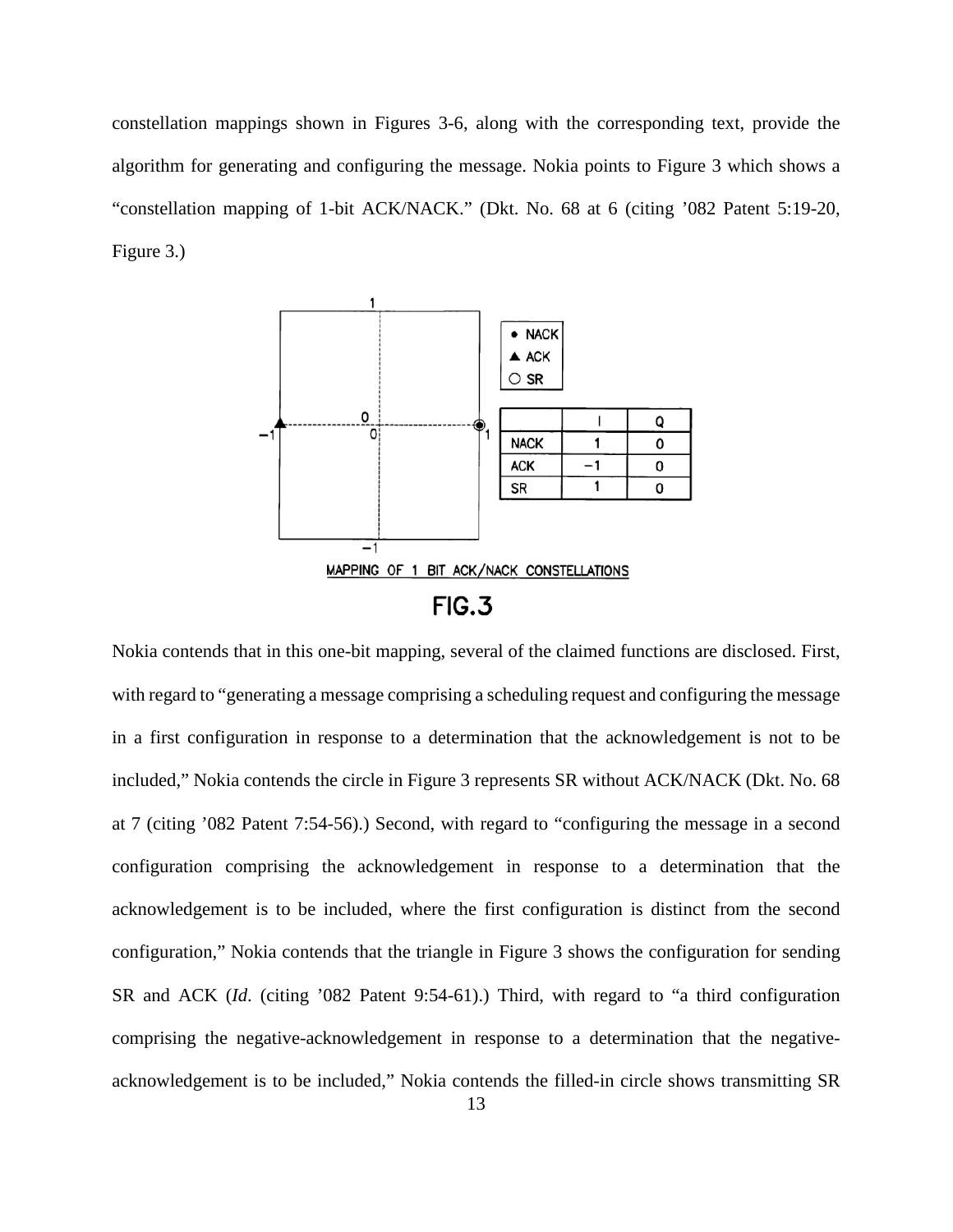and NACK. (*Id*. (citing '082 Patent 9:54-61).) Nokia contends Figures 4, 5, 6, and 12 similarly provide alternative constellation mappings.

Nokia also contends that the flowchart in Figure 8 describes transmitting information "using the SR resource" when SR=1 '082 Patent Figure 8, Block 8B. Nokia contends that a person of skill in the art would know that (1) SR=1 refers to a "positive SR" transmission where the UE desires to generate and transmit an SR (*id.* at 7:41-42) and (2) SR=0 refers to a "negative SR" which indicates that the UE does not desire to transmit a SR (*id*.). (Dkt. No. 72 at 2.) Nokia contends that when SR=1, e.g., in case of positive SR transmission, SR may be transmitted through on/off keying on the SR resource (*Id*. (citing '082 Patent 2:62-64 and Dkt. No. 72-1 (Thompson Decl.) at ¶ 22).) Nokia contends that by choosing positive SR transmission on the SR channel, the UE is "generating a message comprising a scheduling request." (*Id*. at 2.)

Huawei contends that Nokia ties disclosure in the patent to some of the recited functions but not all of the functions. (Dkt. No. 71 at 5-6.) First, Huawei objects that Nokia fuses the first two functions together "generating a message comprising a scheduling request" and "configuring the message in a first configuration in response to a determination that the acknowledgement is not to be included"—into a new single function. Huawei contends that Nokia merely points to the constellation point, but that patent does not disclose an algorithm for "generating a message comprising a scheduling request." (*Id*. at 6.) Huawei contends that "a point on a constellation chart" says nothing about a "message," much less how to "generate" or "configure" that message. (*Id*.)

Second, Huawei contends that Nokia does not disclose an algorithm for the function "configuring the message in a second configuration comprising the acknowledgement in response to a determination that the acknowledgement is to be included, where the first configuration is distinct from the second configuration." Specifically, Huawei contends that Nokia points to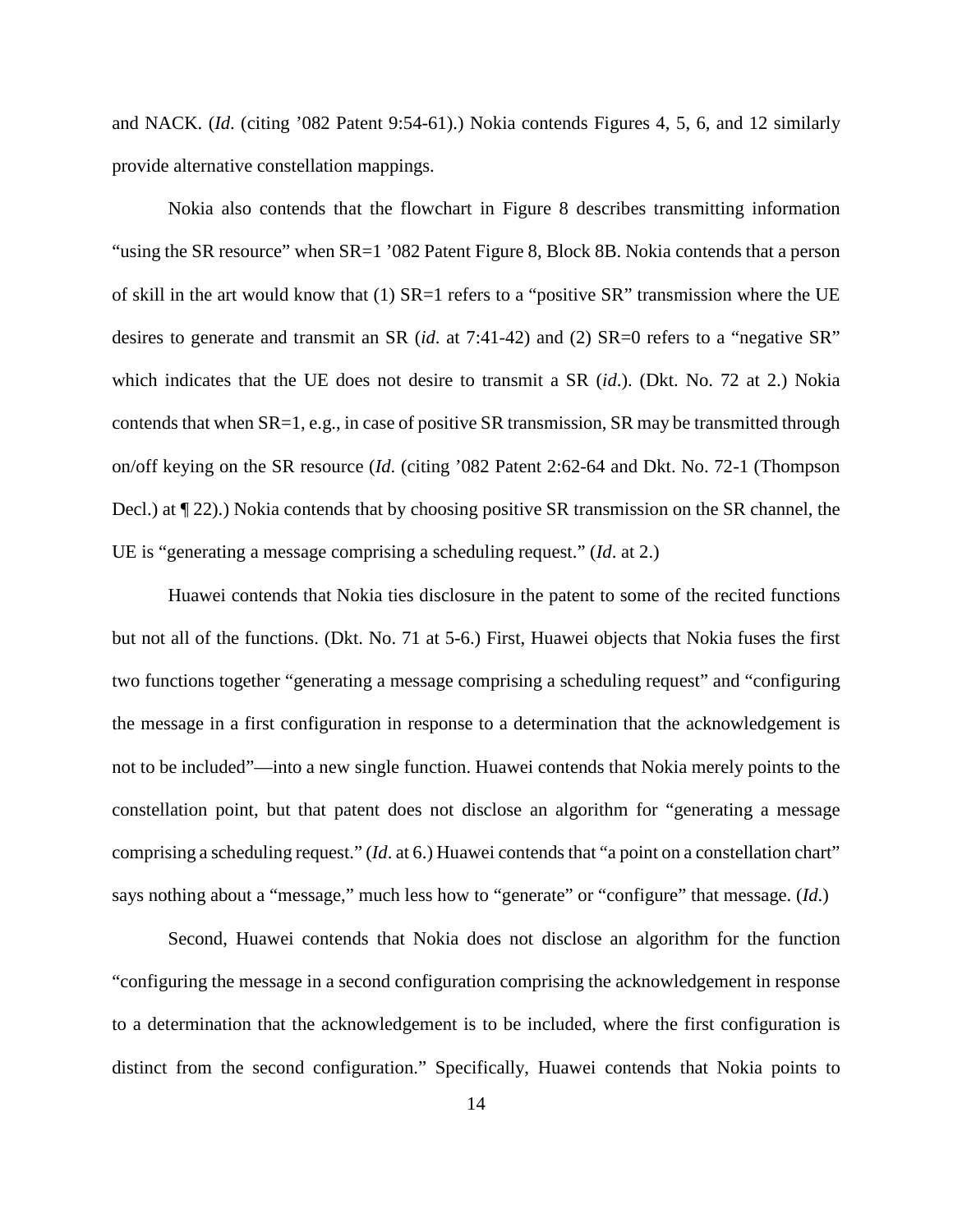nothing that would correspond to "a determination that the acknowledgement is to be included," and Huawei states that the patent discloses no such determination. (Dkt. No. 71 at 7 (citing Dkt. No. 71-1 (Laneman Dec.) at ¶ 26).) Huawei contends that the same is true for "a determination that the acknowledgement is not to be included" and "a determination that the negative acknowledgement is to be included" in the next two functions. (*Id*.)

Third, Huawei contends that the chart of constellation points is merely an outcome, not an algorithm. (*Id*. (citing *Cloud Farm Assocs. LP v. Volkswagen Grp. of Am., Inc.*, No. 2016-1448, 2017 WL 74768, at \*7 (Fed. Cir. Jan. 9, 2017) ("Instead of offering the algorithm itself, this table merely offers the output of the algorithm. Nowhere in the patent offers a step-by-step procedure of how to arrive at the outputs disclosed in the table. In other words, the patent offers the ends but not the means, which is not sufficient for structure.")).)

As to the flowchart of Figure 8, Huawei contends that flowchart is backwards from the claimed function and thus does not provide an algorithm for the claimed function. Specifically, Huawei contends that the flowchart presumes "ACK/NACK information" is being sent, and performs different steps depending on whether a scheduling request is to be sent. (*Id*. at 8.) Huawei contends that, in the claims, the scheduling request is presumed, and different steps are performed depending on whether ACK/NACK information is to be sent at all, and if so what kind. (*Id*.)

The parties did not provide additional arguments for this term at the oral hearing. (Dkt. No. 84 at 25.)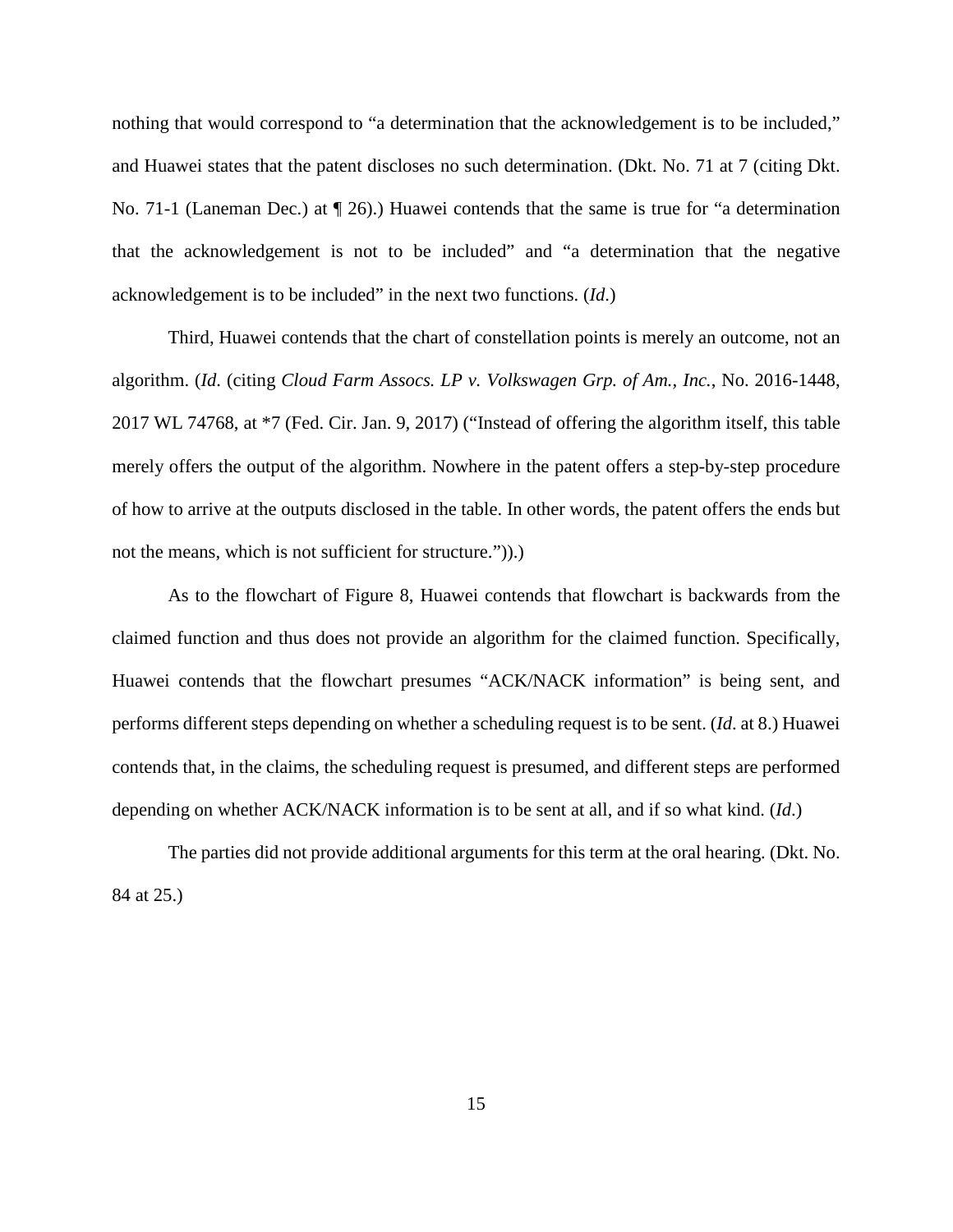### **Analysis**

Huawei raises two primary arguments as to why differing portions of the function are not supported with corresponding algorithms. The Court finds that Nokia presents the more persuasive arguments as to the presence of algorithms for the functions as claimed.

First, Huawei contends that no algorithm exists for "generating a message comprising a scheduling request." However, the patent is replete with discussion of creating a message by using data from a constellation mapping scheme in which SR information is represented as part of the constellation map. This is clearly an algorithm for generating the claimed message. The claimed message is created by embedding SR information in the constellation mapping in the message. '082 Patent Figs. 3, 4, 5, 6, 8 and 12, 7:39- 8:59, 9:52-61. This provides an algorithm for the contested portion of the function. *See Finisar Corp. v. DirecTV GroupInc.*, 523 F.3d 1323, 1340 (Fed. Circ. 2008) ("This court permits a patentee to express that algorithm in any understandable terms including as a mathematical formula, in prose, or as a flow chart, or in any other manner that provides sufficient structure.") (internal citation omitted); *Chicago Board Options Exchange, Inc. v. International Securities Exchange, LLC*, 748 F.3d 1134, 1141 (Fed. Cir. 2014) ("We must also remember that 'a challenge to a claim containing a means-plus-function limitation as lacking structural support requires a finding, by clear and convincing evidence, that the specification lacks disclosure of structure sufficient to be understood by one skilled in the art as being adequate to perform the recited function.'") (citation omitted)).

Second, Huawei contends that no algorithm is provided regarding how to make a determination that an ACK or NACK state exists. Huawei is seeking, however, specific algorithms that go beyond the claimed function of this term. The function in question is "configuring…in response to a determination that the [ACK/NACK] is [not] to be included." The required algorithm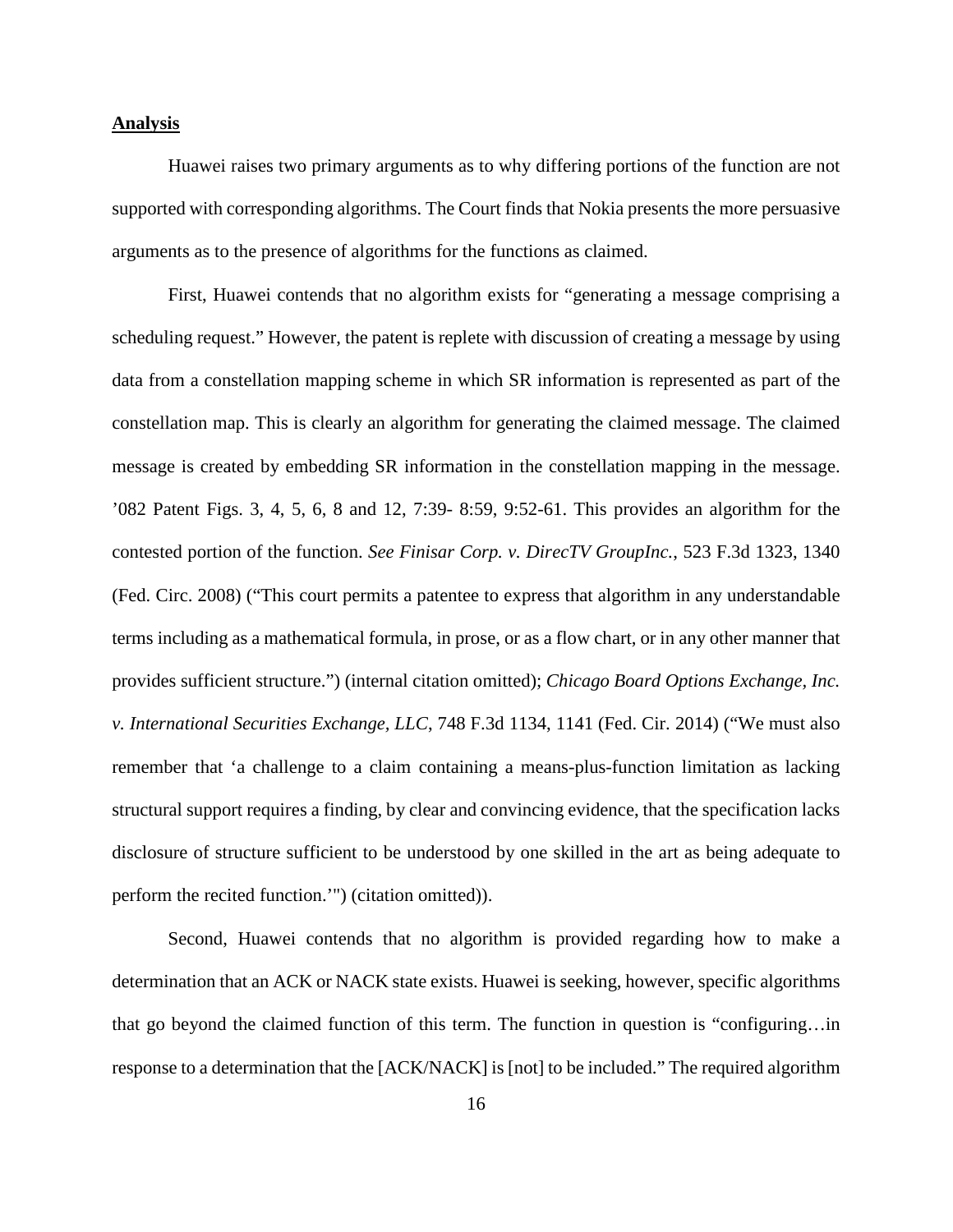relates to how to *configure* the message *in response* to a determination.<sup>[4](#page-16-0)</sup> Again, the specification clearly indicates an algorithm for how to configure the message in response to a determination. Specifically, as shown in the specification, there are various techniques to use various constellation mapping techniques to further include with the SR information additional ACK / NACK information in the constellation map, be it a one bit map or a two bit map. '082 Patent Figs. 3, 4, 5, 6, 8 and 12, 7:39- 8:59, 9:52-61.

**The Court construes "message generation means for generating a message comprising a scheduling request," "message generation means is further for: configuring the message in a first configuration in response to a determination that the acknowledgement is not to be included, and configuring the message in a second configuration comprising the acknowledgement in response to a determination that the acknowledgement is to be included, where the first configuration is distinct from the second configuration," and "the message generation means is further for configuring the message in a third configuration comprising the negative-acknowledgement in response to a determination that the negativeacknowledgement is to be included" to mean:** 

## **Function:**

**generating a message comprising a scheduling request**

**and** 

**configuring the message in a first configuration in response to a determination that the acknowledgement is not to be included**

**and** 

 $\overline{a}$ 

<span id="page-16-0"></span><sup>4</sup> The parties provide separate arguments in the next term with regard to the "determining means."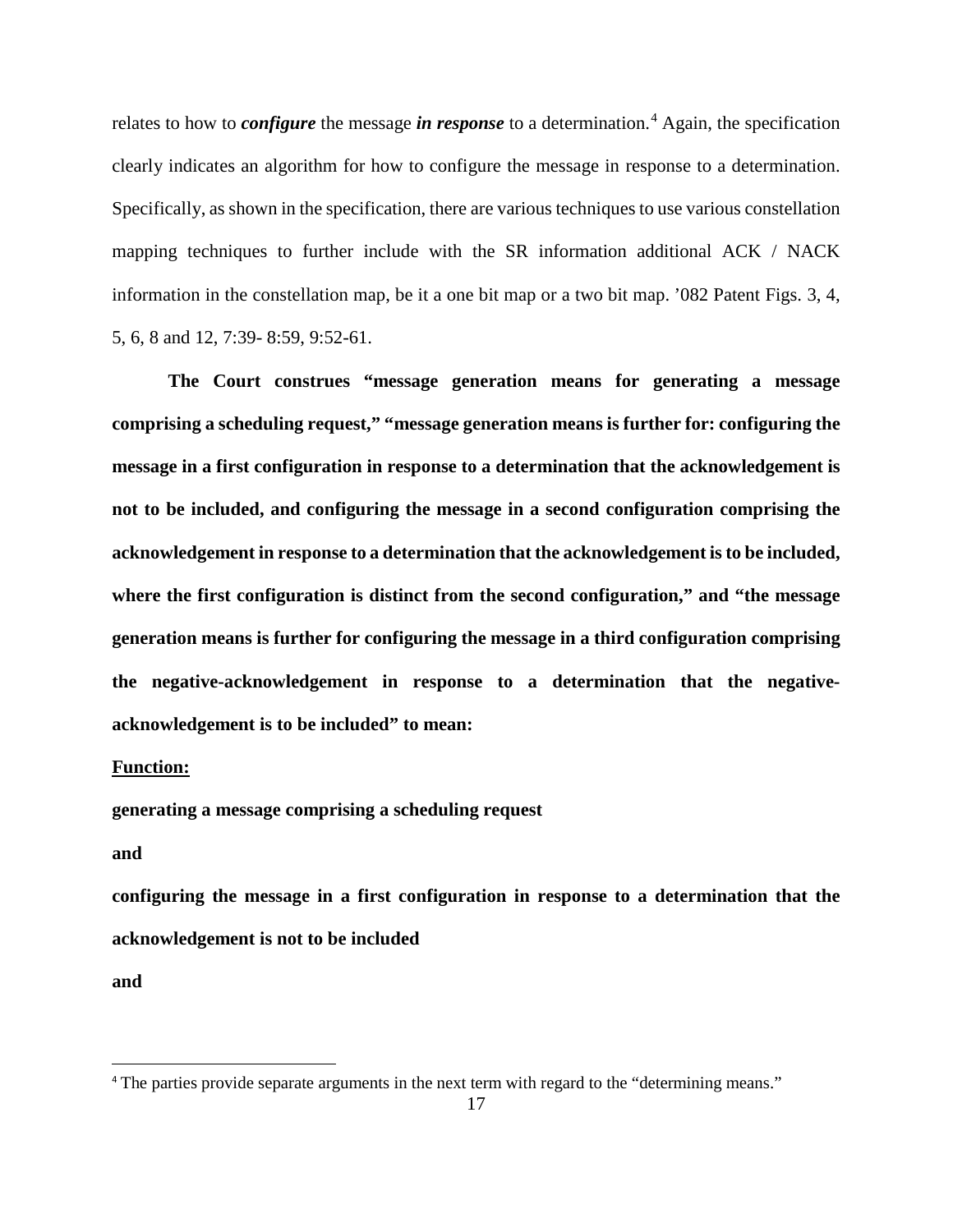**configuring the message in a second configuration comprising the acknowledgement in response to a determination that the acknowledgement is to be included, where the first configuration is distinct from the second configuration**

## **and**

**configuring the message in a third configuration comprising the negative-acknowledgement** 

**in response to a determination that the negative-acknowledgement is to be included**

### **Structure:**

**message generation means (10F) such as processor, memory, and/or associated software for mapping the constellation points shown in Figs. 3, 4, 5, 6, or 12, or the constellation points described in the corresponding text, e.g., 7:39- 8:59, 9:52-61, and equivalents thereof.** 

**2. "first determining means for determining whether an acknowledgement is to be transmitted in a same sub-frame as the message" "second determining means for determining whether a negative-acknowledgement** 

**is to be transmitted in the same sub-frame as the message" ('082 Patent Claim 10)**

| <b>Nokia's Proposed Construction</b>          | <b>Huawei's Proposed Construction</b>      |
|-----------------------------------------------|--------------------------------------------|
| <b>Function:</b> (Agreed)                     | <b>Function:</b> (Agreed)                  |
| determining whether an acknowledgement        | determining whether an acknowledgement     |
| [negative-acknowledgement] is to be           | [negative-acknowledgement] is to be        |
| transmitted in a same sub-frame as the        | transmitted in a same sub-frame as the     |
| message                                       | message                                    |
|                                               |                                            |
| <b>Structure:</b>                             | <b>Structure:</b>                          |
| first [second] determining means (10E) such   | The specification fails to set forth any   |
| as processor, memory, and/or associated       | algorithm for the function claimed in this |
| software for performing the algorithm shown   | software limitation. Claim is indefinite.  |
| in Fig. 8 and corresponding text, e.g., 9:52- |                                            |
| 61, and equivalents thereof                   |                                            |

Huawei contends that the claim is indefinite for not disclosing an algorithm for the

structure.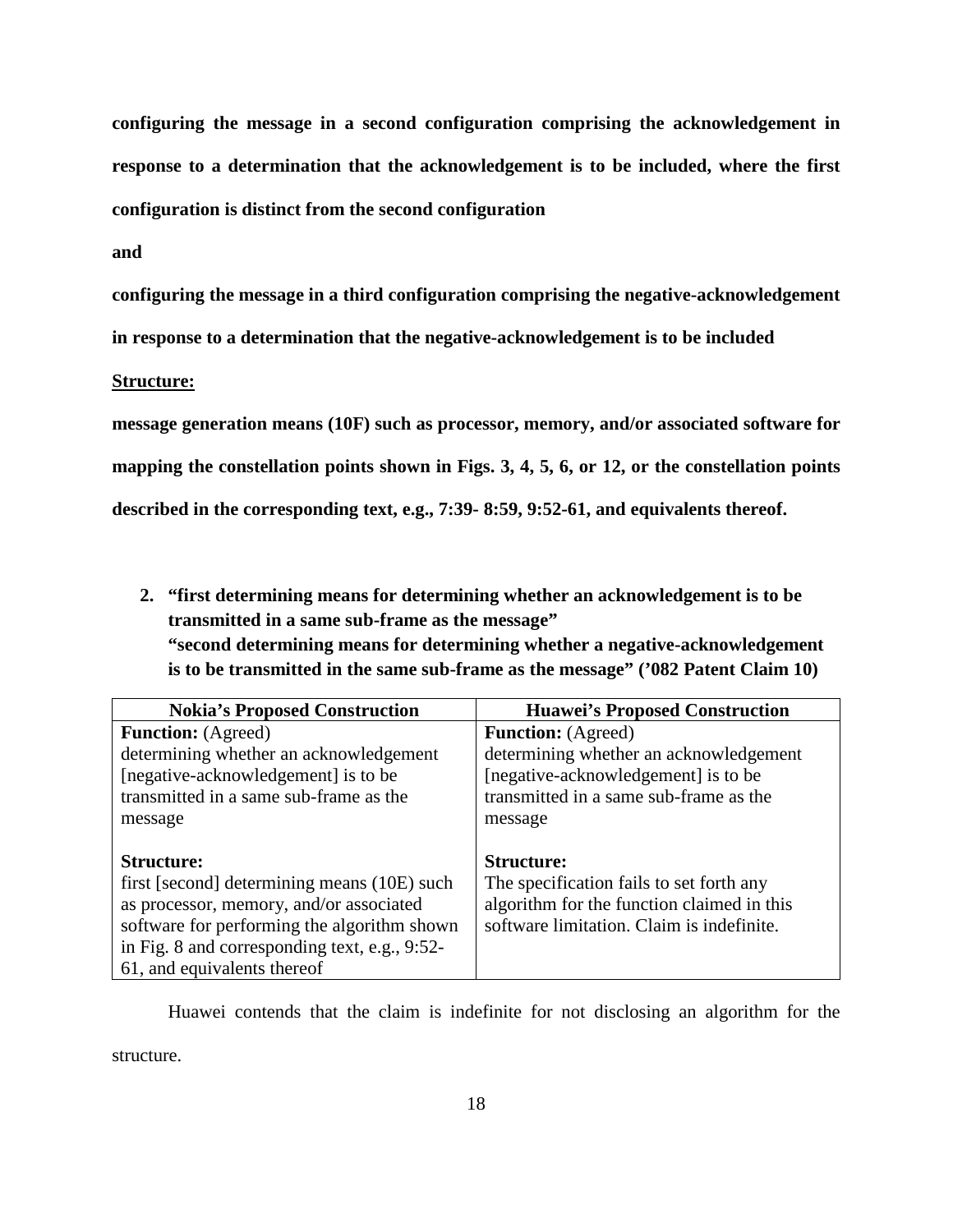### **Positions of the Parties**

Nokia contends that the function of the "first/second determining means" is to determine whether the ACK or NACK is to be transmitted with SR. Nokia contends that the algorithm is disclosed in the passage:

With SR=0 (e.g., in the case of negative SR transmission), the UE 10 transmits the ACK/NACK information using the ACK/NACK resources, with SR=1 (e.g., in the case of positive SR transmission), the UE 10 transmits the ACK/NACK information using the SR resources.

'082 Patent 7:39-43. Nokia contends that this describes that when SR and ACK need to be transmitted simultaneously, ACK is transmitted using SR resources. Similarly, when SR and NACK need to be transmitted simultaneously, NACK is transmitted using SR resources. (Dkt. No. 68 at 9.) Nokia contends that this corresponds to Blocks 8A and 8B of the flowchart of Figure 8. (*Id*.)





Nokia contends that this teaches an algorithm in which the (1) "first determining means" determines whether an ACK is to be transmitted in the same sub-frame as the message by determining whether there is also a SR to be sent and (2) the "second determining means" determines whether a NACK is to be transmitted in the same sub-frame as the message by determining whether there is also a SR to be sent. (Dkt. No. 68 at 9-10.)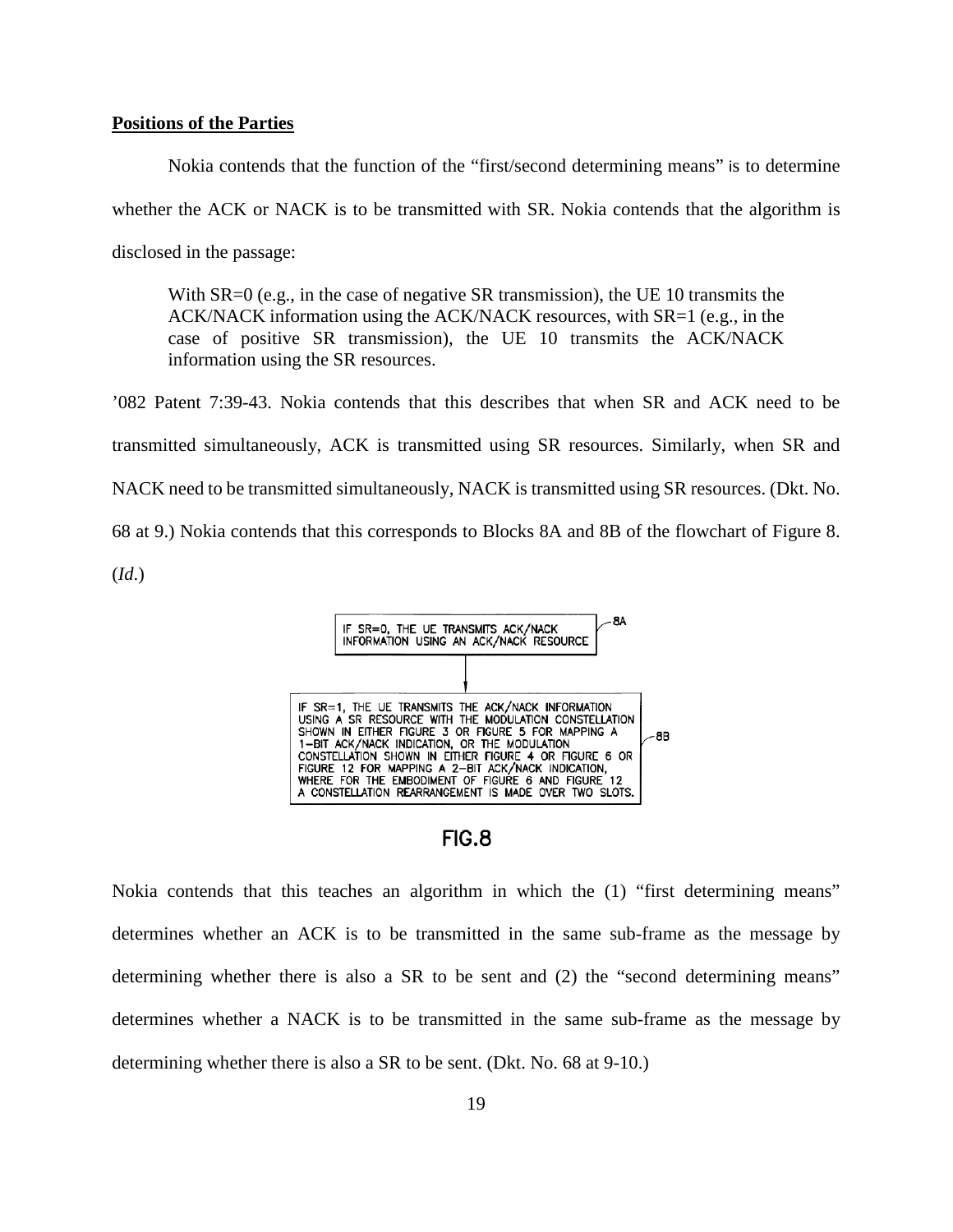Finally, Nokia contends that "determining whether an ACK or NACK is to be transmitted in the same sub-frame as the message" is described in the patent in the passages: "the acknowledgement indicates that a downlink resource allocation grant has succeeded and that each of at least one corresponding codeword has been detected correctly" ('082 Patent 12:25-29) and "the negative-acknowledgement indicates that a downlink resource allocation grant has succeeded and that each of at least one corresponding codeword has not been detected correctly" (*id*. at 12:20- 24). (Dkt. No. 68 at 10.)

Huawei contends that Nokia rewrites the claimed functions to be "determining whether the ACK **or** NACK is to be transmitted with SR." (*Id*.) Huawei contends that the actual claim language does not speak of the transmission of ACK and NACK in the disjunctive. Instead, Huawei contends that two separate determining steps are presented. Huawei contends that the claim language requires determining whether an ACK is to be transmitted in the same sub-frame as the message and then further determining whether a NACK is to be transmitted in the same subframe as the message. (Dkt. No. 71 at 9-10.) Huawei contends that Nokia's modified function reads out the language "in the same sub-frame as the message" that is part of the agreed functions and adds the language "to be transmitted with SR." (*Id*. at 10.)

 As to the specification passage cited by Nokia (7:39-42), Huawei contends that the passage does not even reference "determining" and provides no guidance as to determining whether an ACK or NACK is transmitted. (*Id*.) Rather, Huawei contends that the passage merely treats, as a given fact, that an ACK or NACK is to be transmitted. Huawei contends that no teaching is provided regarding "determining whether" an ACK or NACK is to be transmitted. Huawei contends that same argument applies to the Figure 8 flow chart as the figure presupposes that it has been determined whether ACK/NACK should be transmitted. (*Id*. at 11.)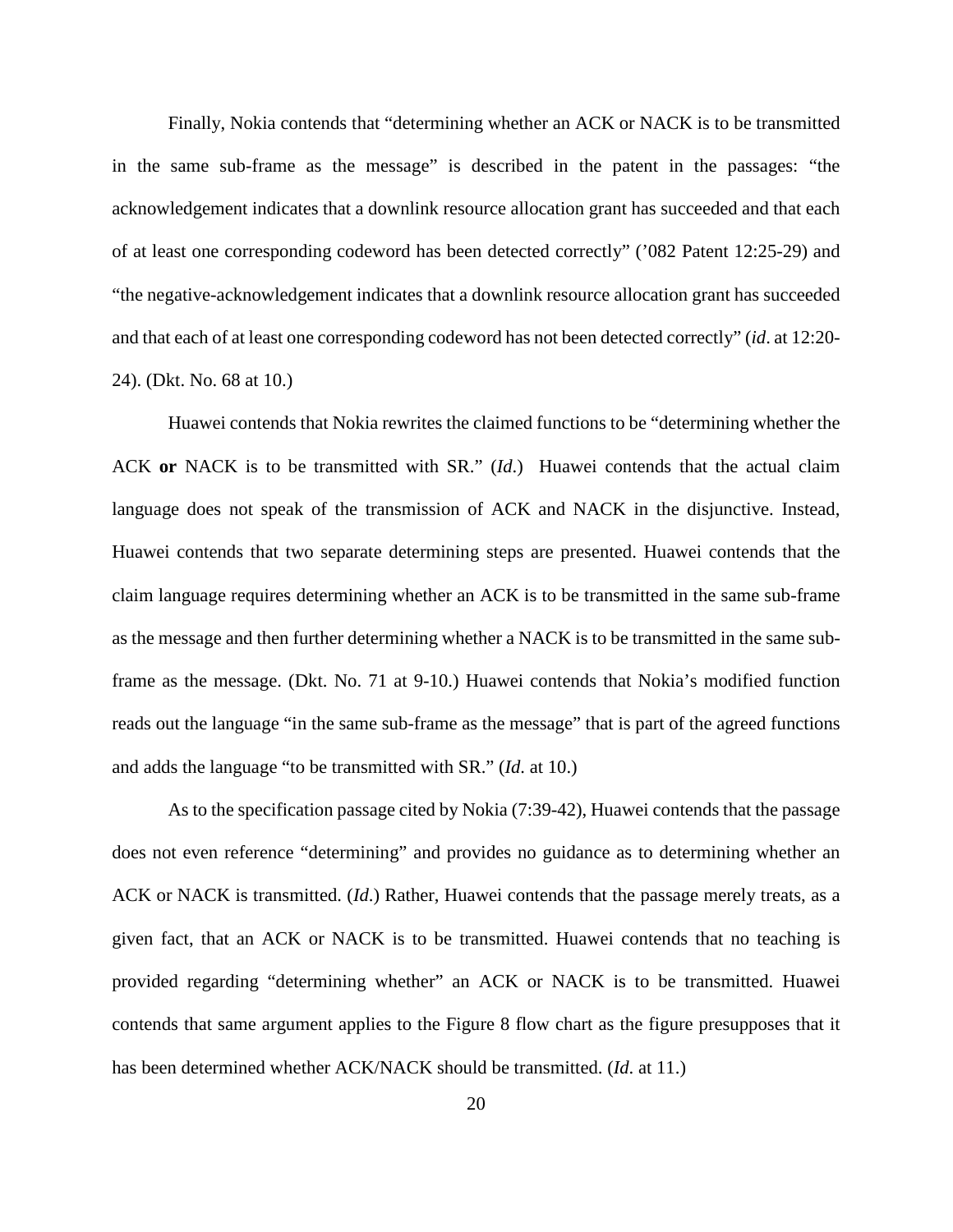Huawei contends that Nokia characterizes the function as "determining whether an ACK or NACK is to be transmitted in the same sub-frame as the message." Huawei contends, however, that this is not the function recited in the claim. (*Id*.) Huawei also contends that Nokia does not refer to any algorithms that perform that function. Huawei contends that, in any event, Nokia still does not disclose an algorithm for *determining whether* acknowledgements or negative acknowledgements are transmitted in the same sub-frame.

In reply, Nokia contends that the ACK and NACK are mutually exclusive. Nokia contends that this is confirmed by the algorithm disclosed in the patent specification for the function of "determining whether [an ACK or NACK] is to be transmitted:" "the acknowledgement indicates that a downlink resource allocation grant has succeeded and that each of at least one corresponding codeword has been detected correctly" ('082 Patent12:25-29), while "the negativeacknowledgement indicates that a downlink resource allocation grant has succeeded and that each of at least one corresponding codeword has not been detected correctly" ('082 Patent 12:20-24). Nokia contends that using this description of the algorithm, a person of ordinary skill in the art would be able to implement the means for determining whether an ACK or NACK is to be transmitted. (Dkt. No. 72 at 3 (citing Dkt. No. 72-1 (Thompson Decl.) at ¶ 30 (noting that the mechanism for transmitting ACK and NACK was well known)).)

As to Huawei's assertion that Nokia has read out "is to be transmitted in the same subframe as the message" (Dkt. No. 71 at 10), Nokia contends that as Nokia made clear, Figure 8 and the accompanying text discloses the algorithm for determining whether (i) an ACK is to be transmitted in the same sub-frame as the message, i.e.,  $SR + ACK$  and (ii) a NACK is to be transmitted in the same sub-frame as the message, i.e.,  $SR + NACK$ . (Dkt. No. 72 at 4.) Nokia further states that Figure 8 and the passage clearly show that the ACK/NACK is to be transmitted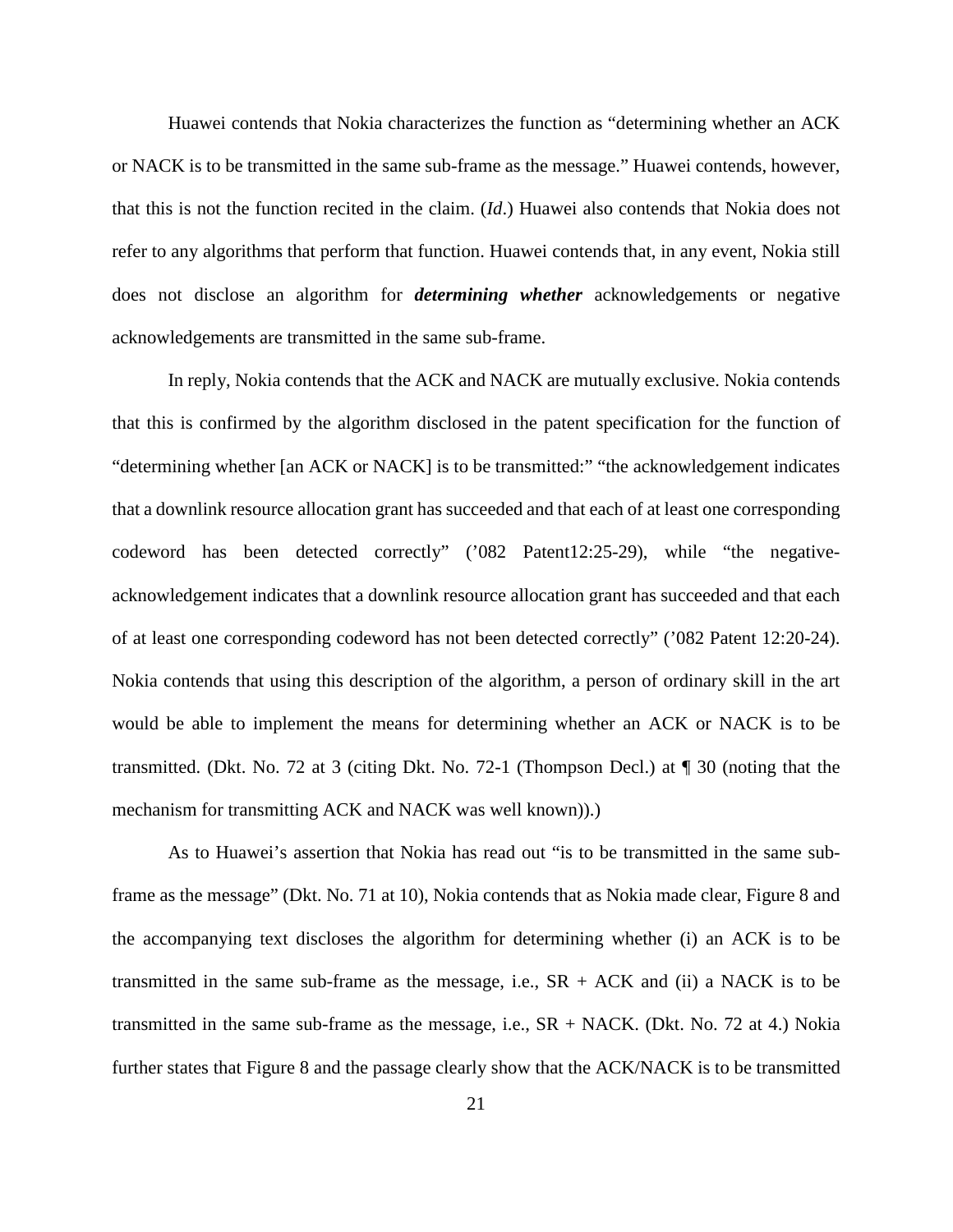with the SR when SR=1. (*Id*. (citing '082 Patent 7:39-43 and Dkt. No. 72-1 (Thompson Decl.) at

 $\P(32)$ .)

The parties did not provide additional arguments for this term at the oral hearing. (Dkt. No.

84 at 25-26.)

## **Analysis**

The specification provides algorithm support for the claimed function. With regard to

determining whether to transmit ACKs and NACKs, the specification provides a discussion as to

how to determine an ACK or NACK condition:

In a further exemplary embodiment of any one of the apparatus (10) above, the acknowledgement indicates that a downlink resource allocation grant has succeeded and that each of at least one corresponding codeword has been detected correctly

In an additional exemplary embodiment of any one of the apparatus (10) above, where there are at least two corresponding codewords, the message generating module is also configured to configure the message in a fourth configuration and/or a fifth configuration in response to at least one corresponding codeword having been detected correctly and at least one corresponding codeword having not been detected correctly.

'082 Patent 12:25-37. Further, the specification provides an algorithm as to determining whether

to provide the ACK and NACK in the same sub-frame as the message. Specifically, the

specification teaches that when SR=1 the ACK/NACK information is included in the SR resource.

'082 Patent 7:41-43, 9:54-55, Figure 8.

At the oral hearing, Nokia agreed to the Court's proposed construction which is adopted

below. (Dkt. No. 84 at 25.)

**The Court construes "first determining means for determining whether an acknowledgement is to be transmitted in a same sub-frame as the message" to mean:**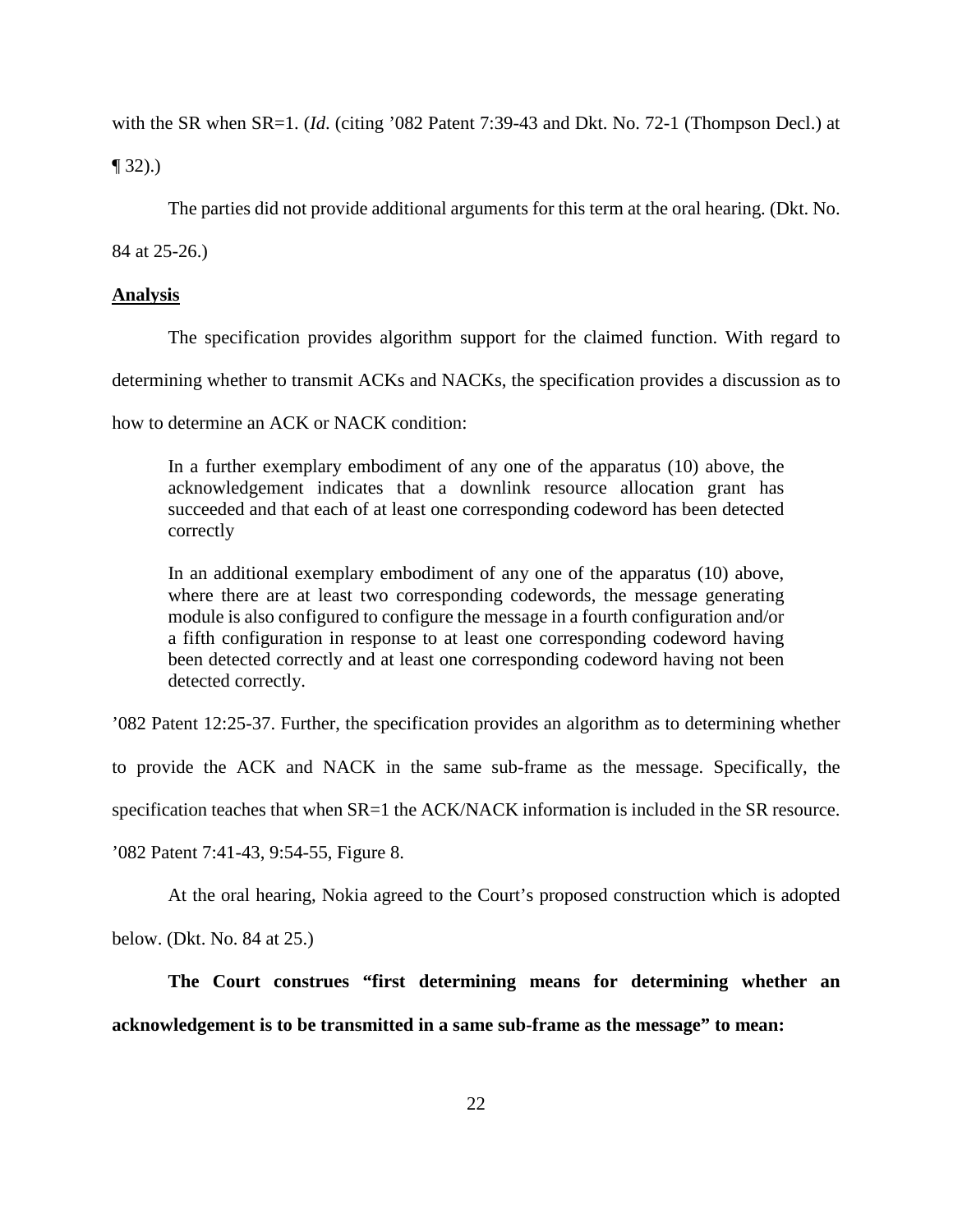## **Function:**

**determining whether an acknowledgement is to be transmitted in a same sub-frame as the message** 

### **Structure:**

**first determining means (10E) such as processor, memory, and/or associated software for performing the algorithm shown in 7:39-43, 9:52-55, 12:20-29 and Fig. 8, and equivalents thereof**

**The Court construes "second determining means for determining whether a negative-**

**acknowledgement is to be transmitted in the same sub-frame as the message" to mean:** 

### **Function:**

**determining whether a negative-acknowledgement is to be transmitted in a same sub-frame as the message** 

### **Structure:**

**second determining means (10E) such as processor, memory, and/or associated software for performing the algorithm shown in 7:39-43, 9:52-55, 12:20-29 and Fig. 8, and equivalents thereof**

## **3. "configuration" ('082 Patent Claims 1-10, 12-14, 17)**

| <b>Nokia's Proposed Construction</b> | <b>Huawei's Proposed Construction</b> |
|--------------------------------------|---------------------------------------|
| Plain and ordinary meaning, such as  | Plain meaning                         |
| "constellation point."               |                                       |

The parties dispute whether "configuration" should be construed as "constellation point." At the oral hearing, the Court proposed a construction of "plain and ordinary meaning." The Court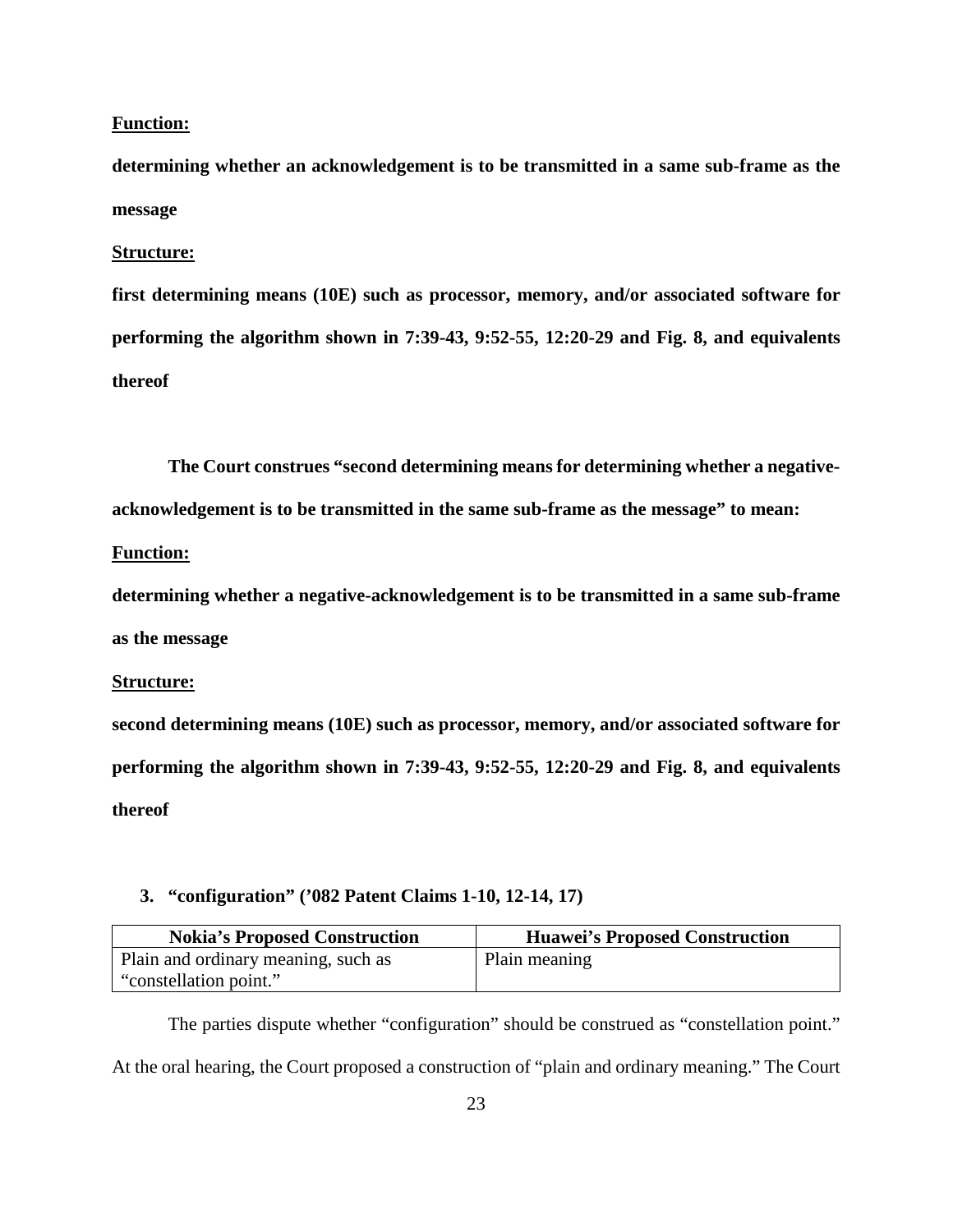further noted that this construction may include constellation points but is not limited to constellation points. The parties agreed to the Court's proposal. (Dkt. No. 84 at 26.)

## **The Court construes the term "configuration" to have its plain and ordinary meaning.**

# **4. "a downlink resource allocation grant has succeeded" ('082 Patent Claims 1, 2, 11, 15, 16, 18)**

| <b>Nokia's Proposed Construction</b> | <b>Huawei's Proposed Construction</b>  |
|--------------------------------------|----------------------------------------|
| Plain and ordinary meaning           | a message granting a downlink resource |
|                                      | allocation was successfully received"  |

Nokia contends that Huawei's construction excludes the situation in which a NACK signal is sent in response to a resource grant allocation.

# **Positions of the Parties**

 Nokia expresses a concern that Huawei's construction will confuse the jury with regard to what "successfully received" means. (Dkt. No. 72 at 4.) Nokia contends that, as provided in the specification, *either* ACK or NACK indicates that a resource allocation grant has succeeded, and that it is the DTX signal that indicates a grant has not succeeded. (*See* Dkt. No. 68 at 12.) Specifically, Nokia points to:

[T]he negative-acknowledgement indicates that a downlink resource allocation grant has succeeded and that each of at least one corresponding codeword has not been detected correctly. [T]he acknowledgement indicates that a downlink resource allocation grant has succeeded and that each of at least one corresponding codeword has been detected correctly.

'082 Patent 12:20-30. Nokia contends that, thus, the term "downlink resource allocation grant has succeeded" describes any situation in which the UE would send an ACK or NACK: ACK being sent when the downlink resource allocation grant has succeeded, and the corresponding codewords have been detected correctly and NACK being sent when the downlink resource allocation grant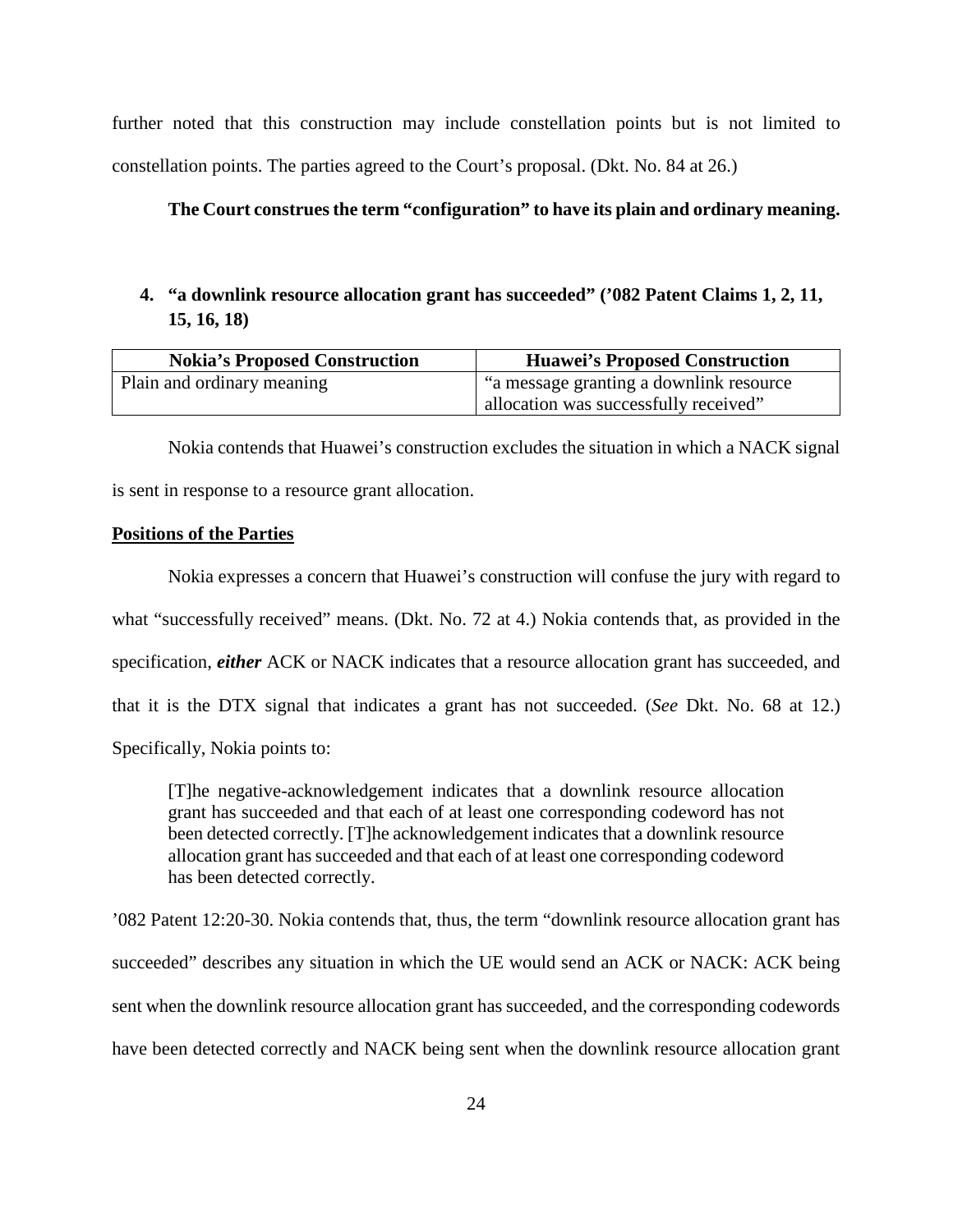has succeeded, and the corresponding codewords have not been detected correctly. (Dkt. No. 68 at 12-13.)

Nokia objects to Huawei's construction as excluding NACKs. Nokia contends that in a NACK, while the codewords are not detected correctly, the downlink resource allocation still succeeds, but the reception of the downlink resource allocation was not entirely successful. Nokia contends that because Huawei's construction excludes the preferred NACK embodiment, it must be rejected. (*Id*. at 13.)

Huawei contends that its construction clarifies for a jury that (1) the technical term "downlink allocation grant" is a type of message—one granting a downlink resource allocation and (2) for such a grant to "succeed" means that the message containing the grant was successfully received. Huawei contends that the parties do not appear to materially disagree on either point. (Dkt. No. 71 at 13.)

Huawei points the following passage:

The DTX situation relates to a failure of a DL resource allocation grant transmitted to a particular UE. When the DL resource allocation fails the ACK/NACK(s) associated with the PDCCH/PDSCH are missing from the given UL sub-frame (this is DTX from the ACK/NACK point of view), since the UE has for whatever reason missed the DL allocation and therefore has no reason to transmit or include an ACK/NACK in the UL sub-frame.

'082 patent 3:19-26. Huawei contends that the concepts which would be evident to a person of

ordinary skill in the art (but not to a lay jury) from this brief passage are:

1. A downlink resource allocation grant (which the patent also refers to as a "downlink allocation grant") is something that is "transmitted" to a UE—in other words, it is a message.

2. A downlink resource allocation grant does exactly what it says: grants a downlink resource allocation. Such a grant informs the UE of an upcoming portion of the shared downlink channel that will contain data directed to the UE. If the UE successfully receives the grant, the UE can then attempt to receive the downlink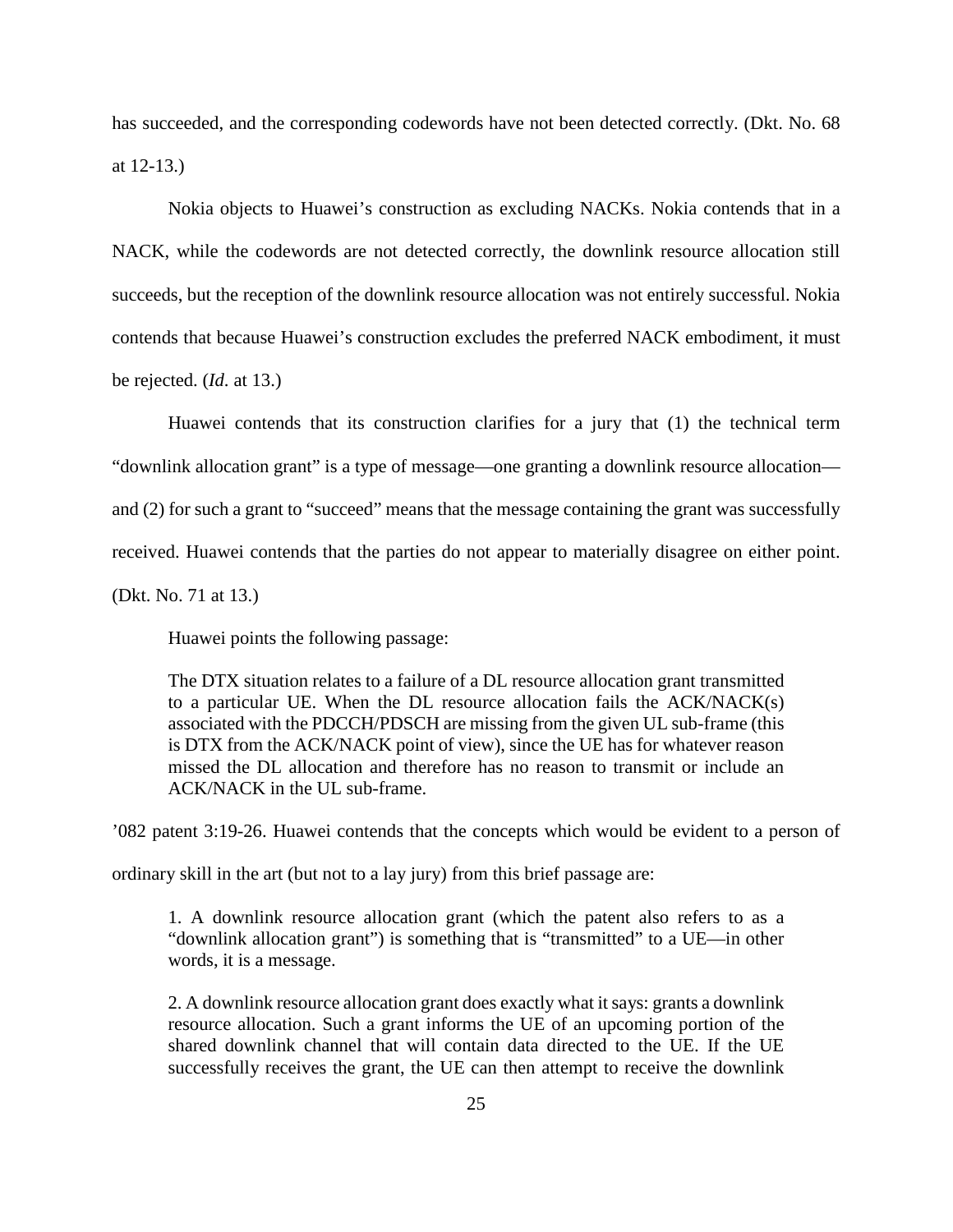channel on the resources specified in the grant, try to decode the signals it receives, and send an ACK or NACK as appropriate.

3. A downlink resource allocation grant message can "fail"—i.e., not be fully received by the UE. In that event, the UE cannot listen to the shared downlink channel and try to decode the data directed to the UE because it does not know when to do so. Conversely, for the grant message to "succeed" means that the grant message was fully received and thus the UE can follow the instructions in the grant message.

(Dkt. No. 71 at 14 (citing Dkt. No. 71-1 (Laneman Decl.) (citations omitted)).)

Huawei contends that its construction simplifies the concepts above to more readily show

a jury that a downlink allocation grant is a message, as can be seen: a message granting a downlink

resource allocation (i.e., "a downlink resource allocation grant") was successfully received (i.e.,

"has succeeded"). (Dkt. No. 71 at 14.) Huawei contends that Nokia "ultimately appears to agree

with the above analysis, using slightly different language" and thus, the basis for a true dispute is

unclear. (*Id*. at 15.)

The parties did not provide additional arguments for this term at the oral hearing. (Dkt. No.

84 at 26.)

### **Analysis**

The specification makes clear that as utilized in the '082 Patent, a resource allocation grant has succeeded if either an ACK can be sent or sufficient information has been received to send a

# NACK:

[T]he negative-acknowledgement indicates that a downlink resource allocation grant has succeeded and that each of at least one corresponding codeword has not been detected correctly. [T]he acknowledgement indicates that a downlink resource allocation grant has succeeded and that each of at least one corresponding codeword has been detected correctly.

'082 Patent 12:20-30. A resource allocation grant "fails" in the DTX circumstance: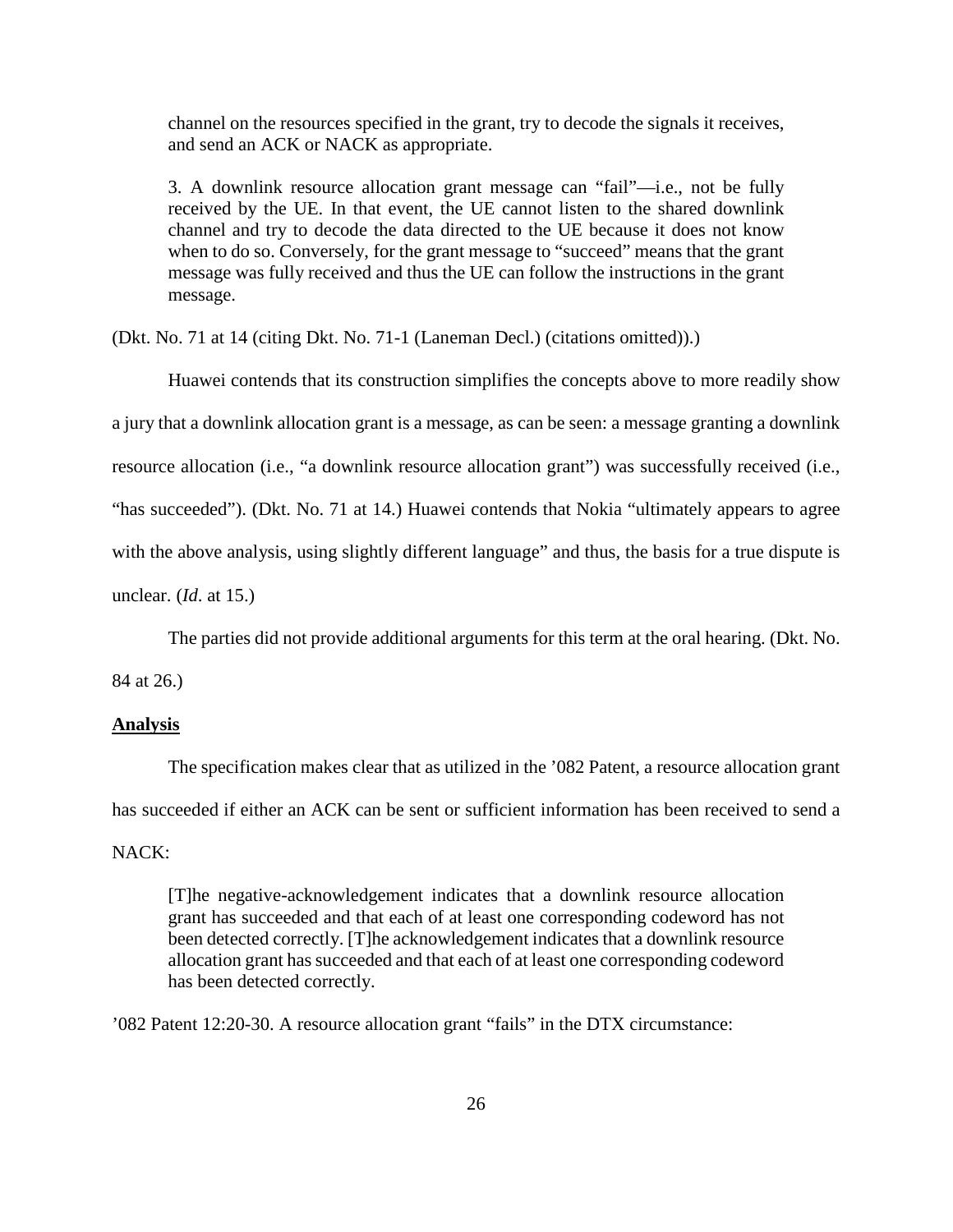The DTX situation relates to a failure of a DL resource allocation grant transmitted to a particular UE. When the DL resource allocation fails the  $ACK/ NACK(s)$ associated with the PDCCH/PDSCH are missing from the given UL sub-frame (this is DTX from the ACK/NACK point of view), since the UE has for whatever reason missed the DL allocation and therefore has no reason to transmit or include an ACK/NACK in the UL subframe.

'082 patent 3:19-26. This concept (that a resource allocation grant has succeeded if either an ACK can be sent or sufficient information has been received to send a NACK) is clear in the intrinsic record of the patent. Huawei's construction runs the risk of creating jury confusion by implying that a message must be entirely detected correctly (i.e., only the ACK state) to have "succeeded." In fact, Huawei implies as much in its brief by stating that "resource allocation grant message can 'fail'—i.e., not be *fully* received by the UE." (Dkt. No. 71 at 14 (emphasis added).) Such a statement contradicts the specification though, as a message not fully received may trigger a NACK, which, in the patent, is still deemed as "succeeded." The risk of jury confusion is further illustrated by Huawei's internal contradiction when Huawei clearly states that "[i]n both the ACK and NACK cases, the downlink resource allocation grant has succeeded…." (Dkt. No. 71 at 15.)

The specification is clear that either ACK or NACK indicates that a resource allocation grant has succeeded. Further, the claims themselves make this clear. For example, in one use of the term, the full context is "where the third indication indicates that a downlink resource allocation grant has succeeded and that each of the at least one corresponding codeword has not been detected correctly." '082 Patent 16:12-16 (claim 1). Such language conforms to the NACK condition described at '082 Patent 12:20-24. Thus, a grant has succeeded even in NACK situations. The meaning of the term is clear from the specification and claims, and Huawei's construction runs the risk of clouding that clear meaning.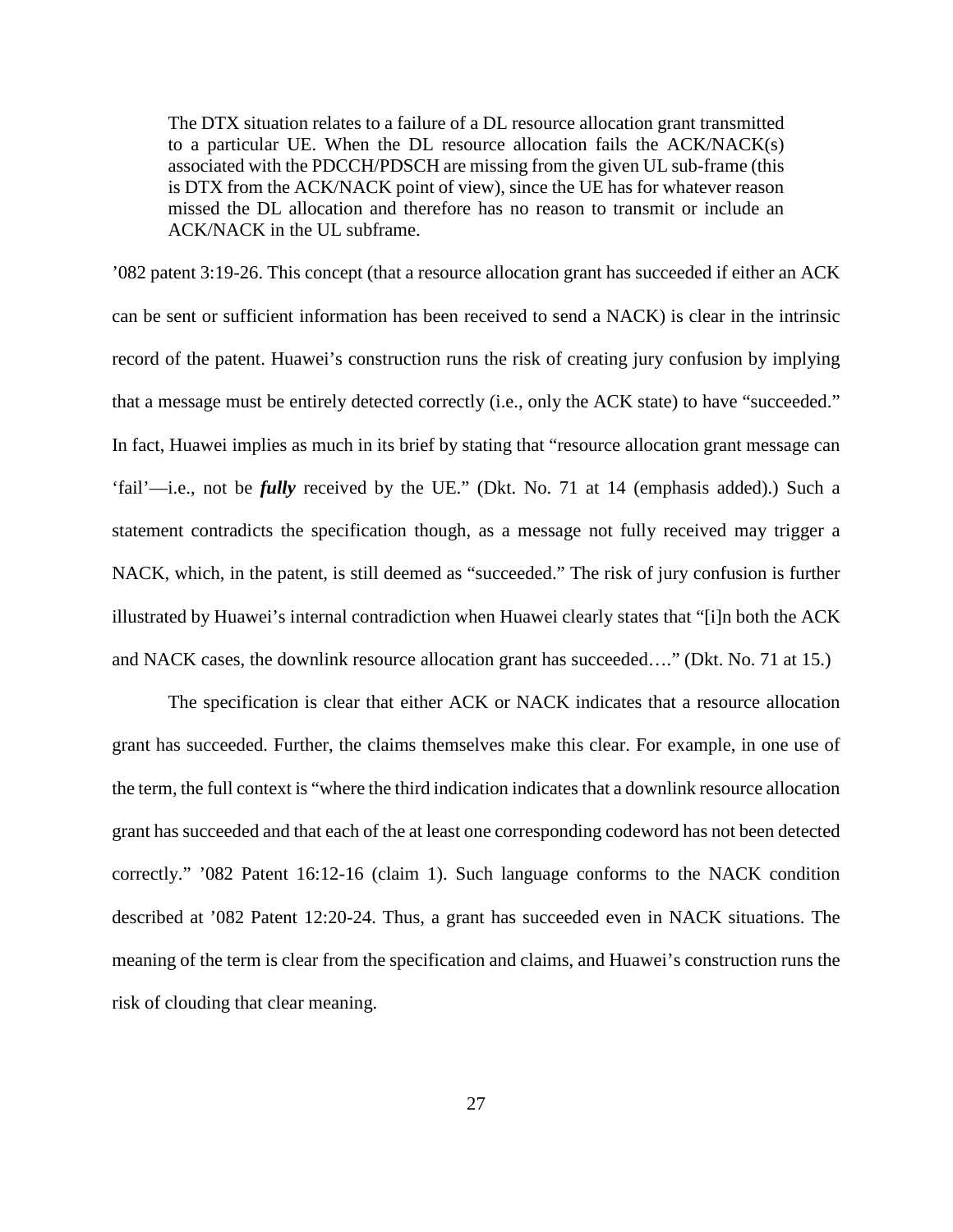**The Court construes the term "a downlink resource allocation grant has succeeded" to have its plain and ordinary meaning.** 

**5. "determining whether a third indication is to be transmitted in a sub-frame with an indication of a scheduling request, where the third indication indicates that a downlink resource allocation grant has succeeded and that each of the at least one corresponding codeword has not been detected correctly" ('082 Patent Claim 1)**

| <b>Nokia's Proposed Construction</b> | <b>Huawei's Proposed Construction</b> |
|--------------------------------------|---------------------------------------|
| Plain and ordinary meaning           | Indefinite                            |

Huawei contends that the claim is indefinite due to multiple recitations of "a [first] indication of a scheduling request," "a sub-frame," and "a downlink resource allocation grant."

## **Positions of the Parties**

Nokia contends that the fact that the claim uses the indefinite article "a" twice when introducing "a scheduling request," "a sub-frame," and "a downlink resource allocation grant," in different contexts, does not make the claim indefinite. Nokia contends that the terms are used in different, distinct circumstances, particularly in light of the preferred embodiments. (Dkt. No. 68 at 14.) Nokia contends that in one circumstance, where a downlink resource allocation grant has succeeded and the codewords have been detected correctly, an ACK should be sent. In the other circumstance, where a downlink resource allocation grant has succeeded and the codewords have not been detected correctly, a NACK should be sent. Nokia contends that there is nothing wrong with the patentee introducing "a downlink resource allocation" and "a sub-frame" in the portions of the claim corresponding to each circumstance. (*Id*.)

Nokia contends that it is understood that the UE will send an ACK or NACK in a subframe in response to each downlink resource allocation grant (along with its corresponding codeword(s)). Nokia contends that as disclosed, the second indication may be mapped to an ACK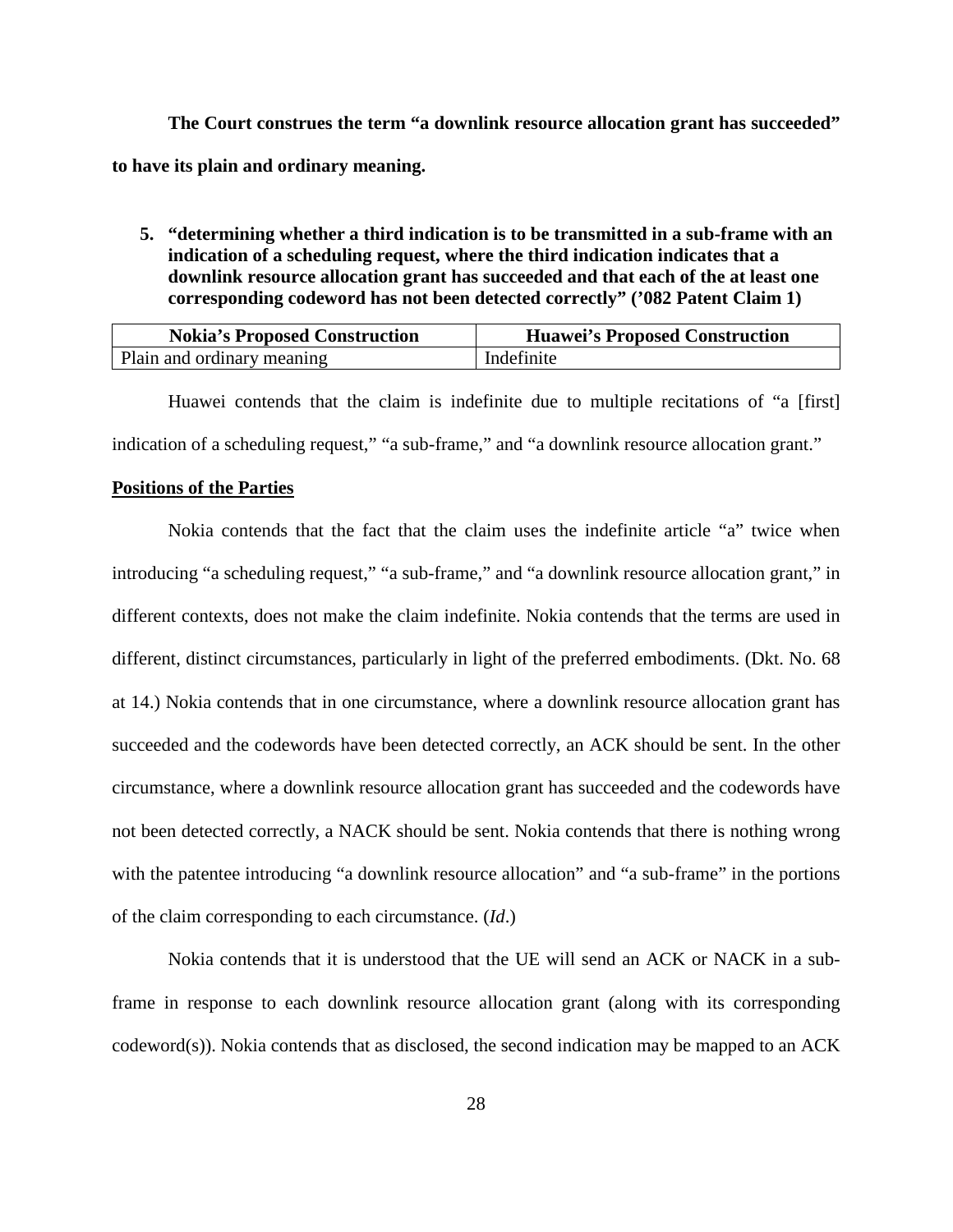and the third indication may be mapped to a NACK (*Id*. (citing '082 Patent 13:50-62, Abstract).) Nokia contends a person of ordinary skill in the art would understand that "determining whether a third indication [e.g., a NACK] is to be transmitted" is in response to the same downlink resource allocation grant for which it was "determine[d] whether a second indication [e.g., an ACK] is to be transmitted." Nokia contends that a person of ordinary skill would understand that an ACK or NACK is sent in a sub-frame in response to a downlink allocation grant and corresponding codewords as claim 1 states, "sending the message, via a wireless transmitter, in the sub-frame." (*Id*.)

Nokia contends that it is clear in the specification that an ACK or a NACK is sent in response to a downlink resource allocation grant in the sub-frame reserved for ACK/NACK: "acknowledgment indicates that a downlink resource allocation grant has succeeded and that each of at least one corresponding codeword has been detected correctly," while a "negativeacknowledgement indicates that a downlink resource allocation grant has succeeded and that each of at least one corresponding codeword has not been detected properly" '082 Patent 12:20-30.

Huawei contends that the claim is indefinite, because a person of ordinary skill cannot determine "with reasonable certainty," whether "a downlink resource allocation grant," "a subframe," and "an indication of a scheduling request," as they appear in this term, refers to a new downlink resource allocation, a new sub-frame, or a new indication of a new scheduling request, or ones that are recited earlier in the claim. (Dkt. No. 71 at 15-16.) Huawei points to the claim:

1. A method comprising:

generating a message comprising *a first indication of a scheduling request*,

determining whether a second indication is to be transmitted in *a sub-frame* with the first indication, where the second indication indicates that *a downlink resource allocation grant* has succeeded and that each of at least one corresponding codeword has been detected correctly;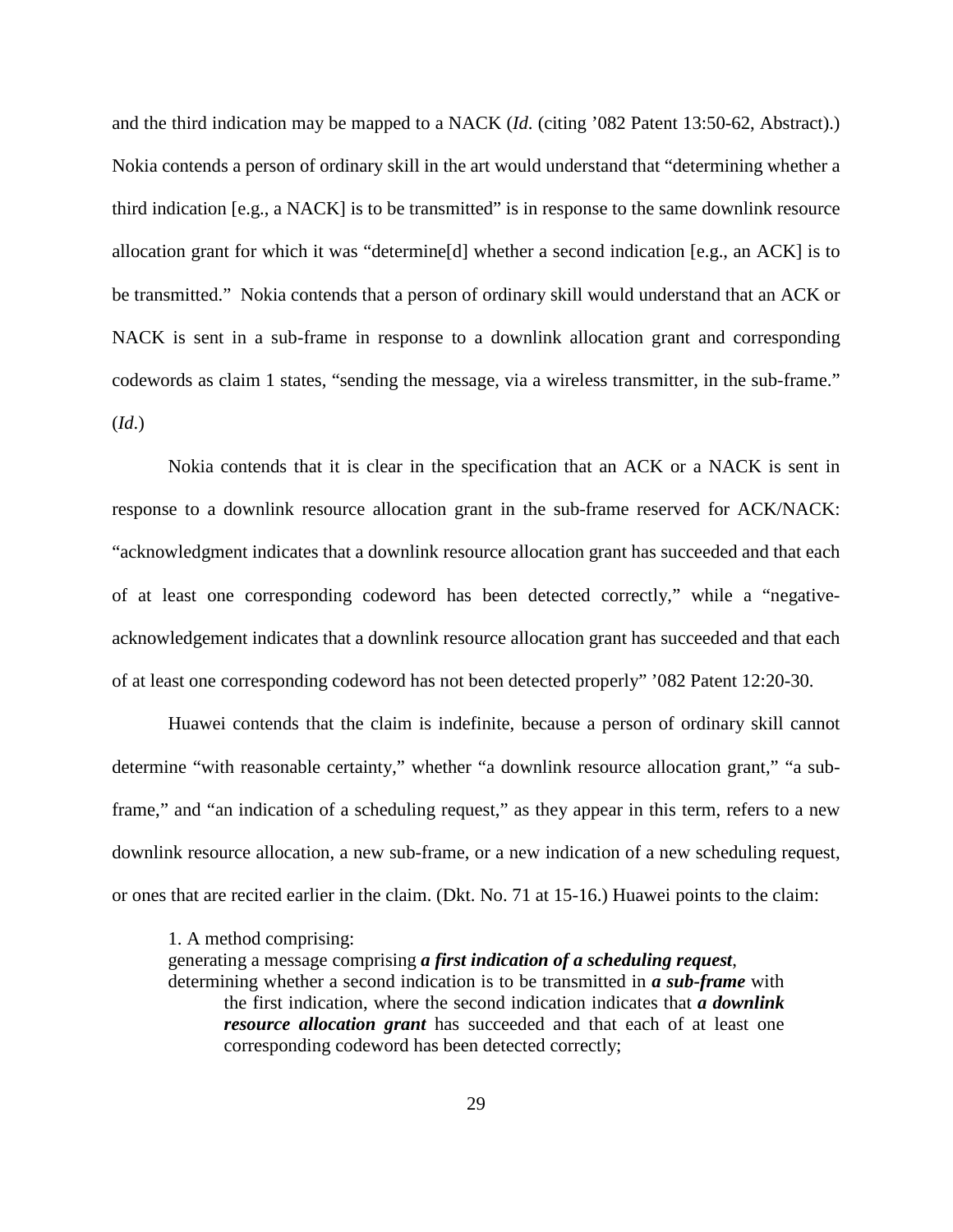- in response to a determination that the second indication is not to be included, the message is configured in a first configuration, and
- in response to a determination that the second indication is to be included, the message further comprises the second indication and the message is configured in a second configuration,

where the first configuration is distinct from the second configuration; and sending the message, via a wireless transmitter, in *the sub-frame*, the method further comprising:

determining whether a third indication is to be transmitted in *a sub-frame* with *an indication of a scheduling request*, where the third indication indicates that *a downlink resource allocation grant* has succeeded and that each of the at least one corresponding codeword has not been detected correctly; and

in response to a determination that the third indication is to be included, the message further comprises the third indication and the message is configured in a third configuration.

'082 patent at claim 1 (emphasis added).

Huawei contends that each term may be construed in multiple manners. For example, Huawei states that the two recitations of "a downlink resource allocation grant" may be considered, on one hand, to be two different grants (i.e., "second" should have been used before the second grant), or alternatively considered to be the same grant (i.e., "the" should have been used before the second grant.). Huawei contends the scope of the claim is different under each interpretation. Huawei contends the same holds true for "a sub-frame" and "a scheduling request." Huawei notes that for "sub-frame" the claim actually recites, in order, "a sub-frame," "the sub-frame," and "a sub-frame." (Dkt. No. 71 at 16-17.)

Huawei contends that Nokia states that there are "different, clearly distinct circumstances" leading to the sending of an ACK or the sending of a NACK, and therefore there is "nothing wrong with the patentee introducing 'a downlink resource allocation' and 'a sub-frame' in the portions of the claim corresponding to each circumstance." (Dkt. No. 71 at 18 (quoting Dkt. No. 68 at 14).) Huawei contends that the claim could have been clear if the term had been drafted as "determining whether a third indication is to be transmitted in *the* sub-frame with *the* indication of a scheduling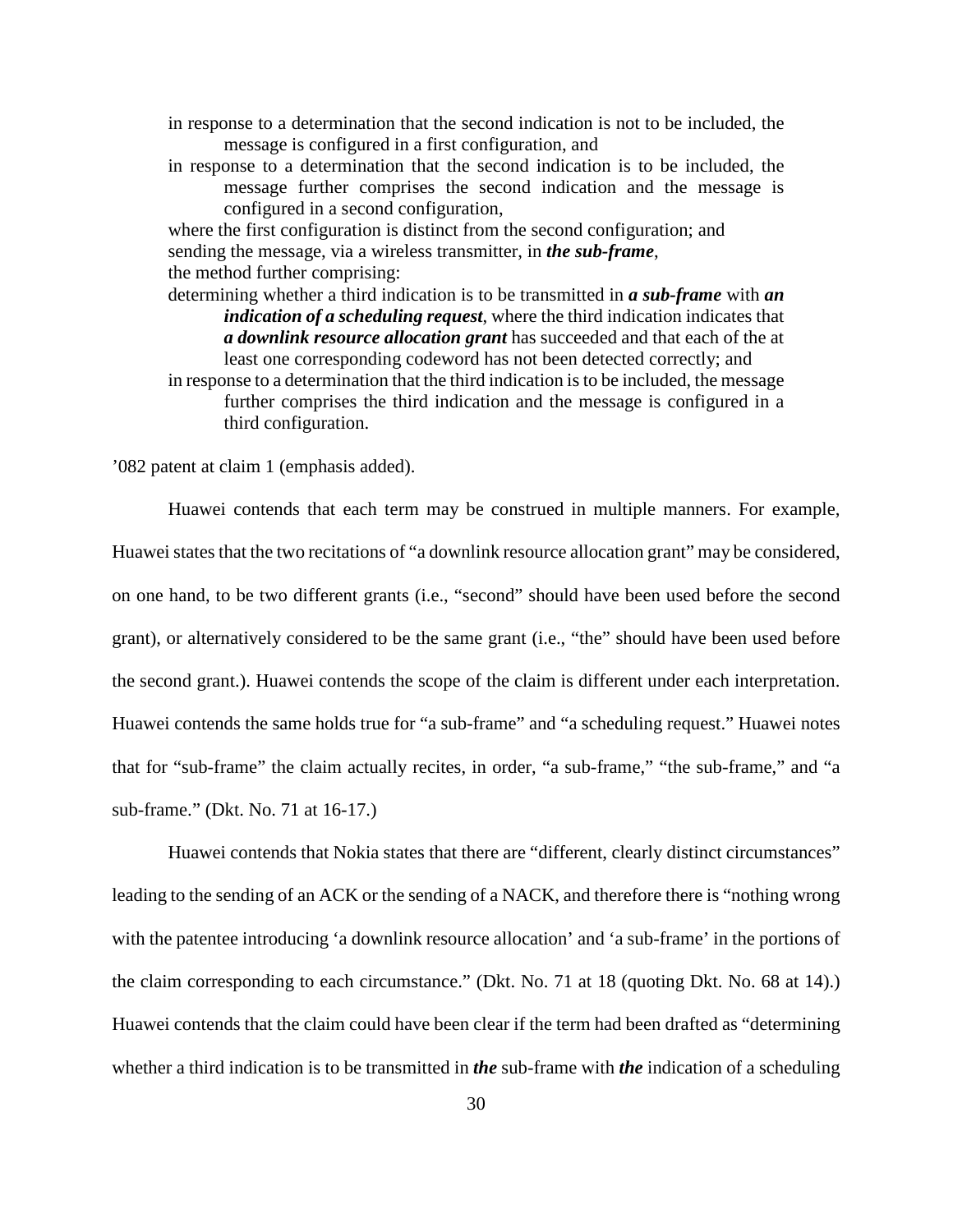request, where the third indication indicates that *the* downlink resource allocation grant has succeeded and that each of *the* at least one corresponding codeword has not been detected correctly." In such case, Huawei contends it would be clear (1) that the downlink resource allocation grant and corresponding codeword(s) were the same as previously recited and (2) that the third indication would be transmitted in the same sub-frame with the same scheduling request, making the third indication and second indication mutually exclusive as Nokia appears to argue. (Dkt. No. 71 at 18 (citing Dkt. No. 71-1 (Laneman Dec.) at ¶ 47-48).) Huawei contends, however, that as drafted, the third indication either may or may not be mutually exclusive with the second there is no way to tell. (*Id.* (citing Dkt. No. 71-1 (Laneman Dec.) at  $\P$  48).)

In reply, Nokia contents that the '082 Patent is directed to implementing "simultaneous transmission of SR and ACK/NACK." '082 Patent 2:55-56. In the context of the claim, Nokia asserts that these terms are used in clearly distinct circumstances and for determining which circumstance applies. Specifically, the claims are directed to "determining" whether to send: (i) SR (first indication), (ii) SR and ACK (second indication), or (iii) SR and NACK (third indication) (Dkt. No. 72 at 5 (citing '082 Patent 13:50-62).) Nokia asserts that claim 1 makes clear that the message is configured according to one of these circumstances and sent "in the sub-frame." Nokia contends that a person of ordinary skill in the art would readily understand that the determining step: (i) is in response to the same downlink resource allocation grant and its corresponding codeword(s); (ii) relates to the same sub-frame; and (iii) determines whether to send the "indication of a scheduling request." (*Id*. (citing Dkt. No. 72-1 (Thompson Decl.) at ¶¶ 40, 43).) Nokia contends that Huawei's expert, Dr. Laneman, readily understood the claim to be written that way. (*Id*. (citing Dkt. No. 71-1 (Laneman Decl.) at ¶ 46).)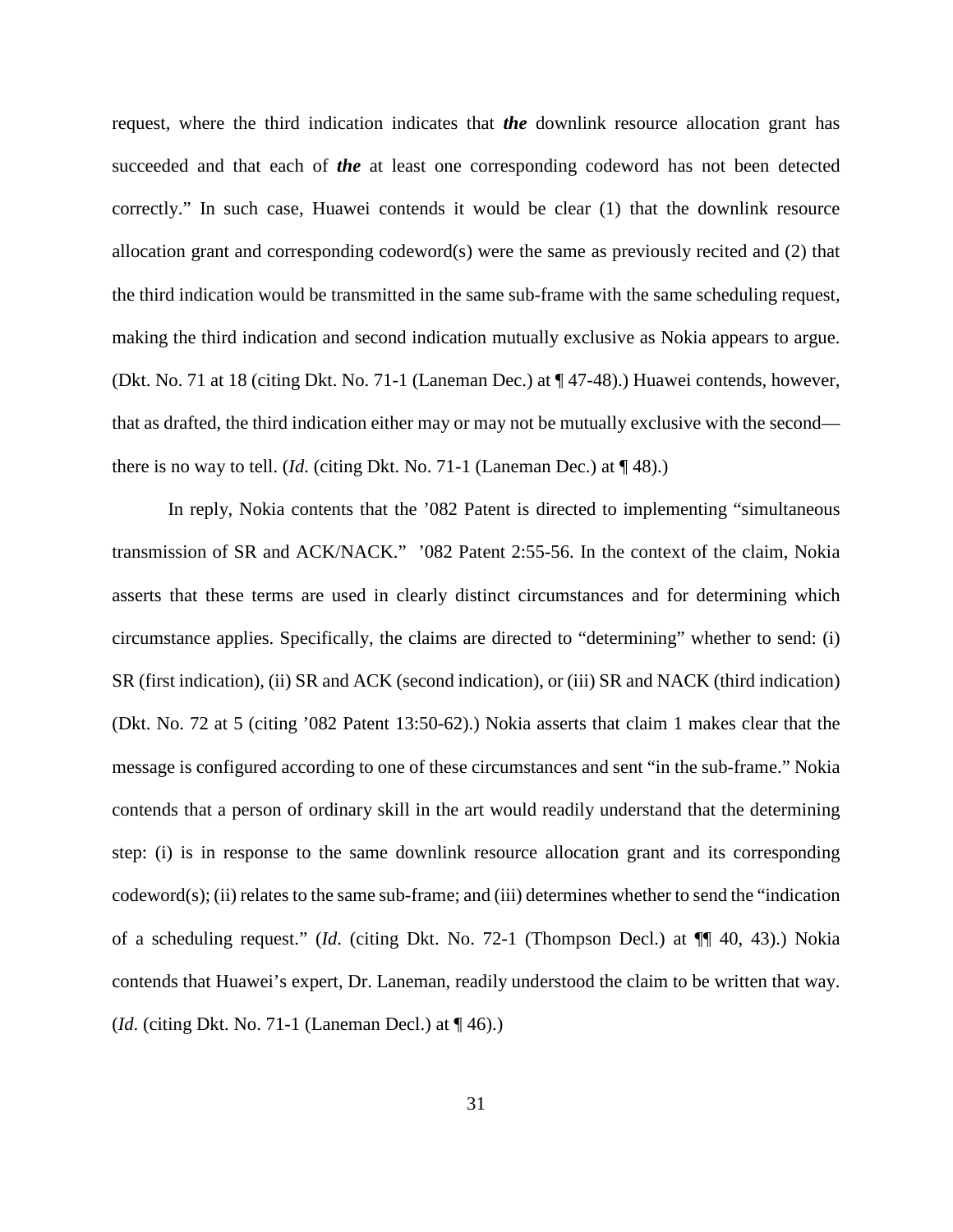Nokia contends that Huawei's alternative interpretation—determining that the NACK is in response to a different downlink resource allocation grant and sent with a different SR indication in a different sub-frame—is unreasonable when the claim is read in light of the specification and basic principles of signaling. (*Id*.) Nokia states that the parties agree that one of the purposes of the invention is to be able to send SR and NACK together. (*Id*. at 5-6 (citing Defendant's Technology Tutorial at 38-41).) Nokia contends that Huawei's alternative interpretation would not allow that purpose to be achieved. (*Id*. at 6 (citing Dkt. No. 72-1 (Thompson Decl.) at ¶ 45).) Nokia also cites to *Advanced Aerospace Techs., Inc. v. United States*, 124 Fed. Cl. 282, 297 (2015) (finding a claim term definite where a person of ordinary skill in the art could be reasonably certain about the meaning of a claim term "[i]n light of the purpose of the invention" even if there are multiple interpretations). Nokia contends that a person of skill in the art reading the claim language would understand with reasonable certainty that "determining whether a third indication is to be transmitted" refers to "downlink resource allocation grant," the "sub-frame," and the "indication of scheduling request" that was previously referenced.

The parties did not provide additional arguments for this term at the oral hearing. (Dkt. No. 84 at 26.)

#### **Analysis**

Claims must be read in context of the specification. Thus, each claim term is construed according to its ordinary and accustomed meaning as understood by one of ordinary skill in the art at the time of the invention in the context of the patent. *Phillips*, 415 F.3d at 1312–13. The specification clearly describes a situation of (i) SR (first indication), (ii) SR and ACK (second indication), or (iii) SR and NACK (third indication). *See* '082 Patent 7:21-64, 9:52-61, 11:15-20, 12:20-30, 13:40-62, Figures 3, 4, 8. Further, ACK occurs when "at least one corresponding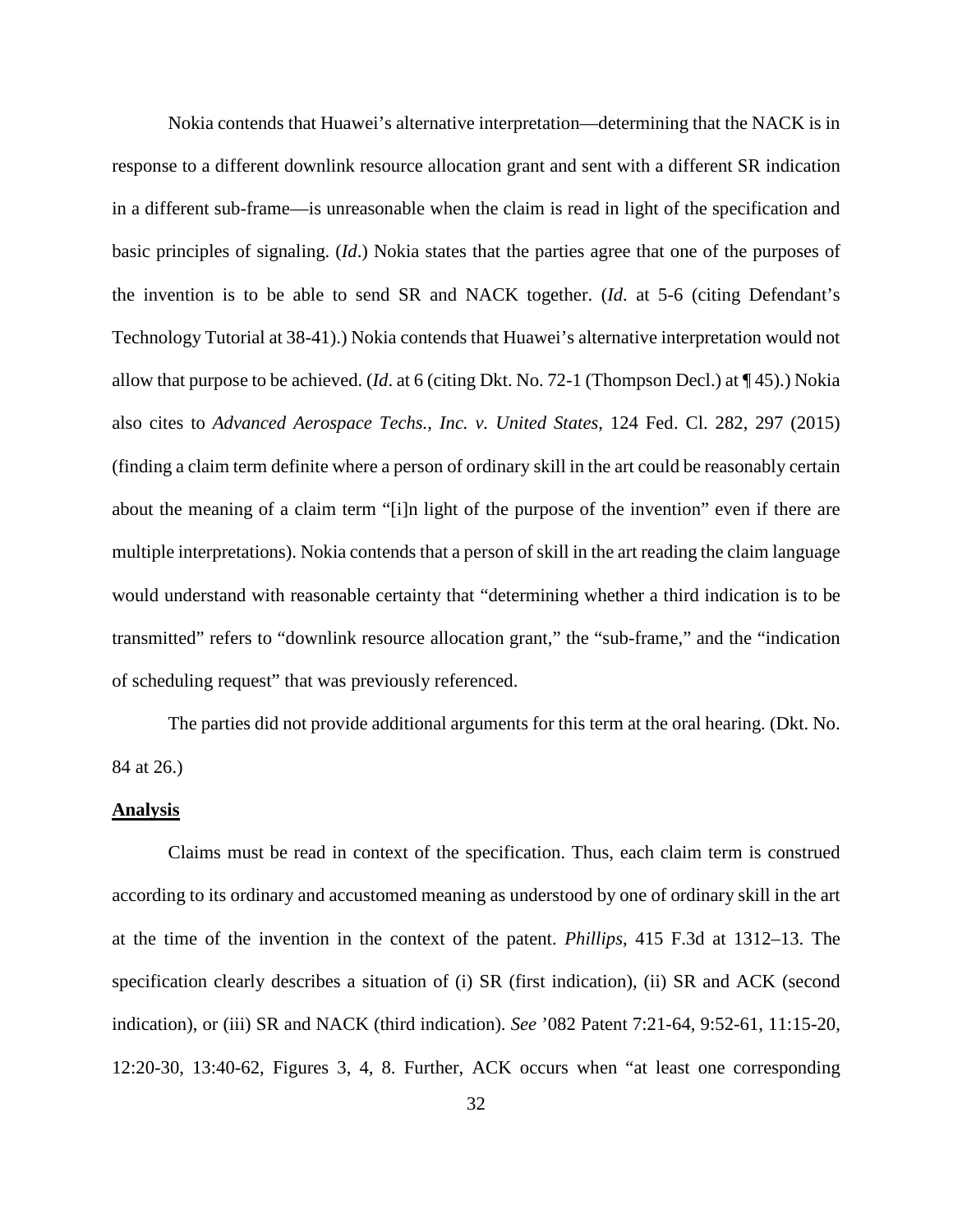codeword has been detected correctly" and conversely NACK occurs when "at least one corresponding codeword has **not** been detected correctly." '082 Patent 12:20-29 (emphasis added). These are the two choices when the "a downlink resource allocation grant has succeeded." *Id*. The claim has two determining steps. Both determining steps relate to when "a downlink resource allocation grant has succeeded." However, the first step relates to when each codeword "has been detected correctly" and the second step relates to when each codeword "has not been detected correctly." It is clear from the context of the specification and the claim language that the first determining step and the second determining step relate to the same resource allocation grant and sub-frames, but the first step relates to when the condition of the codeword detection is such that each "has been" detected correctly and the second step relates to when each "has not been" detected correctly. Thus, the steps each relate to one of the alternative conditions of the codeword detection that may exist. In context of the specification, Nokia presents the better argument, and the claims are reasonably certain under the *Nautilus* test.

In addition to the intrinsic record, the extrinsic evidence of the expert declarations also supports Nokia's position. Though the experts disagree, the Court finds Nokia's extrinsic evidence more persuasive. Huawei's expert reads the claims in a vacuum without tying his positions to the intrinsic record. (Dkt. No. 71-1 (Laneman Decl.) at ¶¶ 42-48.) Nokia's expert ties the interpretation of the claims to the specification. (Dkt. No. 72-1 (Thompson Decl.) at ¶¶ 40-45.) The Court finds Nokia's expert evidence to be more persuasive as to the understanding that one skilled in the art would have of the claims in light of the specification and finds that this evidence provides further support for the Court's construction. *See Teva Pharm. USA, Inc. v. Sandoz, Inc.*, 135 S. Ct. 831 (2015).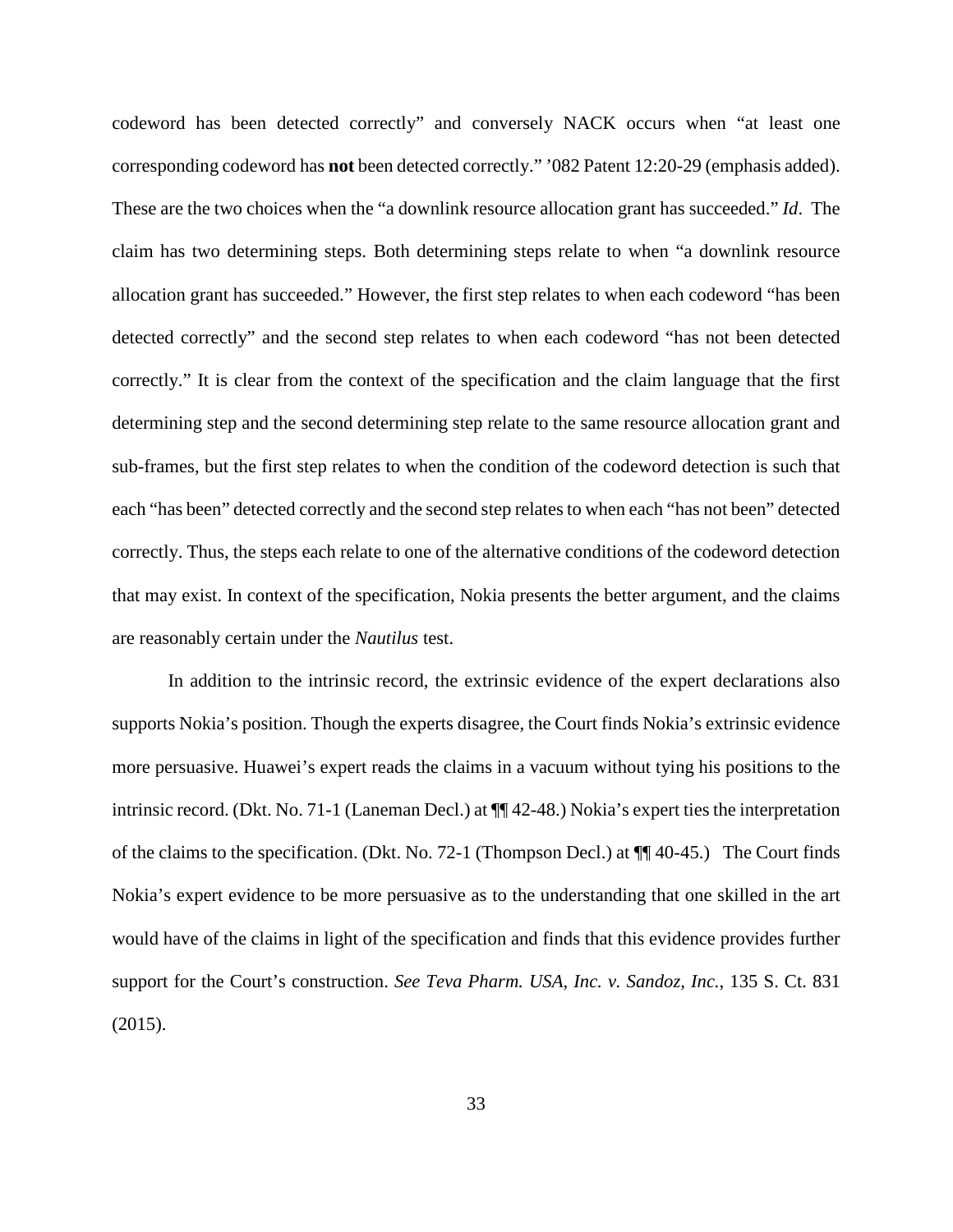**The Court construes the term "determining whether a third indication is to be transmitted in a sub-frame with an indication of a scheduling request, where the third indication indicates that a downlink resource allocation grant has succeeded and that each of the at least one corresponding codeword has not been detected correctly" to have its plain and ordinary meaning.** 

**6. "means for determining that at least one downlink allocation grant for the apparatus of the scheduling information was not received" ('035 Patent Claim 23)**

| <b>Nokia's Proposed Construction</b>           | <b>Huawei's Proposed Construction</b>                  |
|------------------------------------------------|--------------------------------------------------------|
| <b>Function:</b> determining that at least one | <b>Function:</b> determining that at least one         |
| downlink allocation grant for the apparatus of | downlink allocation grant for the apparatus of         |
| the scheduling information was not received    | the scheduling information was not received            |
|                                                |                                                        |
| <b>Structure:</b> processor, memory, and/or    | <b>Structure:</b> The specification fails to set forth |
| associated software for performing the         | any algorithm for the function claimed in this         |
| algorithm shown in Figs. 3 (specifically 3C)   | software limitation. Claim is indefinite               |
| and 6 (specifically 6B and 6C) and discussed   |                                                        |
| in the specification, e.g., 9:53-10:21, and    |                                                        |
| equivalents thereof                            |                                                        |

The parties dispute whether an algorithm for the means structure is disclosed.

### **Positions of the Parties**

Nokia contends that Figure 3 discloses a three step algorithm for the term: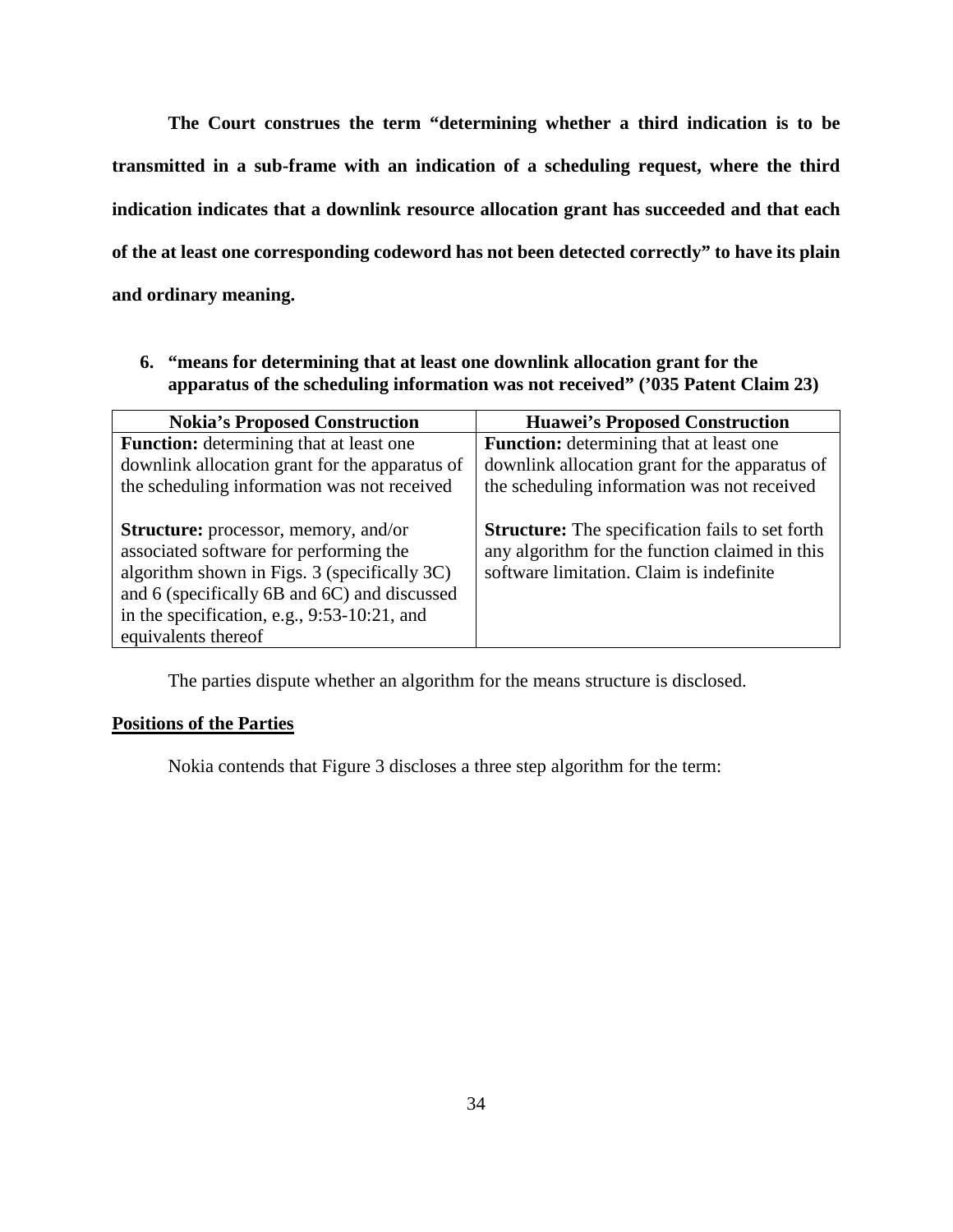

 $FIG.3$ 

'035 Patent Figure 3. Nokia further points to the description of Figure 3:

…as illustrated in FIG. 3, there is provided a method, apparatus, and computer program embodied on a computer readable memory and executable by a digital processor, of the user equipment for example, comprising receiving a signal from a network device (3A), in response to receiving the signal, decoding the signal to obtain a downlink allocation grant (3B), and responding to the signal, where the response may comprise a DTX symbol in a location reserved for ACK/NACK to communicate to the network device that the downlink allocation grant was not received (3C).

'035 Patent 8:50-60. Nokia also points to the passage:

…the UE may only encode the HARQ 2-states (ACK or NACK) feedback from those scheduled DL subframes. This is achieved by comparing the downlink assignment index (DAI) in the UL grant to the DAI (as a pure counter) in DL grant, by which the UE can identify any missed DL assignment and its position among all transmitted DL assignments. If the UE finds some of the DL assignments are missed, the UE will select a "NACK" state to report for it, and the DTX-bit will overall look after the explicit DTX detection for all scheduled DL subframes.

'035 Patent 10:7-16. Nokia contends that Huawei ignores the explicit teaching of how to

determine, e.g., comparing downlink assignment indexes (DAIs). (Dkt. No. 72 at 6.)

Huawei contends that none of the three steps of Figure 3 disclose the "determining"

function. Huawei contends that in the figure the first step receives a signal, the second step decodes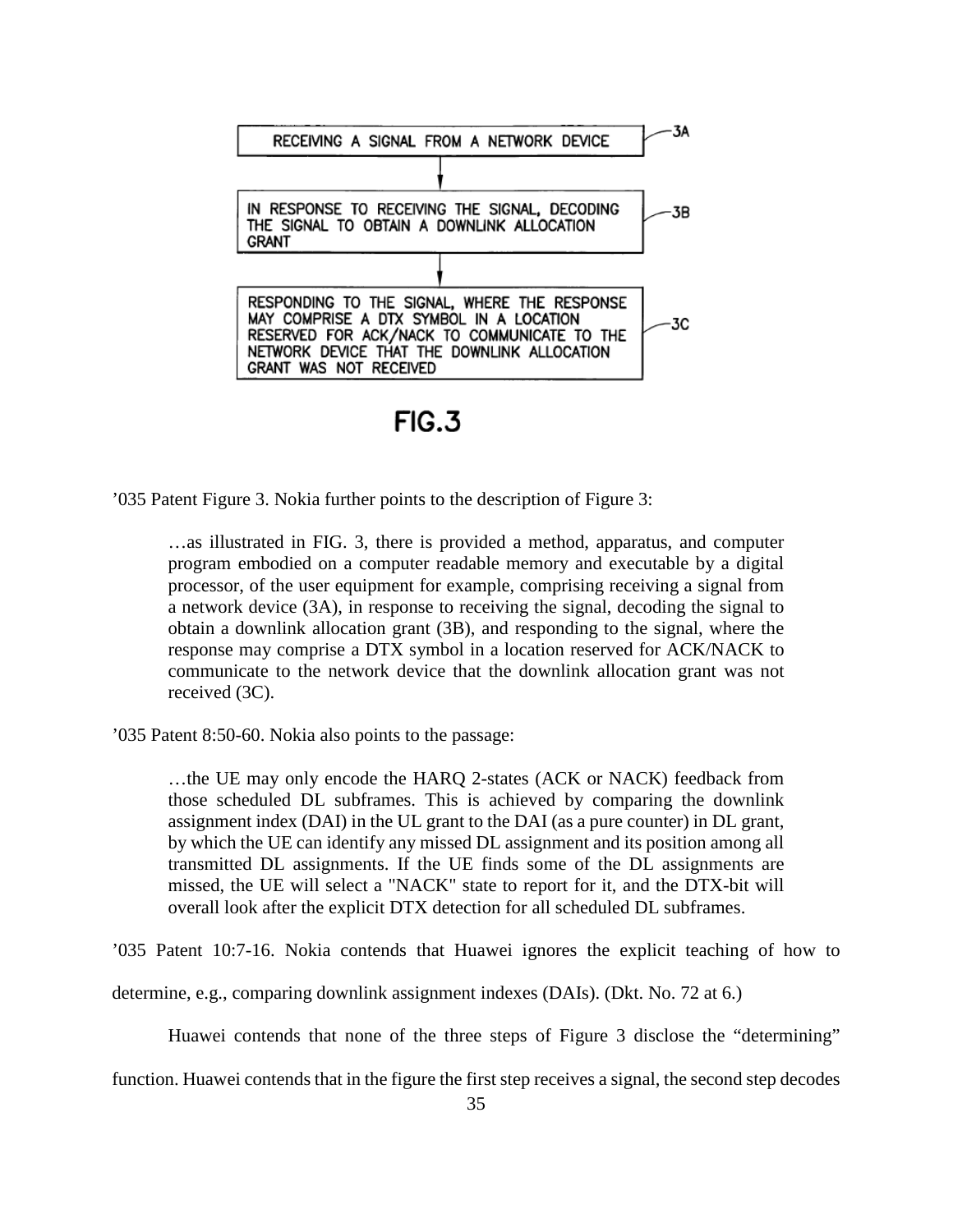the signal to obtain a downlink allocation grant, and the third step responds to the signal "to communicate to the network device that the downlink allocation grant was not received." Huawei contends that absent is how the UE determined that the downlink allocation grant was not received. (Dkt. No. 71 at 19-20. (citing Dkt. No. 71-1 (Laneman Dec.) at ¶ 51).)

As to the passage at 10:7-16, Huawei contends this is at most a technique, not an algorithm. Huawei contends that the patent does not disclose details that would be required for an actual algorithm such as: (1) the relationship between the two downlink assignment indexes (DAIs); (2) how differences between the two might be interpreted; and (3) how simply comparing two numbers could indicate both the number and position of any missed downlink assignment. (Dkt. No. 71 at 20 (citing Dkt. No. 71-1 (Laneman Dec.) at ¶ 52).) Huawei also contends that the passage is unclear because (1) it refers to "the DAI in the UL grant" and "the DAI in the DL grant," but there is no temporal ordering of these grants, i.e., which one comes first, or how the alleged algorithm behaves differently in the two cases and (2) the phrase "(as a pure counter)" tied to "the DAI in the DL grant" suggests that "the DAI in the UL grant" is not a pure counter, but the text does not provide specification of what it is. (*Id*. (citing Dkt. No. 71-1 (Laneman Dec.) at ¶ 53).)

The parties did not provide additional arguments for this term at the oral hearing. (Dkt. No. 84 at 26-27.)

## **Analysis**

Huawei is correct that Figure 3 (and 6) merely assumes DTX has been determined. These figures do not provide any indication as to how to determine scheduling information was not received (DTX), but rather just assume such determination is made. *See* '035 Patent Figure 3, 6 8:49-60, 10:36-55. However, Nokia also points to the specification at 9:53-10:21. Specifically, the specification describes comparing a downlink assignment index (DAI) in the uplink grant to the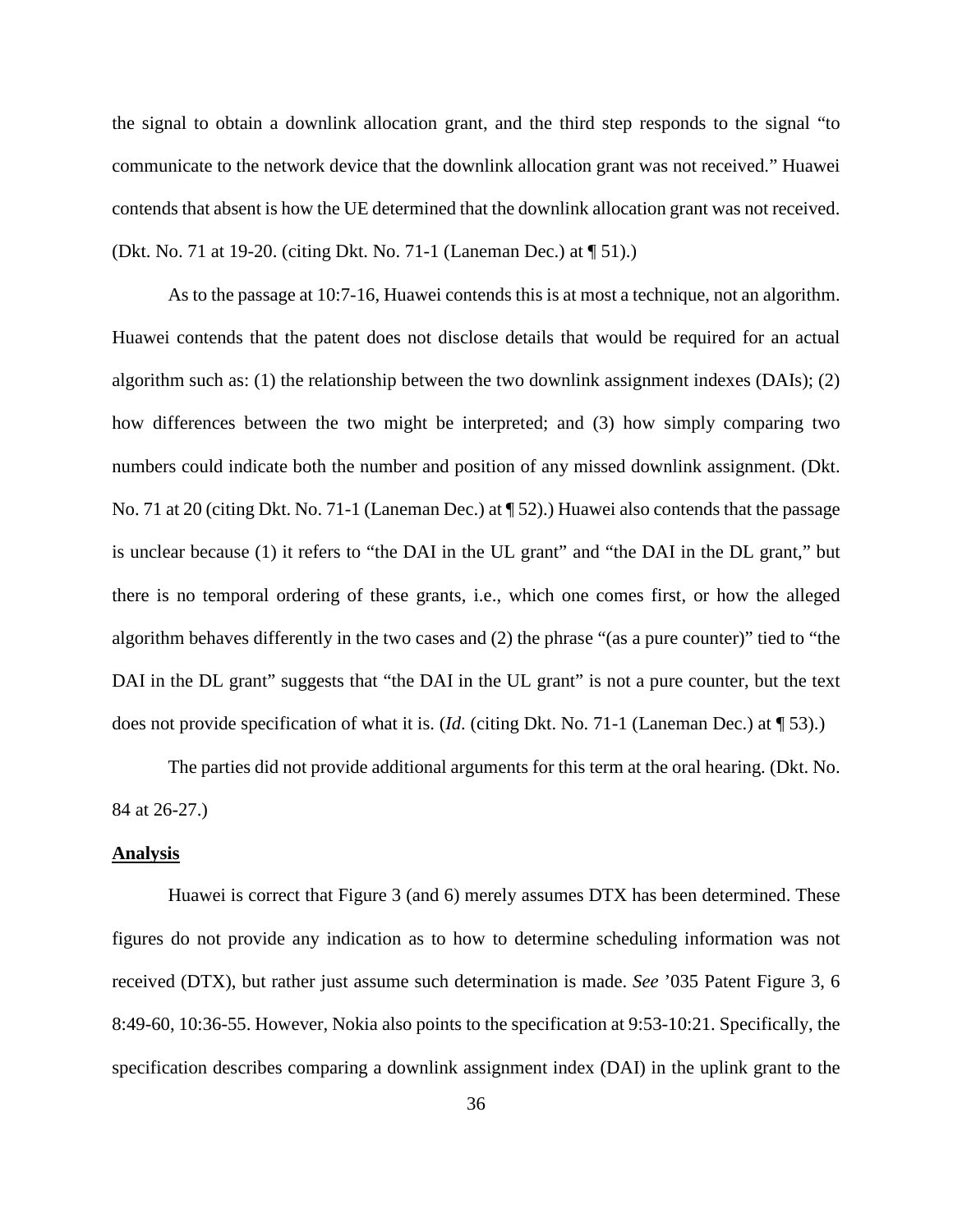DAI (as a pure counter) in the downlink grant, and then the UE identifying any missed DL assignment. *Id*. at 10:6-16. Huawei contends that this is merely a "technique." The Court finds otherwise. The use of a DAI to determine if a downlink allocation grant was not received by comparing the number of downlink allocation grants sent with the number received is an algorithm provided in the specification for making the determination.

At the oral hearing, Nokia agreed to the Court's proposed construction which is adopted below. (Dkt. No. 84 at 26-27.)

**The Court construes "means for determining that at least one downlink allocation grant for the apparatus of the scheduling information was not received" to mean:**

**Function: determining that at least one downlink allocation grant for the apparatus of the** 

**scheduling information was not received**

**Structure: processor, memory, and/or associated software for performing an algorithm using a downlink assignment index (DAI) as discussed in the specification at 9:53-10:21, and equivalents thereof.** 

**7. "means for sending a reply to the received scheduling information that comprises an indication of discontinuous transmission in response to the determining" ('035 Patent Claim 23)**

| <b>Nokia's Proposed Construction</b>                                                                                                                                                                                                       | <b>Huawei's Proposed Construction</b>                                                                                                                                      |
|--------------------------------------------------------------------------------------------------------------------------------------------------------------------------------------------------------------------------------------------|----------------------------------------------------------------------------------------------------------------------------------------------------------------------------|
| <b>Function:</b> sending a reply to the received<br>scheduling information that comprises an<br>indication of discontinuous transmission in<br>response to the determining                                                                 | <b>Function:</b> sending a reply to the received<br>scheduling information that comprises an<br>indication of discontinuous transmission in<br>response to the determining |
| <b>Structure:</b> a transmitter, transceiver,<br>processor, memory, and/or associated<br>software for performing the algorithm shown<br>in Figs. 3 (specifically 3C) and 6 (specifically<br>6D), and discussed in the specification, e.g., | <b>Structure:</b> The specification fails to set forth<br>any algorithm for the function claimed in this<br>software limitation. Claim is indefinite.                      |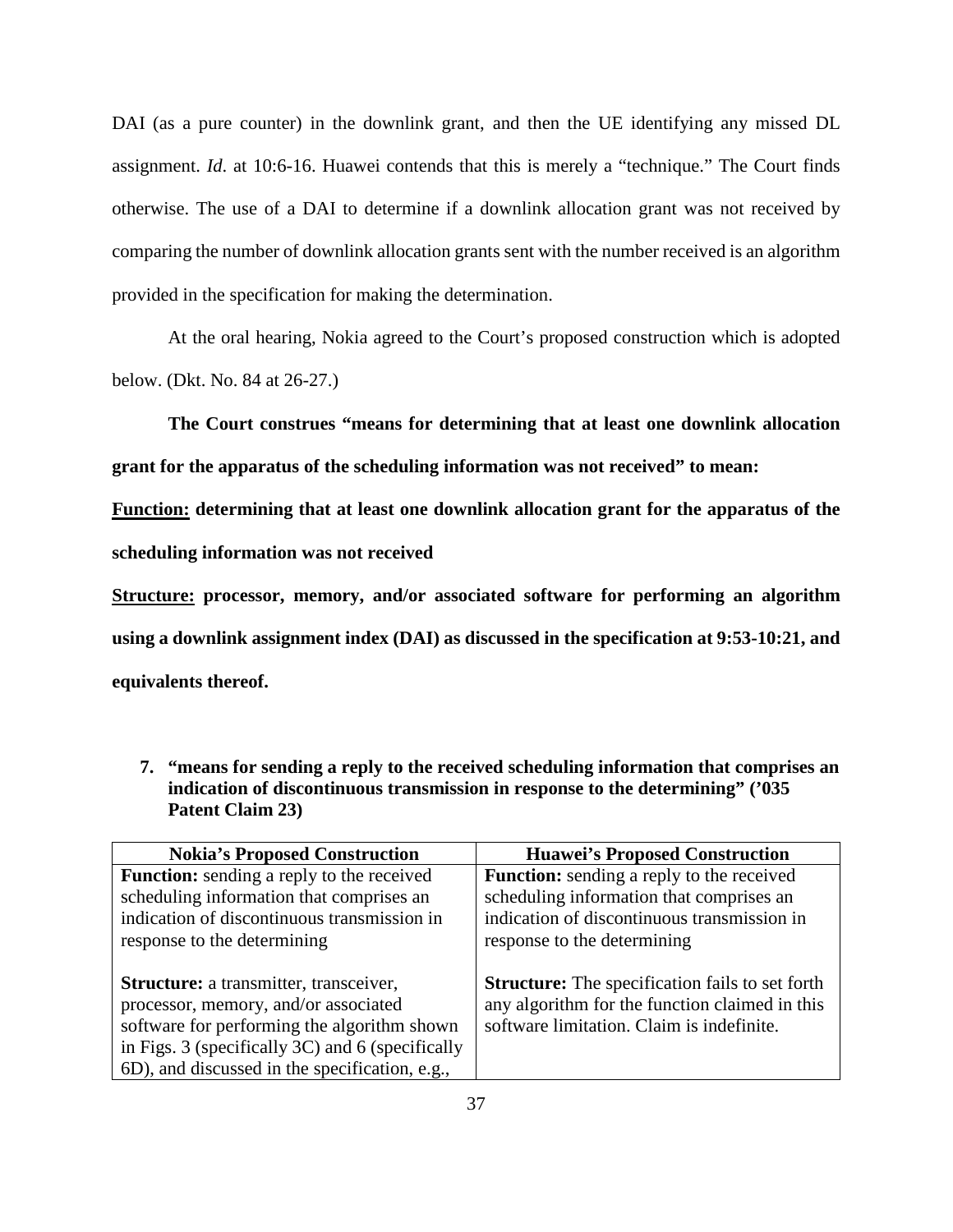| 6:57-7:57, 9:43-10:55, and equivalents |  |
|----------------------------------------|--|
| thereof                                |  |

The parties dispute whether an algorithm for the means structure is disclosed.

## **Positions of the Parties**

Nokia contends that Figure 3 (specifically 3C), Figure 6 (specifically 6D), and the

corresponding text in the specification disclose an algorithm. Nokia points to Figure 3 step 3C:



 $FIG.3$ 

'035 Patent Figure 3. Nokia contends that the specification at 6:57-7:57 and Figure 2 provides algorithms for how to implement the DTX symbol in a location reserved for an ACK/NACK. (Dkt. No. 68 at 18.) Nokia also states that the specification discloses, "when the DTX is transmitted, every other symbol would use the constellation points reserved for ACK, while the rest of the symbols would use constellation points reserved for NACK," which can be referred to as a "Hadamard-spreading code selection." '035 Patent 6:65-7:1, 7:5-7. Nokia notes that the specification further gives an example of the implementation of the Hadamard-spreading code selection. (*Id*. at 7:9-15).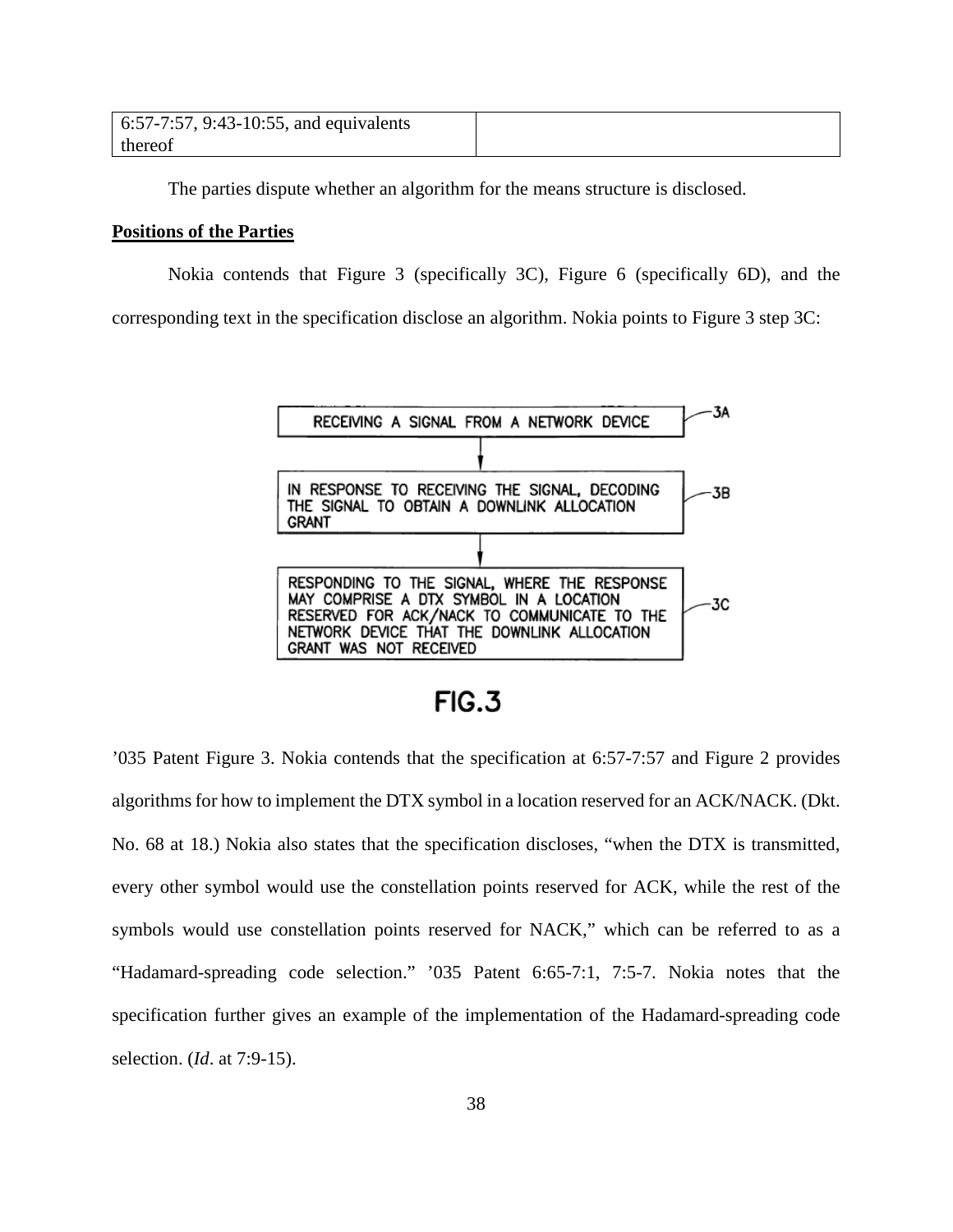Nokia also contends that the patent discloses an embodiment with reference to Figure 6 in which the UE transmits a single DTX bit. Nokia contends that Figure 6 is described as showing that "the UE transmits a discontinuous transmission DTX indication with the UE's reply to the scheduling information" ('035 Patent 10:40-42) and Block 6C of Figure 6 states "DTX INDICATION = 1BIT." Nokia contends that additional details of this algorithm are disclosed at 9:43-10:55. (Dkt. No. 68 at 19.) Nokia further points to the disclosure that "Hadamard-spreading code selection is used to send the reply" '035 Patent 6:65-7:1; (Dkt. No. 72-2 (Camp Decl.) at ¶ 25.) Nokia also points to an embodiment where the UE transmits a single DTX bit and states Block 6C shows that "the UE transmits a discontinuous transmission DTX indication with the UE's reply to the scheduling information." (Dkt. No. 72 at 7 (citing '035 Patent 9:43-10:55, Fig. 6).)

Huawei contends that the function does not simply require sending something—it requires sending something *in response to the determining* (i.e., the previously-recited "means for determining that at least one downlink allocation grant for the apparatus of the scheduling information was not received"). (Dkt. No. 71 at 22.) Huawei contends that Nokia's alleged "algorithms" do not disclose sending in response to the previously-recited determining. Huawei contends that to the extent any of Nokia's "algorithms" in the specification simply say or imply that something is sent in response to a determining step, that cannot be an algorithm because it would simply be restating the function. (*Id*. (citing various Federal Circuit cases).)

Huawei contends that Figure 3 does not disclose an alleged algorithm for the claimed function: "sending a reply to the received scheduling information that comprises an indication of discontinuous transmission in response to the determining." Specifically, Huawei contends that the figure does not describe how sending a reply in response to a determination is accomplished. Huawei contends that the figure at most implies a reply will be sent, where Block 3C states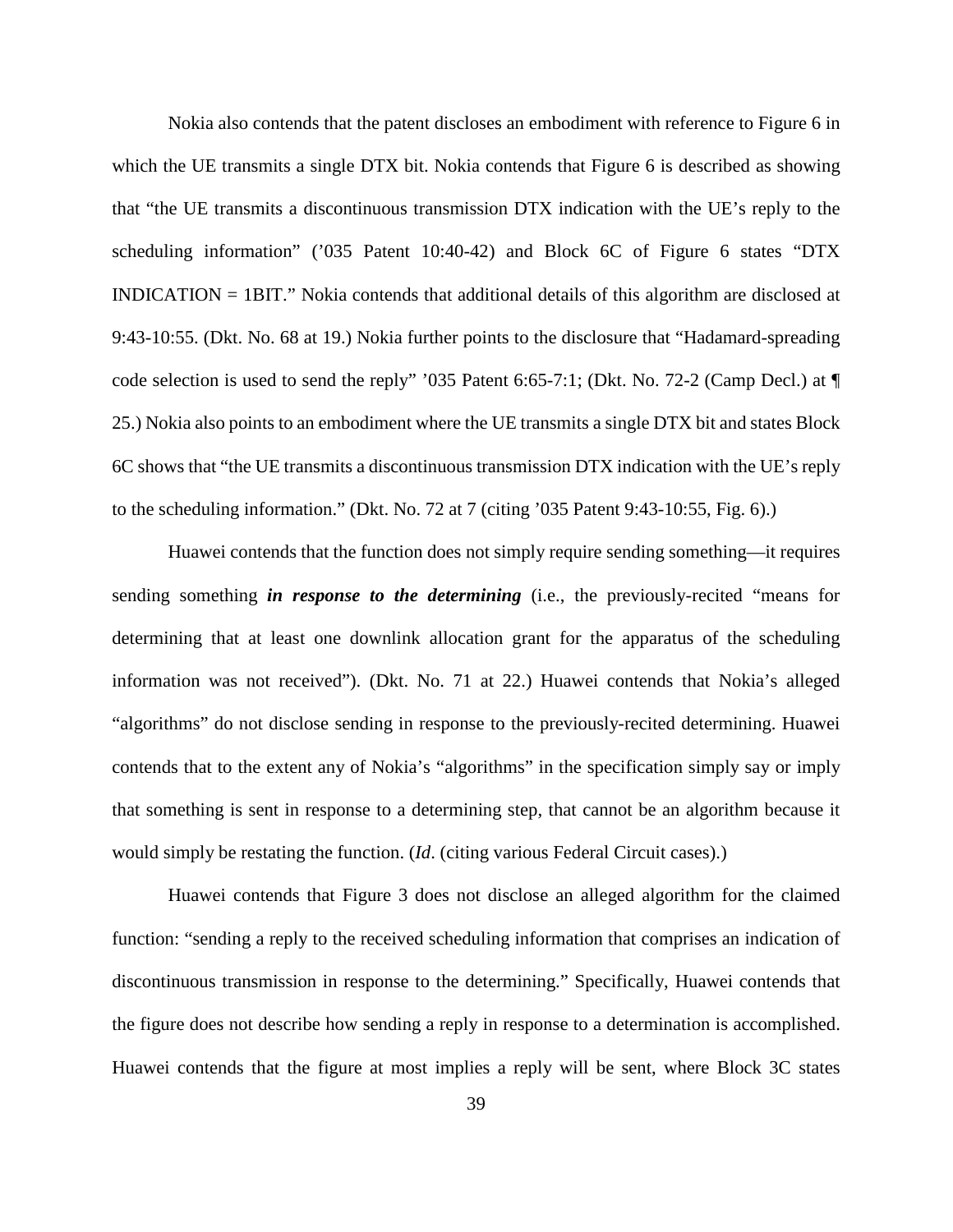"responding to the signal…." and "the response may comprise a DTX symbol in a location reserved for ACK/NACK…" '035 Patent Figure 3.

As to Figure 2 and the corresponding text at cols. 6:57-7:57, Huawei contends this disclosure provides structure for transmitting a DTX symbol in a location reserved for an ACK/NACK, as the specification expressly states:

Fig. 2 illustrates an exemplary structure for transmitting an explicit DTX with the 1 or 2 bit ACK/NACK structure.

'035 patent at 7:34-35. Huawei contends that while a DTX symbol (an indication of discontinuous transmission) may be a component of the agreed function, that does not encompass the complete function, which is: "sending a reply to the received scheduling information that comprises an indication of discontinuous transmission in response to the determining." Huawei contends that Fig. 2 and the corresponding text do not disclose anything about the steps for sending a reply to the received scheduling information, nor how that is done in response to the determining. (Dkt. No. 71 at 23.)

Huawei contends that like Figure 3, Figure 6 merely discloses that the function occurs at Block 6D, and not how it is accomplished:

$$
REPLY = MULTI - ACK/NACK MESSAGE FOR GRANTS IN THE PDCHH
$$

Huawei contends that the specification simply says "at block 6D the reply is a multi-ACK/NACK message for grants in the PDDCH…." '035 patent at 10:48-49. Huawei contends that does not disclose an algorithm. Huawei contends that though Nokia states that "additional details of this algorithm" are shown at 9:43-10:55, Nokia does not explain how this detail relates to the function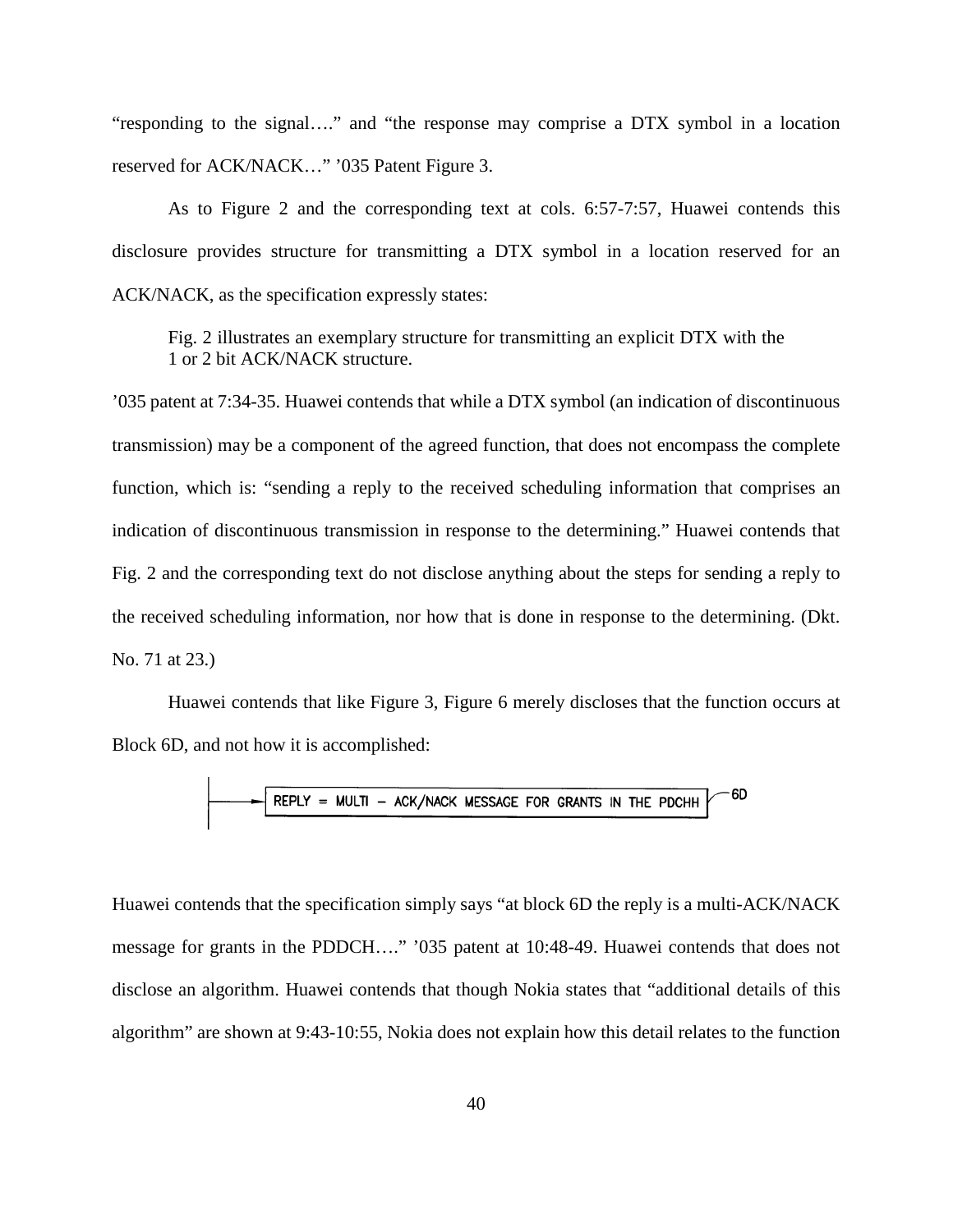as the referenced passage says nothing about algorithms for performing a sending of a reply, let alone sending a reply that is sent "in response to the determining." (Dkt. No. 71 at 24.)

The parties did not provide additional arguments for this term at the oral hearing. (Dkt. No. 84 at 27.)

### **Analysis**

Huawei primarily contends that an algorithm for how the "means for sending" operates "in response" to the determining step is not disclosed. The Court finds otherwise.

The claimed function, in its entirety, is "sending a reply to the received scheduling information that comprises an indication of discontinuous transmission in response to the determining." The parties do not dispute that the specification discloses providing a DTX symbol based on the detection of a discontinuous transmission. This functionality is described in detail throughout the specification, such as for example, Figures 2, 3, 6, and associated text. In a first "aspect" (5:1-3, 5:34-37, 6:49-8:60) corresponding to Figure 3, to communicate that a downlink grant was not received, a DTX symbol may be placed in a location reserved for ACK/NACK. '035 Patent Figure 3, 8:49-60. As to a particular way to implement this, the specification discloses the use of constellation points and a "Hadamard-spreading code selection" technique. *Id*. at 6:57-7:57. A second "aspect" (5:11-14, 5:37-40, 9:5-10:55) for sending the reply is disclosed with reference to an embodiment in the flow chart of Figure 6. *Id*. at 9:43-10:55, Figures 5A-5C, 6. In this technique, the UE transmits "a single DTX bit in the multi-bits ACK/NACK message." *Id*. at 9:43- 45. Figures 5A-5C show embodiments of how such a DTX bit might be implemented. *Id*. at 10:22- 23, Figures 5A-5C.

Huawei contends that the specification does not disclose how the sending means "responds" to the determination step. The Court disagrees. Each of the first and second "aspects"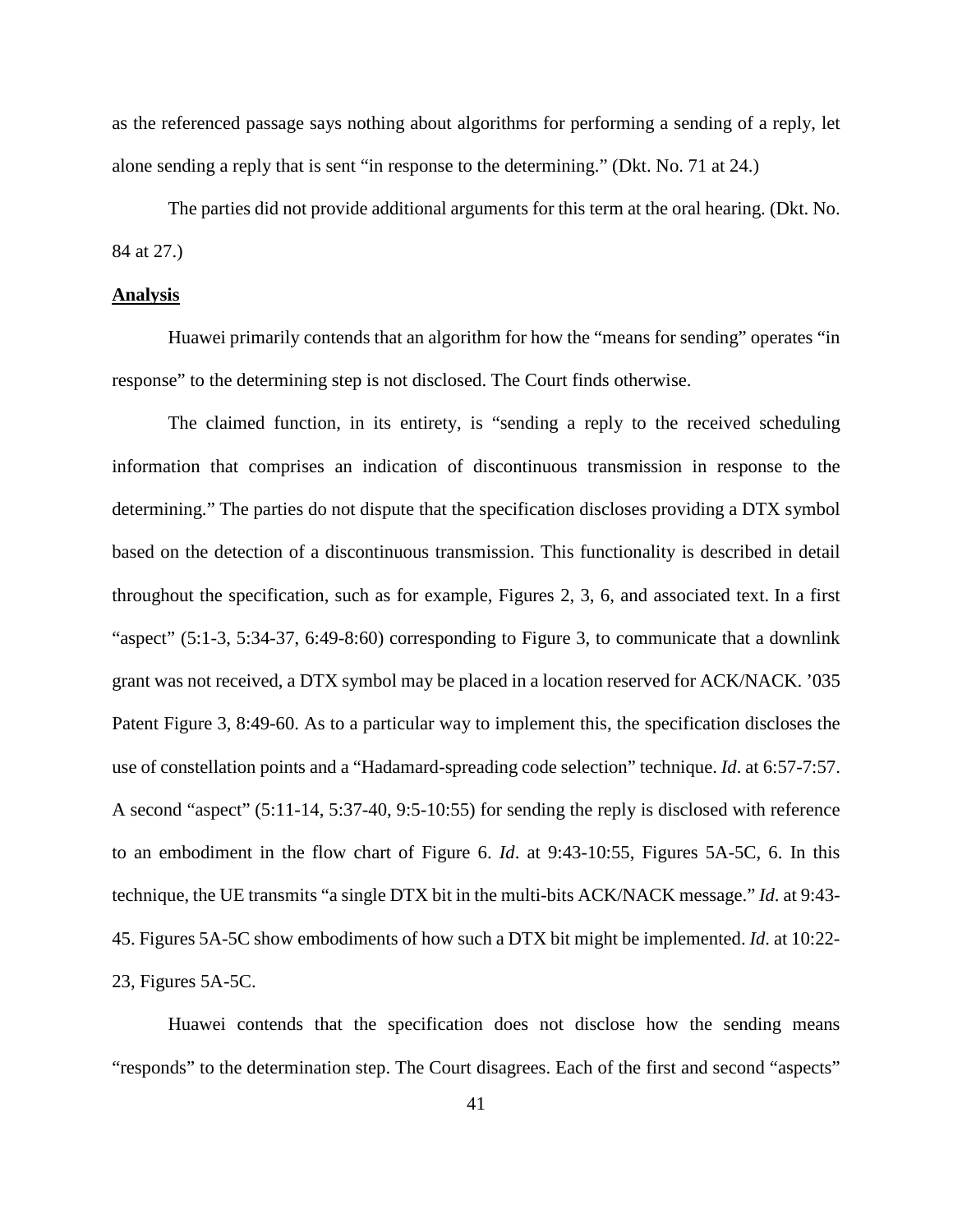discussed above provides a variety of alternative responses depending upon whether the scheduling information was received or not. *See id.* at Figures 2A-2B, 3, 5A-5C, 6, 6:45-7:57, 8:49-60, 9:5-10:55. Thus, there is ample disclosure as to how the means for sending responds to the determination.

At the oral hearing, Nokia agreed to the Court's proposed construction which is adopted below. (Dkt. No. 84 at 27.)

**The Court construes "means for sending a reply to the received scheduling information that comprises an indication of discontinuous transmission in response to the determining" to mean:**

**Function: sending a reply to the received scheduling information that comprises an indication of discontinuous transmission in response to the determining**

**Structure: a transmitter, transceiver, processor, memory, and/or associated software for performing one of the algorithms shown in (1) Figure 3 block 3C as discussed and shown in Figures 2A-2B, 6:45-7:57, and 8:49-60, or (2) Figure 6 block 6D as discussed and shown in Figures 5A-5C and 9:5-10:55, and equivalents thereof**

# **8. "scheduling information" ('035 Patent Claims 1, 3-4, 9, 12, 14, 19, 22-24, 26, 28-31, 33-35)**

| <b>Nokia's Proposed Construction</b> | <b>Huawei's Proposed Construction</b>    |
|--------------------------------------|------------------------------------------|
| Plain and ordinary meaning           | "a single signal containing one or more" |
|                                      | downlink allocation grants"              |

The parties dispute whether "scheduling information" has to be "a single signal." At the oral hearing, Huawei changed its arguments and indicated that rather than a "single" signal,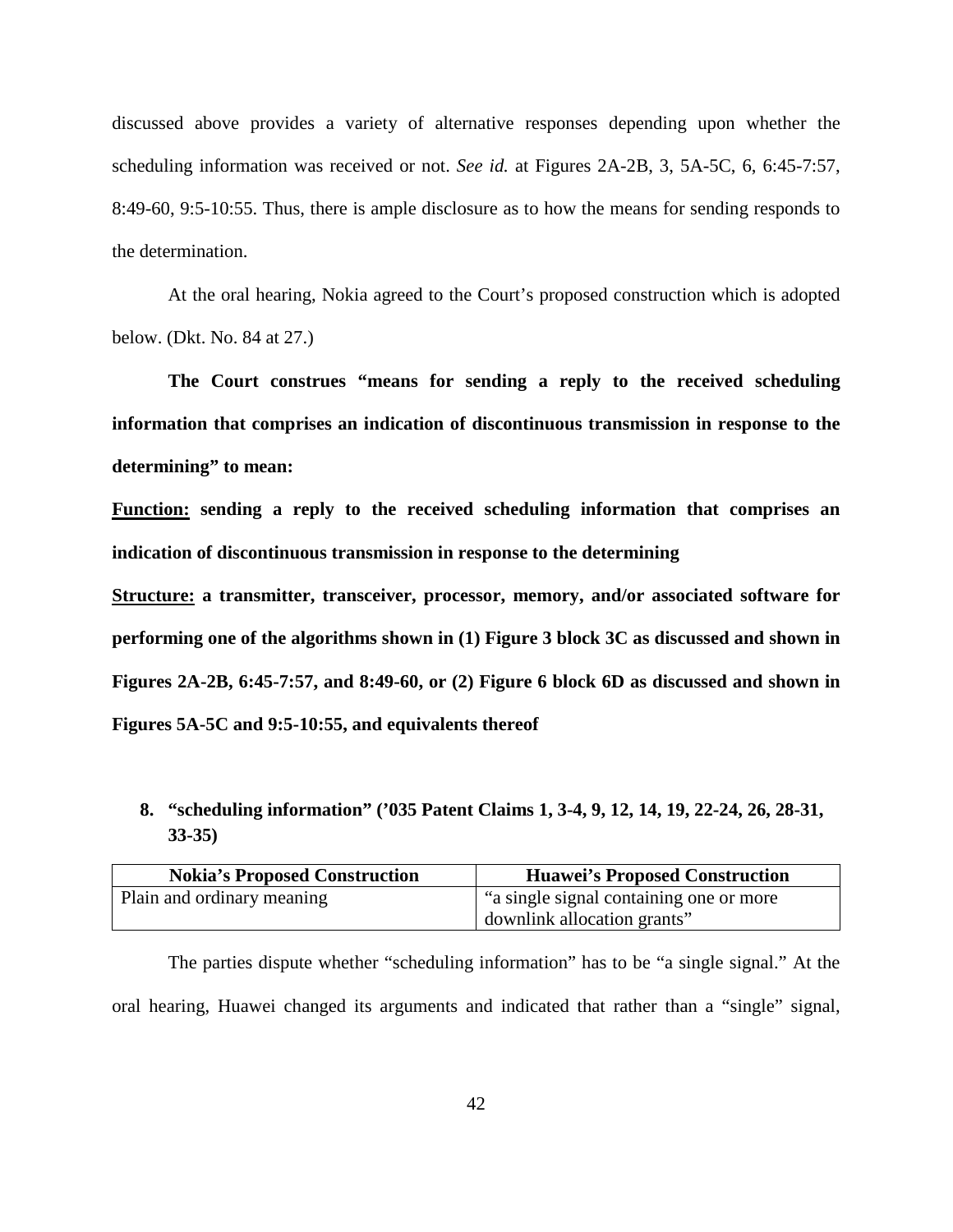Huawei sought a construction of "a message, signal or unit of information." (Dkt. No. 84 at 27- 28.)

## **Positions of the Parties**

Nokia contends that nothing in the specification of the '035 Patent requires that the scheduling information be a "single signal." Nokia contends that the portions of the specification to which Huawei points describe "a signal," and never use the term "single." (Dkt. No. 68 at 20.) Nokia contends that the indefinite article "a" does not have the same meaning as "single." (*Id*. (citing *KCJ Corp. v. Kinetic Concepts, Inc.,* 223 F.3d 1351, 1356 (Fed. Cir. 2000) ("This court has repeatedly emphasized that an indefinite article "a" or "an" in patent parlance carries the meaning of "one or more" in open-ended claims")).) Nokia contends that even if the specification disclosed an embodiment with a "single" signal, it is improper to read limitations from a preferred embodiment into the claims. Nokia contends that the specification places no limitations on the number of signals that comprises the "scheduling information," and has no lexicography or has no disclaimer. (*Id*. at 21.)

Huawei contends that the unified disclosure of the patent shows that the "scheduling information" is only a single signal. Huawei summarizes the patent as:

To begin with, the problem the patent states it was setting out to solve was the inability to send an ACK or NACK if a downlink allocation grant was missed, and the resultant potential for misinterpretation of silence as an ACK or NACK. '035 patent at 5:42-49; see also NSN Br. at 4 ("providing DTX detection in situations where it is insufficient to signal DTX by transmitting nothing (i.e., not transmitting an ACK or NACK)") (emphasis in original). The patent therefore presents signaling DTX as an alternative to signaling ACK or NACK for a given downlink allocation grant. The patent then proceeds to teach that the claimed steps (receiving scheduling information; determining at least one downlink allocation grant of the scheduling information was not received; and sending an indication of discontinuous transmission in response to the determination) would occur in the same timeframe as the sending of an ACK or NACK were the downlink allocation grants successfully received.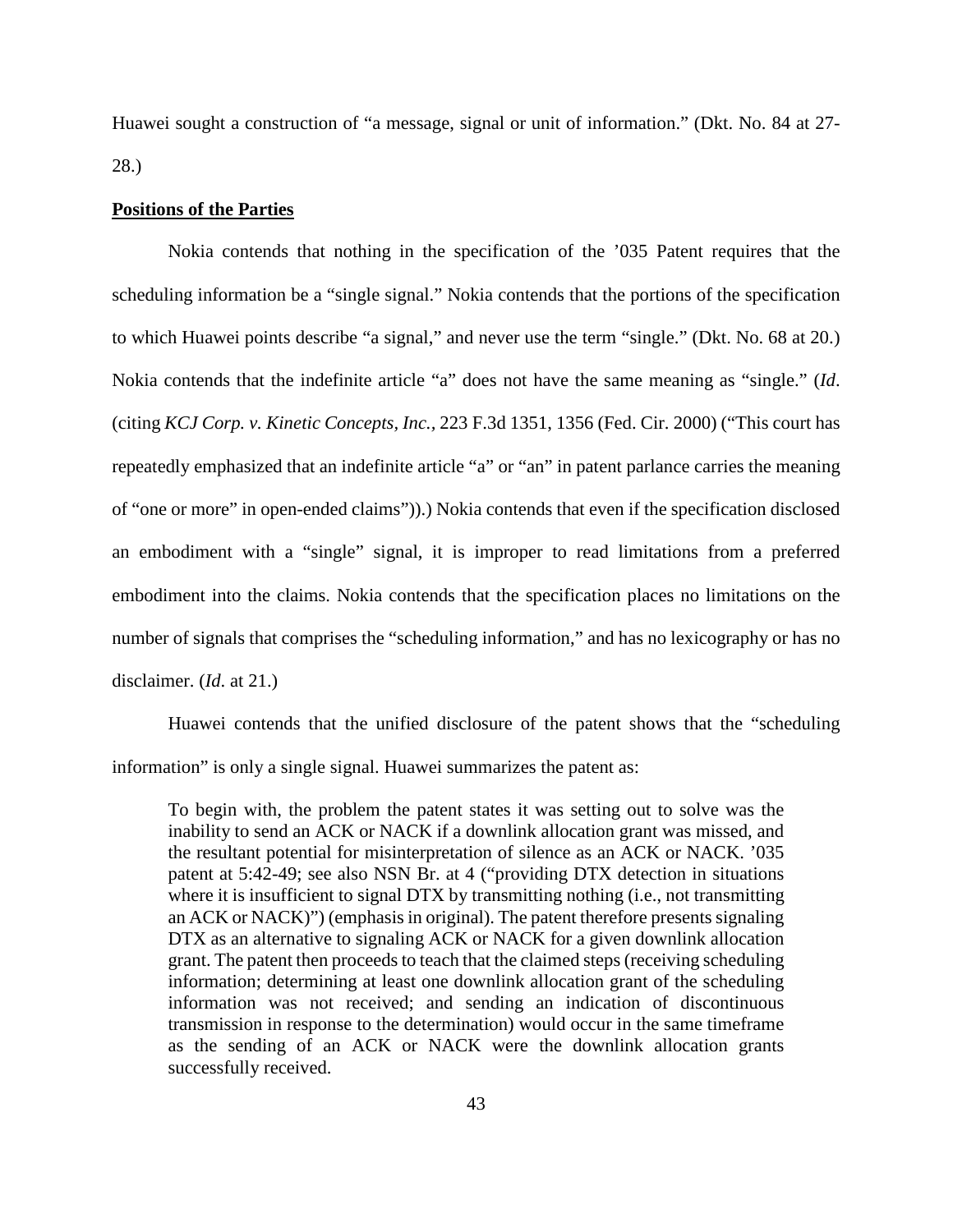(Dkt. No. 71 at 25.) Huawei contends that the repeated references to "a signal" and "the signal" (again, in the plain-English context of the specification) make clear that the process refers only to a single signal. Huawei points to Figure 3 which includes "receiving a signal" and "in response to receiving the signal" which Huawei contends corresponds to the "scheduling information." Huawei also contends that Figure 6 is the same except uses the actual claim language of "scheduling information." Huawei asserts that in Figure 6, it is taught that "[a]t block 6A the UE receives scheduling information (e.g., receives the PDCCH), and at block 6B, responsive to receiving the scheduling information at block 6A, the UE transmits a discontinuous transmission DTX indication with the UE's reply to the scheduling information." '035 patent at 10:38-42. Huawei contends that this passage, thus, directly equates "receiv[ing] scheduling information" to "receiv[ing] the PDCCH" (Physical Downlink Control Channel), which a person of skill in the art would understand to mean receiving a single message on that channel, even though that single message could contain more than one grant. (Dkt. No. 71 at 26 (citing Dkt. No. 71-1 (Laneman Dec.) at ¶ 62).) Huawei contends that block 6B reinforces the singular nature of the "scheduling information" by referring to "a reply to the scheduling information." Huawei contrasts this with the actual plural disclosure in block 6D of a "multi-ACK/NACK message for grants in the PDCHH [sic, PDCCH]." Huawei states that even for such a "multi-ACK/NACK message," the patent says that the multiple ACK/NACKs are in response to multiple grants in a single PDCCH. '035 patent at 10:58-61 ("If the DTX bit is set to 1 (or alternatively 0), this indicates that at least one grant that was sent to the UE in the single PDCCH/AT being ACK'd/NACK'd has been missed by the UE."). Huawei contends that this is all consistent with an understanding that the patent pertains to a single message on the PDCCH channel. (*Id*. at 26-27 (citing Dkt. No. 71-1 (Laneman Dec.) at ¶ 63).)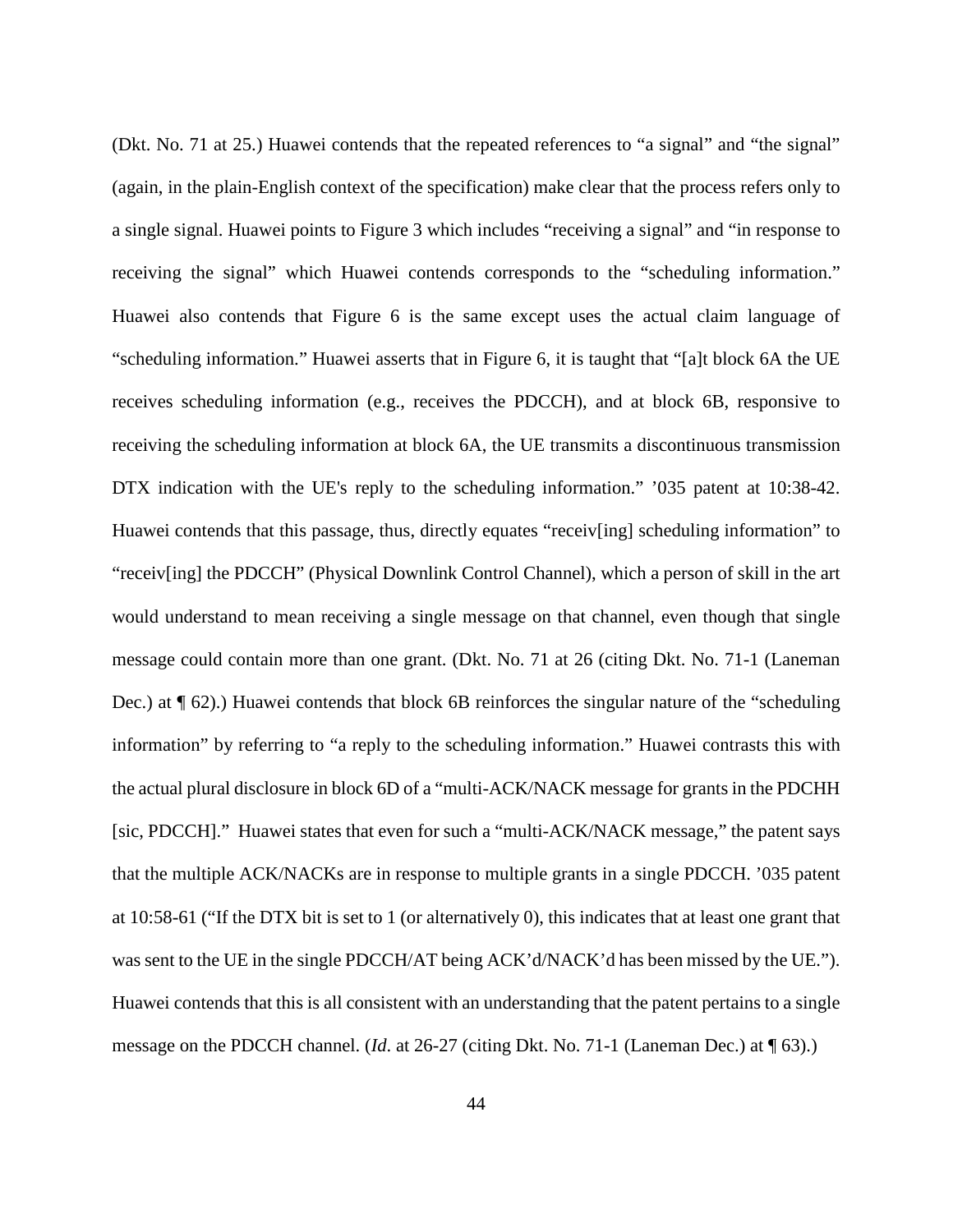As to Huawei's reliance on Figure 3 referencing "a signal," and assertion that scheduling information is limited to a single signal, Nokia notes that Figure 3 also recites "a downlink allocation grant." Nokia notes, however, that Huawei agrees that scheduling information includes "one or more downlink allocation grants." Nokia contends that this demonstrates that Huawei knows that the article "a" does not imply "only one" and that Huawei's "single signal" argument is unsupported by the reference to "a signal." (Dkt. No. 72 at 8.) Nokia states that similarly, Figure 6 does not limit "scheduling information" to a "single signal" or a "single message."

Nokia also contends that the '035 Patent discloses that the scheduling information is transmitted on the Physical Downlink Control Channel (PDCCH). Nokia states that because it is a channel, the PDCCH may carry one or more signals. (*Id*. (citing Dkt. No. 72-2 (Camp Decl.) at ¶ 31).) Nokia asserts that Huawei's Brief confirms that channels may contain multiple signals, when it states that "the UE can then attempt to receive the downlink channel on the resources specified in the grant, [and] try to decode the signals it receives." (*Id*. (citing Dkt. No. 71 at 14.) Nokia contends that, thus, the specification's reference to a "single PDCCH" describes a single channel that may include multiple signals. (*Id*.) Nokia further contends that even if the disclosure of a "single PDCCH" somehow meant a "single signal," it is improper to read limitations from a preferred embodiment into the claims.

At the oral hearing, Huawei acknowledged that the "single" limitation Huawei sought did not appropriately present the issue needing construction. (Dkt. No. 84 at 31-32.) Huawei stated that its concern regarding this term is that Nokia would include in "scheduling information" information that was not related to scheduling information. (*Id*.) Specifically, Huawei expressed concern that Nokia would interpret scheduling information as a collection of information that includes scheduling information and other information. Thus, Huawei expressed concern that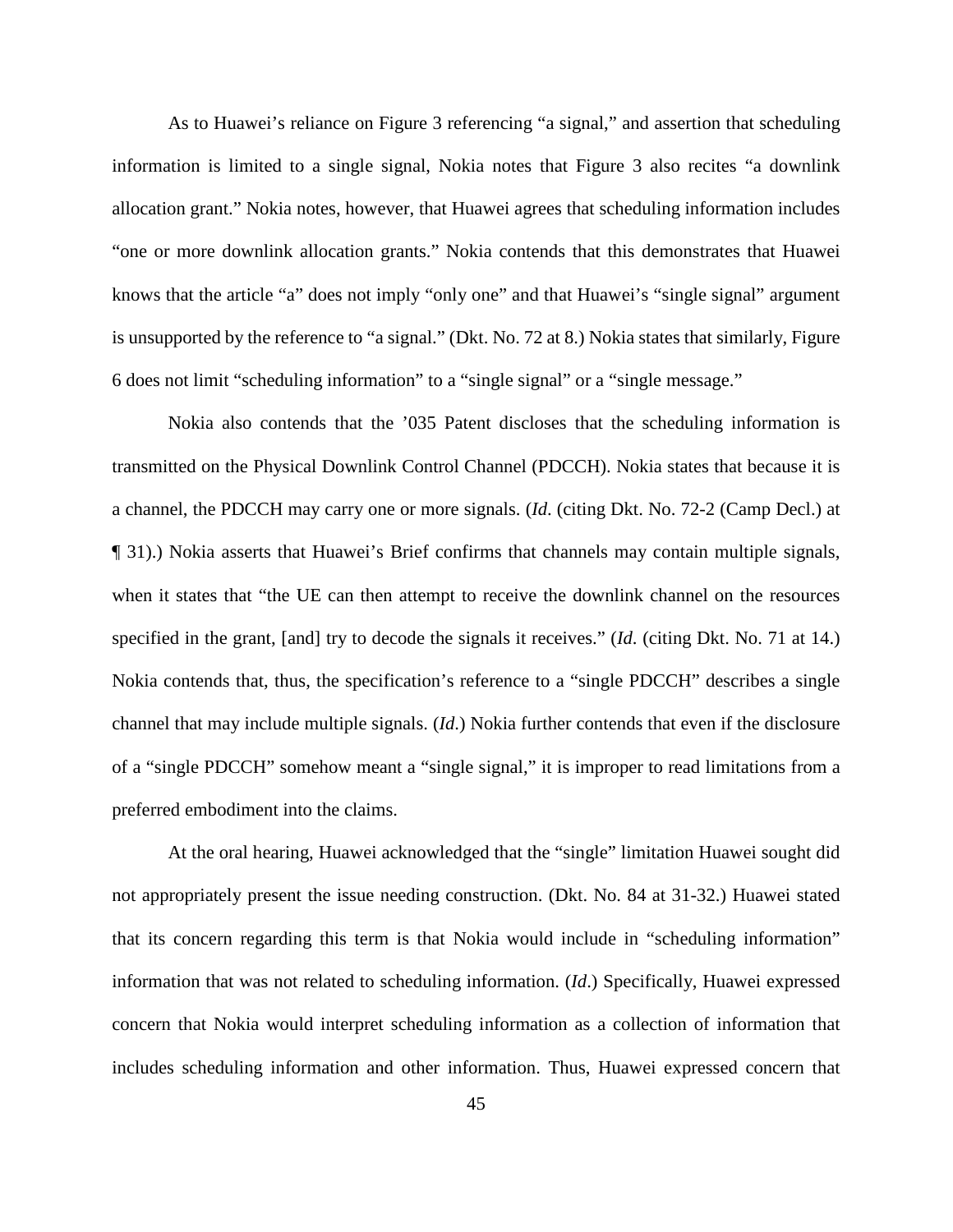when the claim references determining that scheduling information was not received or sending a reply to the scheduling information, the determination and reply may be with regard to the nonscheduling information under Nokia's infringement contentions. Huawei, therefore, proposed that the "scheduling information" be construed as a "message, signal or unit of information." (*Id*. at 27-28.) Huawei contended that "scheduling information" is a "bucket" of scheduling information and that the reply must be to that bucket, not other unrelated information. (*Id*. at 28-30.)

# **Analysis**

The term in question uses "information," which does not inherently mandate a "single" piece of information in an ordinary meaning. Further, Huawei has not pointed to clear language in the intrinsic record of lexicography, disavowal, or disclaimer mandating that the "scheduling information" is limited to "a single signal." *See GE Lighting Solutions*, 750 F.3d at 1309; *Cordis Corp.*, 561 F.3d at 1329. Huawei merely alleges that the only embodiment of the specification is a single signal. Even if Huawei is correct, an embodiment is not necessarily enough to read a limitation into the claim from the specification. *Arlington Indus., Inc. v. Bridgeport Fittings, Inc.*, 632 F.3d 1246, 1254 (Fed. Cir. 2011) ("[E]ven where a patent describes only a single embodiment, claims will not be read restrictively unless the patentee has demonstrated a clear intention to limit the claim scope using words of expressions of manifest exclusion or restriction."). Moreover, the intrinsic record that Huawei points to is thin at best. Figure 3 does reference "a signal," but nowhere is the singular concept described, let alone emphasized to the point of limiting the broader term "scheduling information" to just one signal. Further, Figure 6 itself explicitly recites "scheduling information" as opposed to "a signal" which may thus imply more than a single signal.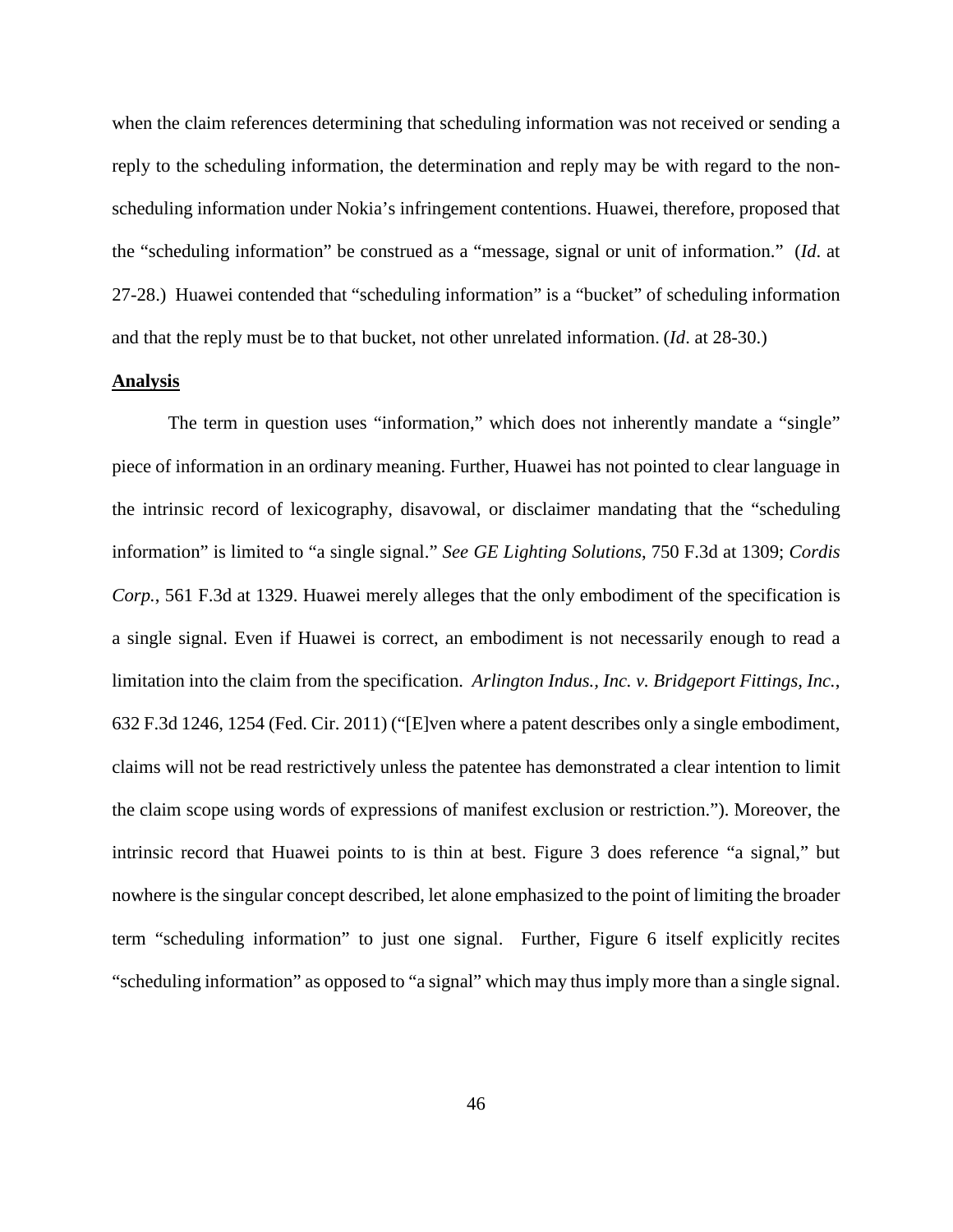Even Huawei acknowledges a message could contain more than one grant. (Dkt. No. 71 at 26.) Multiple grants would imply more than a single signal.

As raised at the oral hearing, the real dispute between the parties appears not to be a construction issue. Rather the dispute relates to Huawei's non-infringement factual position in which Huawei contends that what Nokia will point to for what was not received and to which a discontinuous transmission reply will be sent, is not information related to scheduling. Nokia does not dispute that the plain meaning of "scheduling information" is "information about scheduling." (Dkt. No. 72-2 (Camp Decl.) at ¶28.) The parties do not appear to be in disagreement as to this plain meaning. By rejecting Huawei's "single signal" limitation, the Court has resolved the claim construction dispute. *See O2 Micro Int'l Ltd. v. Beyond Innovation Tech. Co.*, 521 F.3d 1351, 1362 (Fed. Cir. 2008) ("district courts are not (and should not be) required to construe every limitation present in a patent's asserted claims."); *Finjan, Inc. v. Secure Computing Corp.*, 626 F.3d 1197, 1207 (Fed. Cir. 2010) ("Unlike O2 Micro, where the court failed to resolve the parties' quarrel, the district court rejected Defendants' construction.").

**The Court construes the term "scheduling information" to have its plain and ordinary meaning.** 

## **9. "persistent allocation" / "semi-persistent allocation" ('035 Patent Claims 5, 15)**

| <b>Nokia's Proposed Construction</b> | <b>Huawei's Proposed Construction</b> |
|--------------------------------------|---------------------------------------|
| Plain and ordinary meaning           | Indefinite                            |

The parties dispute whether guidance must be given as to the degree of "persistent" and "semi-persistent."

## **Positions of the Parties**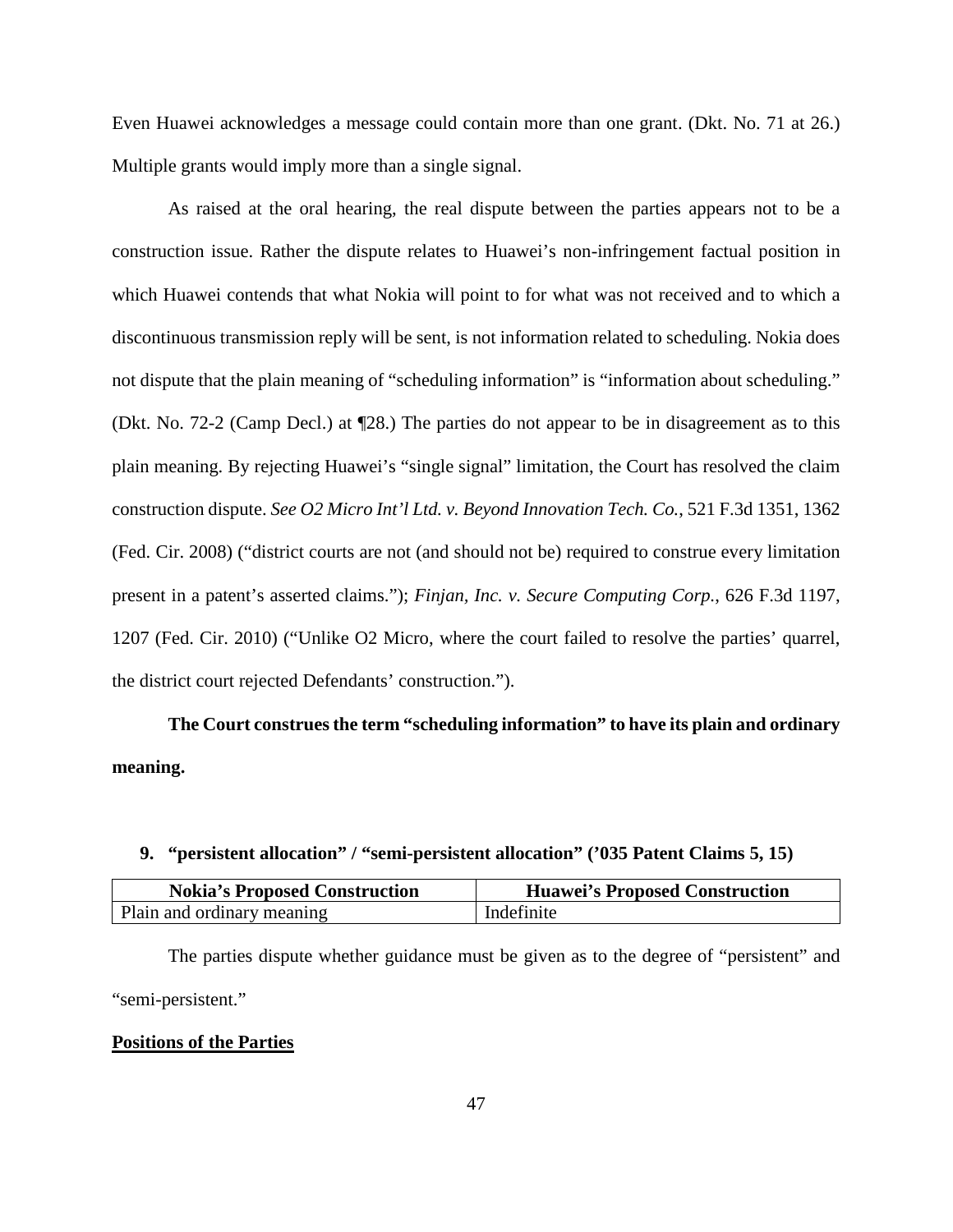Nokia contends that the specification provides guidance as to "persistent allocation:"

VoIP is an example of an application which can use persistent allocation. In persistent allocation the UL resources are allocated persistently to the UE and thereby UL allocation grants are not sent.

'035 Patent 5:28-31. Nokia contends that persistent allocation refers to resources that are allocated continuously and therefore do not need to be allocated using uplink allocation grants. Nokia contends that because the term is explained in the specification, it is not indefinite. (Dkt. No. 68 at 22.) Nokia contends that similarly, the term "semi-persistent allocation" would be well understood from the description of the term "persistent allocation," as the allocation is not always persistent, but is only partially so. Nokia contends that this flows from the understanding of the ordinary meaning of the prefix "semi-." (*Id*. at 23.)

Nokia also points to the file history as indicating that the Examiner understood the term by stating:

Hakkinen does not disclose wherein the at least one downlink allocation comprises a persistent allocation or a semi-persistent allocation, but does disclose that the scheme of Hakkinen is implemented or intended to be implemented at least for HSDPA, a key feature of the 3GPP specifications for UTRAN. The examiner takes official notice that downlink resource allocations for HSDPA can be semi-static and therefore an allocation may be persistent or semi-persistent at least to the same level as disclosed in applicant's specification.

(Dkt. No. 68-5 ('035 Patent File History) at NSNH00016290).) Nokia further contends that these terms were used by members of 3GPP in cited references in the '035 Patent file history, providing additional intrinsic evidence that a person of skill in the art would understand these terms. Nokia contends that both terms were used in submissions to 3GPP and in Section 36.213 of the 3GPP standard. (Dkt. No. 68 at 23 (citing Dkt. No. 68-5 ('035 Patent File History) at NSNH00015848 (referring to "persistent allocation" and "semi-persistent PUSCH transmission"), NSNH00015893-94 (referring to "semi-persistently scheduled PDSCH transmission")).) Nokia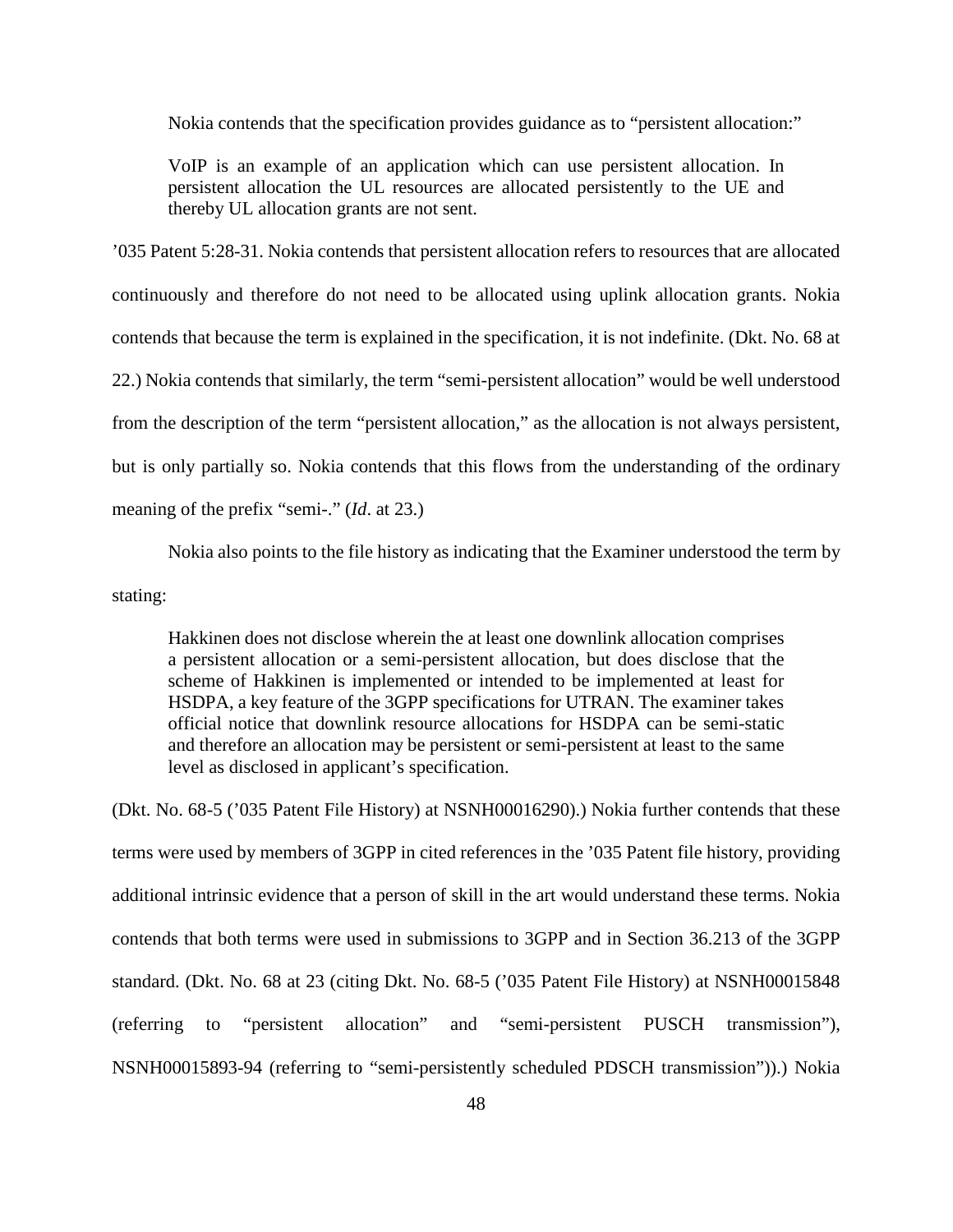contends that members of 3GPP use these terms because "persistent allocation" and "semipersistent allocation" have a well-understood meaning to those skilled in the art.

As to the degree of persistency, Nokia contends that numerical precision in the claims, however, is not required if the language is as precise as the subject matter permits. (Dkt. No. 68 at 24 (citing *Interval Licensing LLC v. AOL, Inc.*, 766 F.3d 1364, 1370 (Fed. Cir. 2014) ("Claim language employing terms of degree has long been found definite where it provided enough certainty to one of skill in the art when read in the context of the invention")).)

Nokia also contends that a person of ordinary skill in the art would understand the terms "persistent allocation" and "semi-persistent allocation" to be synonymous with persistent scheduling and semi-persistent scheduling. (Dkt. No. 72 at 9 (citing Dkt. No. 72-2 (Camp Decl.) at ¶¶ 33-34).) Nokia also contends that Huawei's expert, Dr. Laneman, readily admits that "persistent scheduling" and "semi-persistent scheduling" are known and understood. (*Id*. (citing Dkt. No. 71-1 at ¶ 67).)

Nokia contends that the patent specification states that "[i]n persistent allocation the UL resources are allocated persistently to the UE and thereby UL allocation grants are not sent." '035 Patent 5:28-31. Nokia contends that this is consistent with persistent scheduling, a concept known to one of ordinary skill in the art. (Dkt. No. 72 at 9 (citing Dkt. No. 72-2 (Camp Decl.) at ¶ 33).) Nokia contends that even Huawei's expert explains persistent scheduling as being similar to the '035 Patent's description of "persistent allocation." (*Id*. (citing Dkt. No. 71-1 at ¶ 67 ("In persistent scheduling, the eNodeB grants persistent allocations....").) Nokia, thus, states that a person skilled in the art would understand that persistent allocation refers to resources that are allocated continuously and therefore do not need to be allocated using allocation grants. (*Id*. (citing Dkt. No. 72-2 (Camp Decl.) at ¶ 33).) As to Huawei's argument that this description of persistent allocation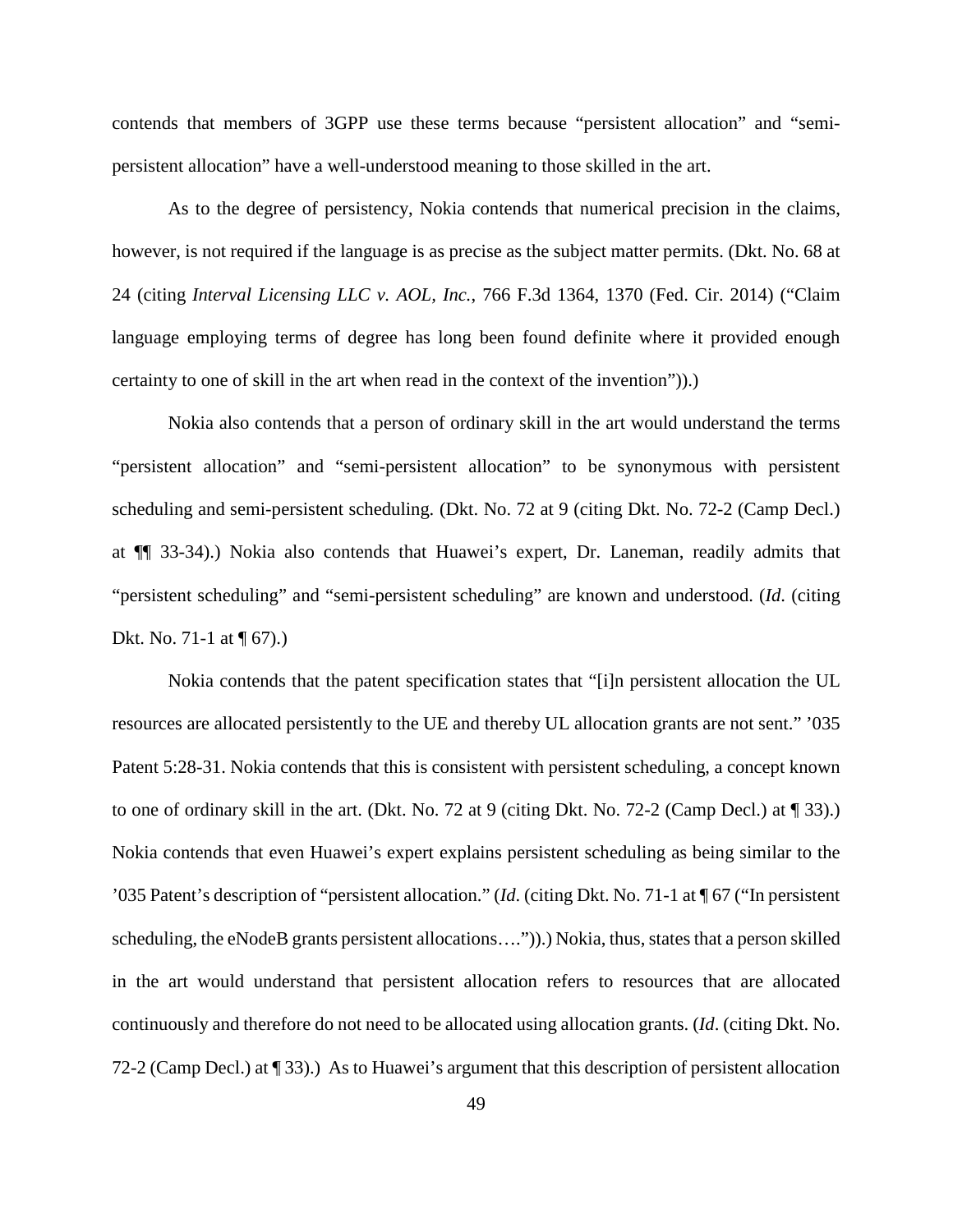refers to the uplink, Nokia states that Huawei does not explain why the description of persistent allocation would change when applied to the downlink. Nokia asserts that a person of ordinary skill would understand the description as applying equally to the both (*Id*. (citing Dkt. No. 72-2 (Camp Decl.) at  $\P$  33).)

Nokia contends that similarly, "semi-persistent allocation" is definite because it refers to resources that are sometimes allocated continuously. (*Id*. (citing Dkt. No. 72-2 (Camp Decl.) at ¶ 35).) Nokia contends that this is consistent with the term "semi-persistent scheduling." (*Id*. (citing Dkt. No. 72-2 (Camp Decl.) at ¶ 34).) Nokia states that semi-persistent scheduling is different from persistent scheduling, because semi-persistent refers to an allocation that is not always persistent.

Huawei first notes that though Nokia seeks a "plain and ordinary meaning" construction, Huawei provides a definition for the "persistent" that is derived from the specification. (Dkt. No. 71 at 28.) Further, Huawei notes that Nokia acknowledges that "semi-persistent" is not explicitly defined. Huawei contends that the specification does not give context as to how "semi-persistent," as used in the claims, fits into the specification's description of the alleged invention, because the specification states "[b]oth persistent and non-persistent cases are considered in various exemplary aspects of the invention…." '035 patent at 5:31-32. Huawei contends that the only meaning that can be discerned from the claims is that "persistent allocation" is not the same as "semi-persistent allocation." (Dkt. No. 71 at 28.)

Huawei also states that the specification references "persistent allocation" in the context of uplink, but the claims are drafted in reference to a downlink allocation. (*Id*. (citing '035 Patent 5:28-31).) Huawei further states that the file history excerpt highlights the problem as the Examiner specifically noted the lack of clarity in the patent, taking official notice that in the prior art, "an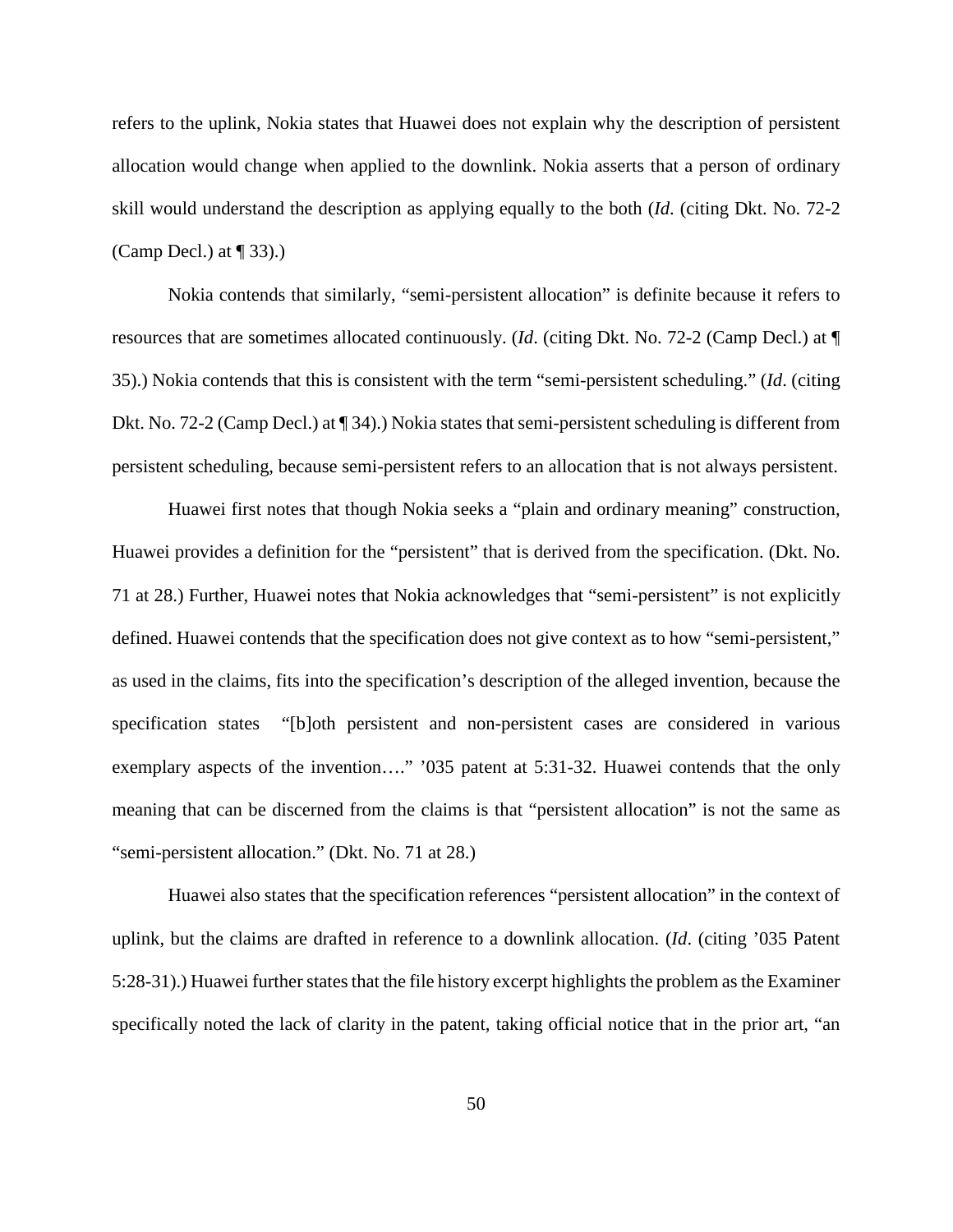allocation may be persistent or non-persistent at least to the same level as disclosed in applicant's specification." (Dkt. No. 68-5 ('035 Patent File History) at NSNH00016290.)

As to the file history documents, Huawei contends that the documents in question are all dated after the priority date of the '035 Patent, thus discounting their relevance. Further, Huawei states that none of the documents use the term "semi-persistent allocation" but rather "semipersistent PUSCH transmission" and "semi-persistently scheduled PDSCH transmission." (Dkt. No. 71 at 29.) Huawei cites to its expert declaration as indicating that "semi-persistent allocation" is not a term of art. (*Id*. (citing Dkt. No. 71-1 (Laneman Dec.) at ¶ 67).)

At the oral hearing, Huawei stated that the primary issue is with reference to "semipersistent." Huawei stated that the patent also references "non-persistent" and it is not clear what is the difference between "non-persistent" and "semi-persistent." (Dkt. No. 84 at 38-39.)

### **Analysis**

The parties are in agreement as to several points. First, the patent provides disclosure as to

a "persistent allocation" of *uplink* resources:

VoIP is an example of an application which can use persistent allocation. In persistent allocation the UL resources are allocated persistently to the UE and thereby UL allocation grants are not sent.

'035 Patent 5:28-31. Second, both parties agree that "persistent scheduling" and "semi-persistent

scheduling" are terms known in the art. Specifically, Huawei's expert testifies:

To my understanding, there is no such thing as semi-persistent allocation. There is dynamic, persistent, and semi-persistent scheduling. In dynamic scheduling, each allocation is explicitly granted by the eNodeB as requested by the UE. *In a persistent allocation, the eNodeB grants to a UE an initial allocation explicitly as well as periodic followup allocations implicitly.* In persistent scheduling, the eNodeB grants persistent allocations to a UE for both initial transmissions as well as HARQ retransmissions. In semi-persistent scheduling, the eNodeB grants a persistent allocation to a UE for the initial transmissions only, and the HARQ retransmissions are requested and granted dynamically.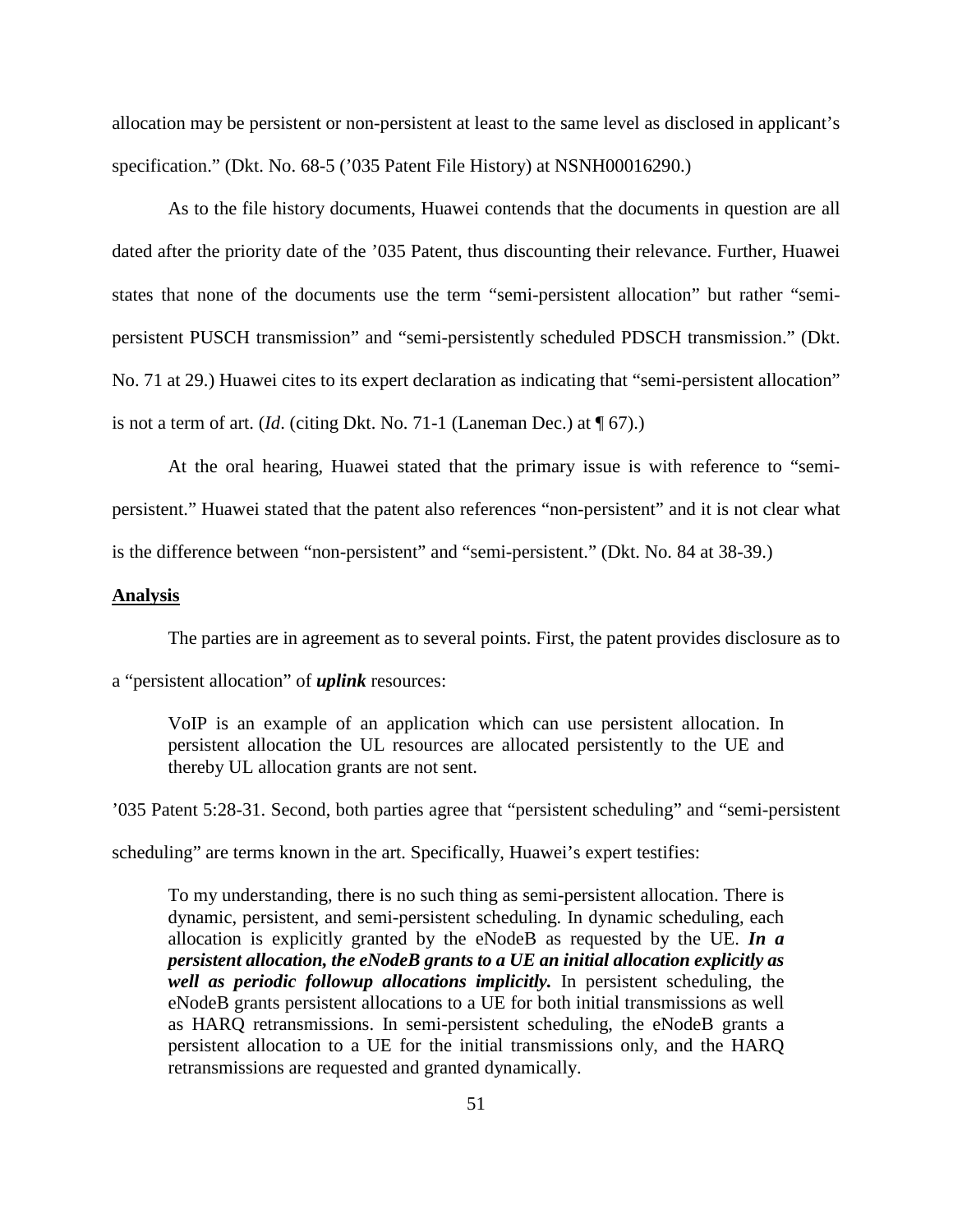(Dkt. No. 71-1 (Laneman Dec.) at ¶ 67.)

As to "persistent allocation," (1) Huawei's expert states "the eNodeB grants to a UE an initial allocation explicitly as well as periodic follow up allocations implicitly" and (2) Nokia's expert states that "as understood by those skilled in the art, persistent allocation refers to resources that are allocated continuously and therefore do not need to be allocated using allocation grants." (Dkt. No. 71-1 (Laneman Dec.) at ¶ 67; Dkt. No. 72-2 (Camp Dec.) at ¶ 33.) Though the specification references a "persistent allocation" in context of an uplink transmission, the understanding of both experts are generally consistent with each other and consistent with the specification. Based on the intrinsic evidence and the extrinsic evidence, the Court finds "persistent allocation" to mean "resources are allocated persistently and thereby allocation grants are not sent."

As to "semi-persistent allocation," it is first noted that Huawei acknowledges that "semipersistent scheduling" is known, but argues that "semi-persistent allocation" is not. In context of the specification and the extrinsic evidence provided to the Court as to the understanding of those skilled in the art, the Court rejects such distinction.

First, generally with regard to the use of "scheduling" and "allocation," both experts contend that "persistent scheduling" is known in the art. Huawei's expert defines the term in context of granting a "persistent allocation:" "In persistent scheduling, the eNodeB grants persistent allocations to a UE for both initial transmissions as well as HARQ retransmissions." (Dkt. No. 71-1 (Laneman Dec.) at ¶ 67.) Nokia's expert contends "'persistent allocation' is synonymous with persistent scheduling." (Dkt. No. 72-2 (Camp Dec.) at ¶ 33.) Whether one term defines the other or the two terms are synonymous, again the experts do not substantively disagree.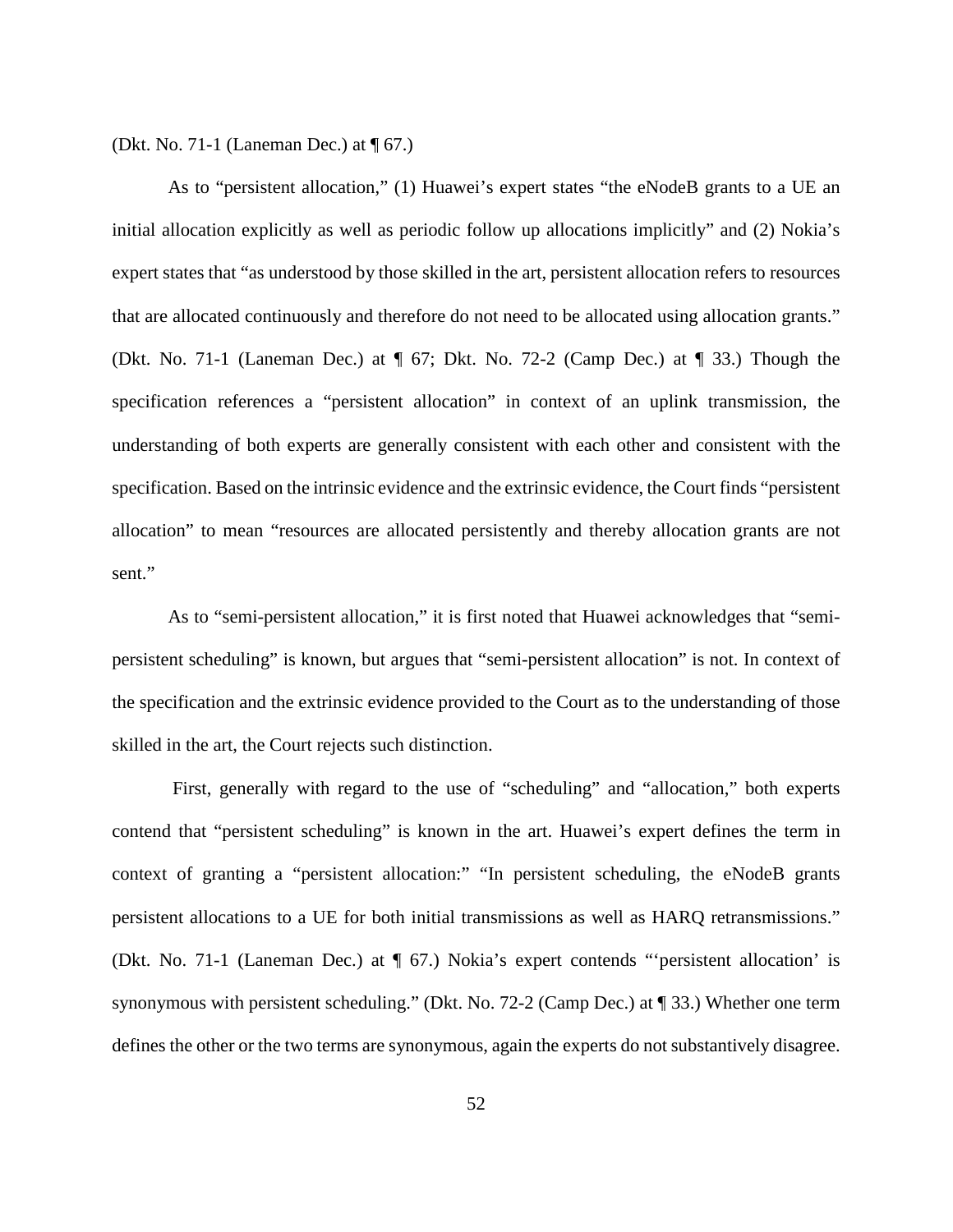Further, the Court notes that for the "scheduling information" term discussed above, Huawei contended the term should be construed as including "allocation grants," again indicating the commonality of the allocation and scheduling concepts. It is further noted that the intrinsic record utilizes "scheduling information" in the context of information that includes allocations. *See* '035 Patent 14:1-56, 10:36-55. In context of the intrinsic evidence and the extrinsic evidence, the Court rejects Huawei's distinction.

Huawei acknowledges that "semi-persistent scheduling" is a term that is known to carry meaning in the art: "In semi-persistent scheduling, the eNodeB grants a persistent allocation to a UE for the initial transmissions only, and the HARQ retransmissions are requested and granted dynamically. (Dkt. No. 71-1 (Laneman Dec.) at ¶ 67.) Nokia agrees that the term is known in the art and states that "semi-persistent allocation" "refers to allocating a network resource but needing additional control information for that resource to remain allocated." (Dkt. No. 72-2 (Camp Dec.) at ¶ 34.) Again, conceptually the parties do not differ greatly. At the oral hearing, the Court inquired as to Huawei's expert's correlation of "scheduling" and "allocation," and Huawei's expert's acknowledgement that "semi-persistent scheduling" is known in the art. Huawei did not rebut its expert's statements and merely argued that the differences between non-persistent (not a claim term) and semi-persistent need to be identified. (Dkt. No. 84 at 39.) Based upon the extrinsic evidence presented to the Court as to the knowledge of those in the art, the Court finds that the term "semi-persistent allocation" carries meaning to one of skill in the art. *See Teva Pharm. USA, Inc. v. Sandoz, Inc.*, 135 S. Ct. 831 (2015). Further, based on such meaning, the Court construes "semi-persistent allocation" to mean "resources are initially allocated but additional allocation grants are needed to remain allocated."

At the oral hearing the Court proposed constructions similar to those that the Court adopts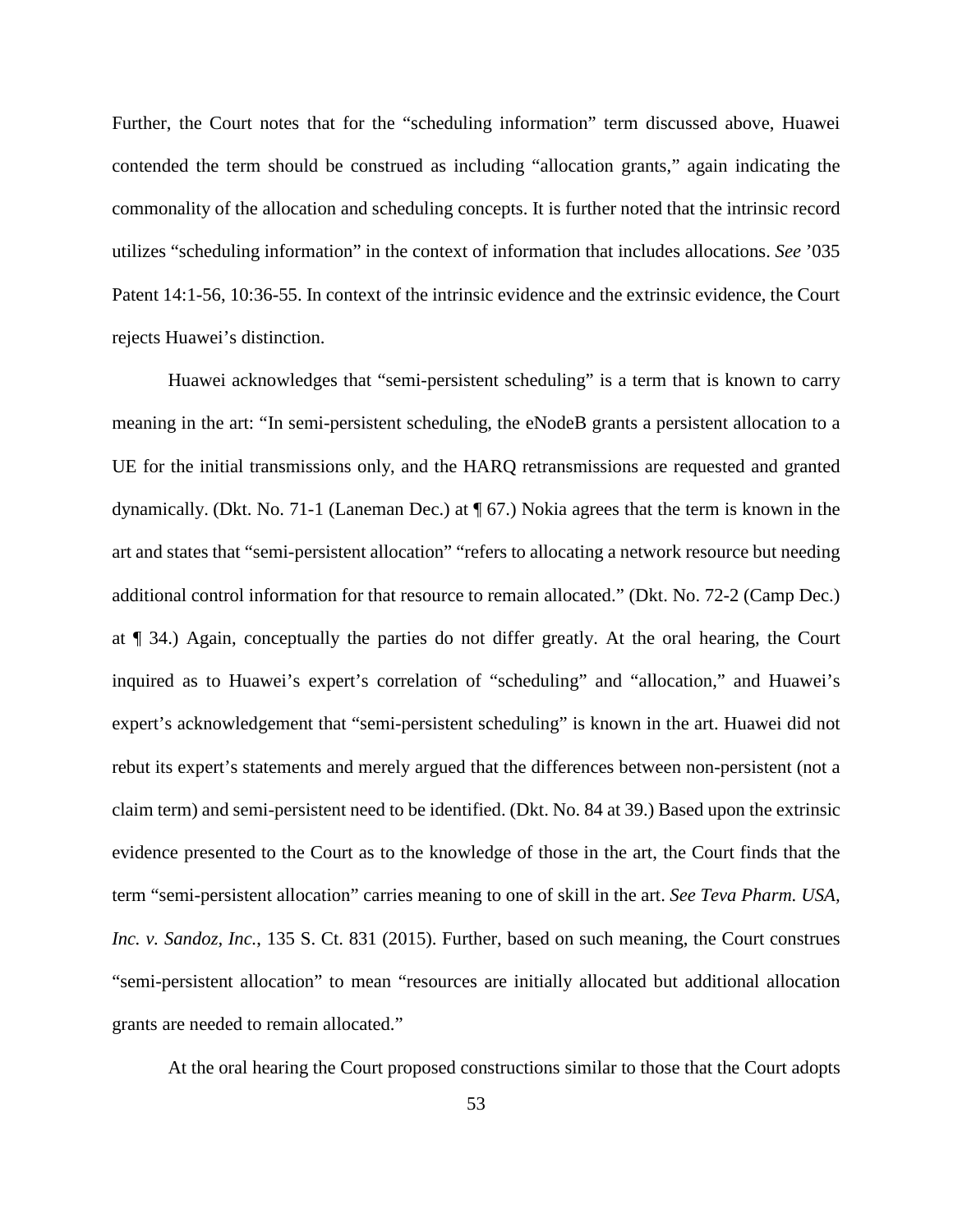below, except "additional" was not included in the Court's proposal for "persistent allocation" but only included in the Court's proposal for "semi-persistent allocation." Nokia contended that the "additional" would further clarify that the "thereby allocation grants are not sent" does not refer to the initial allocation grant. (Dkt No. 84 at 36-37.) As discussed above, such a meaning conforms to the specification and the statements of both experts. The Court has included "additional" within both constructions. With the inclusion of "additional," Nokia agreed to the Court's construction. (*Id*.)

**The Court construes "persistent allocation" to mean "resources are allocated persistently and thereby additional allocation grants are not sent."** 

**The Court construes "semi-persistent allocation" to mean "resources are initially allocated but additional allocation grants are needed to remain allocated."** 

**<sup>10.</sup> "a downlink assignment index that indicates a number of downlink allocations grant for the [communication node/apparatus] in the scheduling information" ('035 Patent Claims 9, 19)**

| <b>Nokia's Proposed Construction</b>          | <b>Huawei's Proposed Construction</b> |
|-----------------------------------------------|---------------------------------------|
| "a downlink assignment index that indicates a | Indefinite                            |
| number of downlink allocations granted for    |                                       |
| the [communication node/apparatus] in the     |                                       |
| scheduling information"                       |                                       |

The parties dispute whether "grant" can be interpreted as "granted" and whether the claim grammar as originally presented renders the claim indefinite.

### **Positions of the Parties**

Nokia contends that a typographical error exists: "grant" is supposed to be granted." (Dkt. No. 68 at 24.) Nokia contends that a person of skill in the art would easily recognize this, understand the claim as written, and readily understand how to correct the typographical error.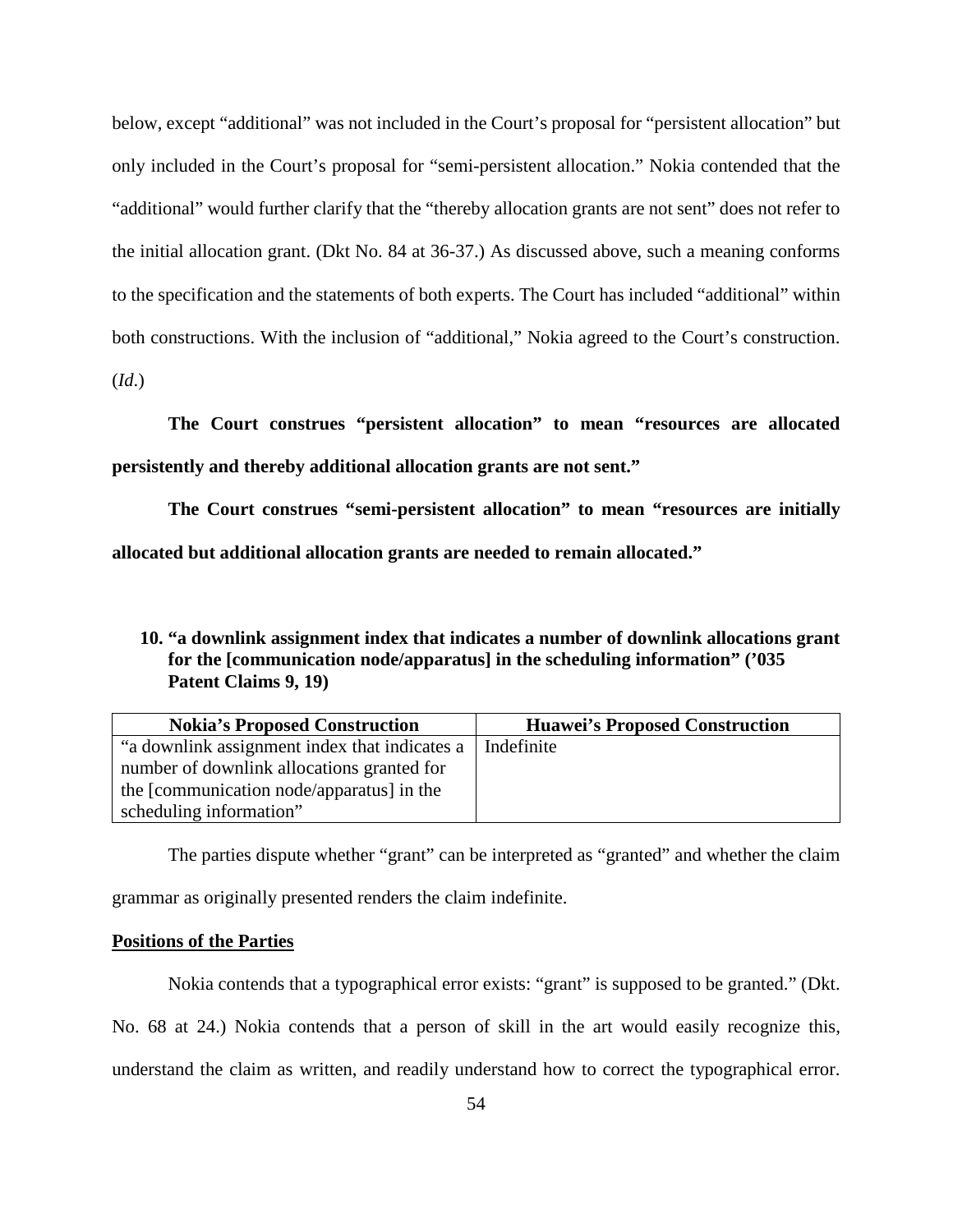Nokia contends that there is no reasonable expert that could testify that the claim is confusing and that a person of ordinary skill could not resolve the typographical error. Nokia notes that in Huawei's cases against T-Mobile and Nokia, Huawei itself corrected several typographical errors in its patents. *Huawei Tech. Co. LTD., v. T-Mobile US, Inc.*, 2:16-cv-00052-JRG-RSP, Dkt. 110 at 1-2 (E.D. Tex. Dec. 9, 2016) (Huawei and Nokia agreeing that the claim term "b" should be construed as "by" and that the term "S-CSCF currently providing a service for the user fails" should be construed as "S-CSCF currently assigned to provide a service for the user has failed"); *Huawei Tech. Co. LTD. v. T-Mobile US, Inc.*, 2:16-cv-00055-JRG-RSP, Dkt. 108 at 1-2 (E.D. Tex. Dec. 7, 2016) (Huawei and Nokia agreeing that the claim term "the credit information" should be construed as "credit information" and the term "the collected charging data information of the UE" should be construed as "collected charging data information of the UE."). Nokia contends that a claim term, "read in light of the specification delineating the patent, and the prosecution history," need only to inform, "with reasonable certainty, those skilled in the art about the scope of the invention." *Nautilus*, 134 S. Ct. at 2124.

Nokia contends that the specification states that "the reply can comprise a downlink assignment index that indicates a number of downlink allocations in the scheduling information" '035 Patent 14:29-32. Nokia contends that reading this disclosure in the specification, a person of ordinary skill would readily understand the phrase to mean "a downlink assignment index that indicates a number of downlink allocations granted for the [communication node/apparatus] in the scheduling information." (Dkt. No. 68 at 25.)

Huawei contends that Nokia acknowledges that there is an error, but there are multiple ways to fix the error. (Dkt. No. 71 at 29.) Huawei contends that it is clear that some form of subject/verb error exists: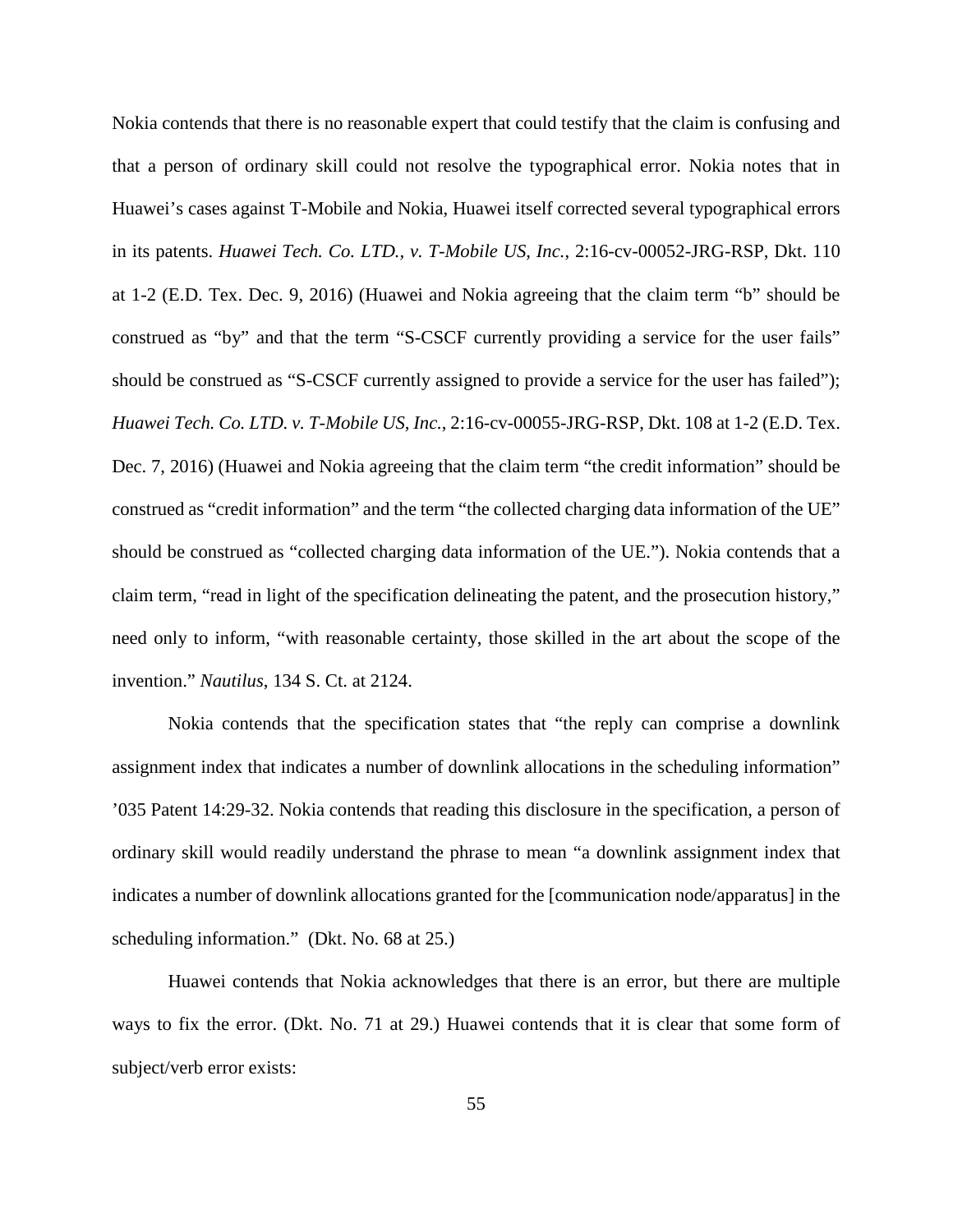a downlink assignment index that indicates a number of *downlink allocations grant* for the [communication node/apparatus] in the scheduling information

'035 Patent Claims 9, 19 (emphasis added). Huawei contends that during the claim construction proceedings, Nokia itself has proposed two interpretations. First, in the P.R. 4-3 Joint Claim Construction Statement, Nokia proposed that the term should be corrected to read as follows:

a downlink assignment index that indicates a number of *downlink allocations* for the [communication node/apparatus] in the scheduling information.

(Dkt. No. 57-1 at 19 (emphasis added).) Later, Nokia proposed its current construction, changing "grant" to "granted:" "a number of *downlink allocations granted.*" (Dkt. No. 71 at 30 (emphasis added).)

Huawei contends that the two different potential corrections result in different inventions. Huawei contends that Nokia's current correction is about a number of downlink allocations "granted," while Nokia's earlier correction is about a number of downlink allocations generally, granted or not. Huawei contends that Nokia argued both corrections and provided alleged supporting evidence for both. (Dkt. No. 71 at 30-31.) Huawei notes that Nokia's current cited supporting evidence ('035 Patent 14:29-32) uses the language of Nokia's original correction: "the reply can comprise a downlink assignment index that indicates a number of downlink allocations in the scheduling information."

Huawei contends that other ways exist to correct the error. Huawei contends that "s" could be removed from "allocations" with "grant" then made plural ("grants"): "a downlink assignment index that indicates a number of downlink allocation grants for the communication node in the scheduling information." (Dkt. No. 71 at 30, n. 3.) Huawei contends that like Nokia's current correction proposal, this alternative involves changing just two characters. Huawei contends that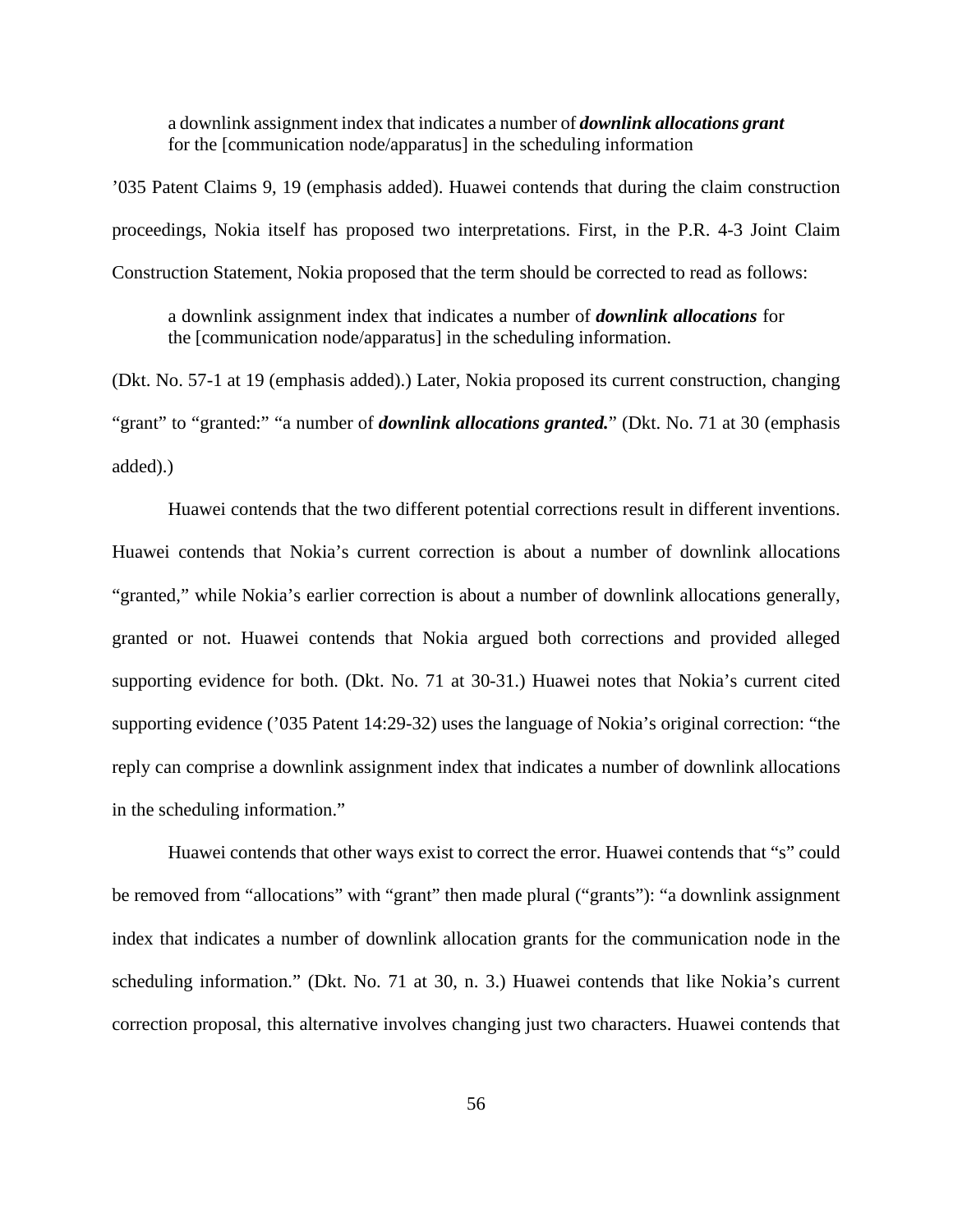this correction would produce yet another different meaning for the claim than the meanings resulting from NSN's proposed corrections. (*Id*.)

In reply, Nokia contends that the fact that the typographical error might be corrected in two ways, both of which achieve the same result, does not mean that the claim is indefinite. Nokia contends that a person of ordinary skill in the art would readily understand that the "number of downlink allocations grant" refers to the number of downlink allocations granted. With regard to Huawei's expert (Dr. Laneman) stating that a person of ordinary skill in the art could understand the claim phrase to mean "a number of downlink allocation grants" (Dkt. No. 71-1 (Laneman Decl.) at  $\P$  72), Nokia contends this is a distinction without a difference. Nokia contends that a person of ordinary skill in the art would understand this phrase as having the same scope, whether construed using "allocation grants" or "allocations granted." (Dkt. No. 72 at 10 (citing Dkt. No. 72-2 (Camp Decl.) at ¶¶ 36-38).) Nokia contends that a person of ordinary skill in the art would understand "a number of downlink allocation grants" to indicate the number that had been granted. (*Id.* (citing Dkt. No. 72-2 (Camp Decl.) at ¶¶ 36-38).) Nokia notes that Huawei states in its own brief, a "downlink resource allocation grant" is a message "granting a downlink resource allocation." (*Id*. (citing Dkt. No. 71 at 14).) Nokia contends that its proposal of "downlink allocations granted" can be used interchangeably with "downlink allocation grants" or even with "downlink allocations" (as previously proposed by Nokia). (Dkt. No. 72 at 10.)

The parties did not provide additional arguments for this term at the oral hearing. (Dkt. No. 84 at 39-40.)

### **Analysis**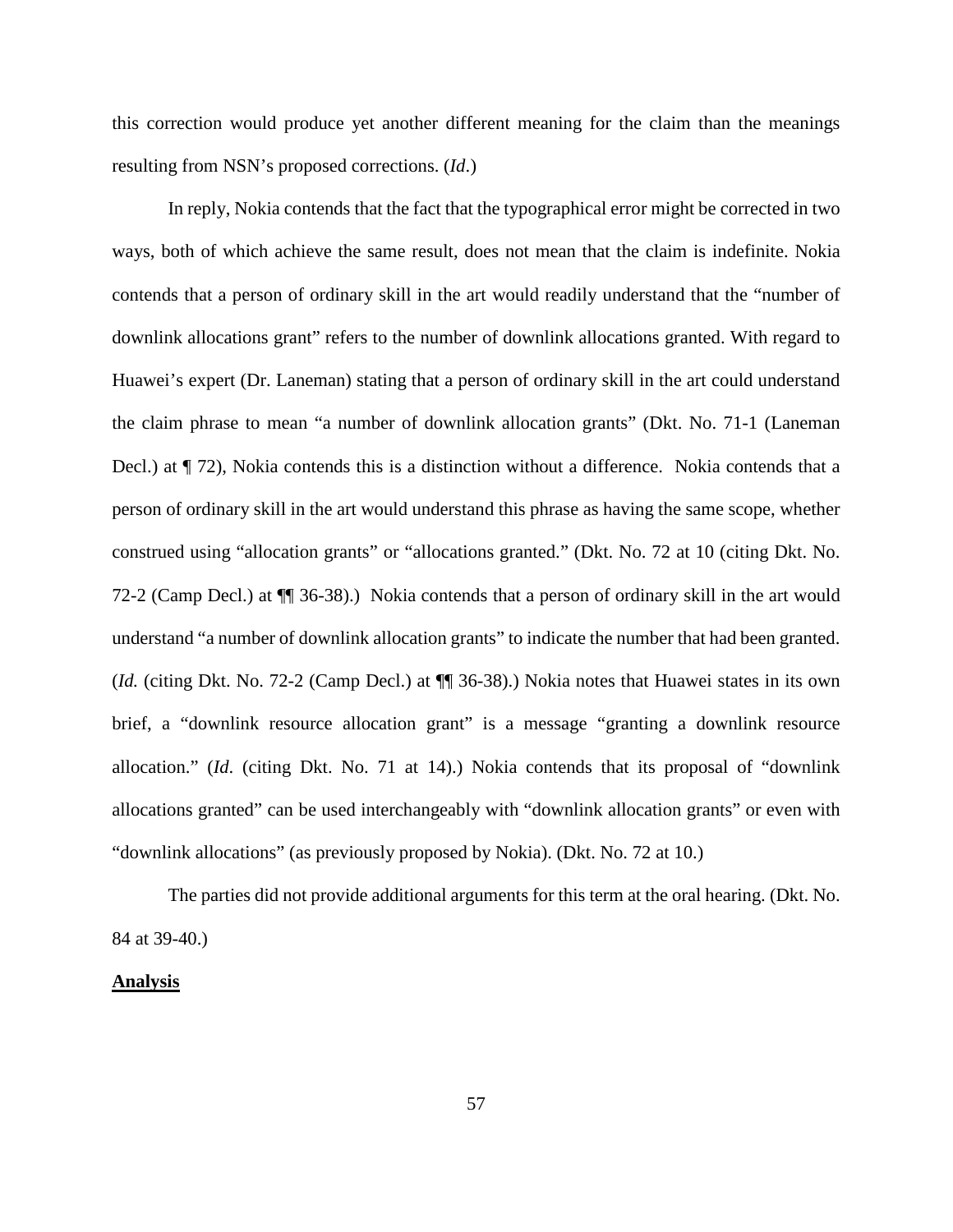The parties agree that the claim, as drafted, has a grammatical drafting error. Nokia has, at

times, proposed two grammatically plausible ways to correct the claim language. Huawei has

proposed a third grammatically plausible way to correct the claim language.

The definiteness standard of 35 U.S.C. § 112, ¶ 2 requires that:

[A] patent's claims, viewed in light of the specification and prosecution history, inform those skilled in the art about the scope of the invention with reasonable certainty. The definiteness requirement, so understood, mandates clarity, while recognizing that absolute precision is unattainable.

*Nautilus, Inc. v. Biosig Instruments, Inc.*, 134 S. Ct. 2120, 2129–30 (2014). The Federal Circuit

has made clear the requirements needed for a district court to correct an error:

This case presents the question whether a district court can act to correct an error in a patent by interpretation of the patent where no certificate of correction has been issued. We hold that a district court can do so only if (1) the correction is not subject to reasonable debate based on consideration of the claim language and the specification and (2) the prosecution history does not suggest a different interpretation of the claims.

*Novo Industries, LP v. Micro Molds Corp.*, 350 F.3d 1348, 1354 (Fed. Cir. 2003). As drafted, the literal claim language does not make grammatical sense. Further, the claim language may be corrected in a variety of manners. Thus, (1) "grants" could be removed as originally proposed by Nokia, (2) "grants" could be changed to "granted" as currently proposed by Nokia, or (3) "allocations grant" could be changed to "allocation grants" as proposed by Huawei.

If the claim language might mean several different things and no informed and confident choice is available among the contending definitions, the claim is indefinite. *See Interval Licensing LLC v. AOL Inc.*, 766 F.3d 1364, 1371 (Fed. Cir. 2014) (citing *Nautilus, Inc.*, 134 S.Ct. at 2130, n.8 (2014)). The question before the Court is whether the different proposed interpretations might mean substantively different things. As an initial matter, the Court finds that changes (2) and (3) described above carry the same substantive meaning. In light of the specification and the overall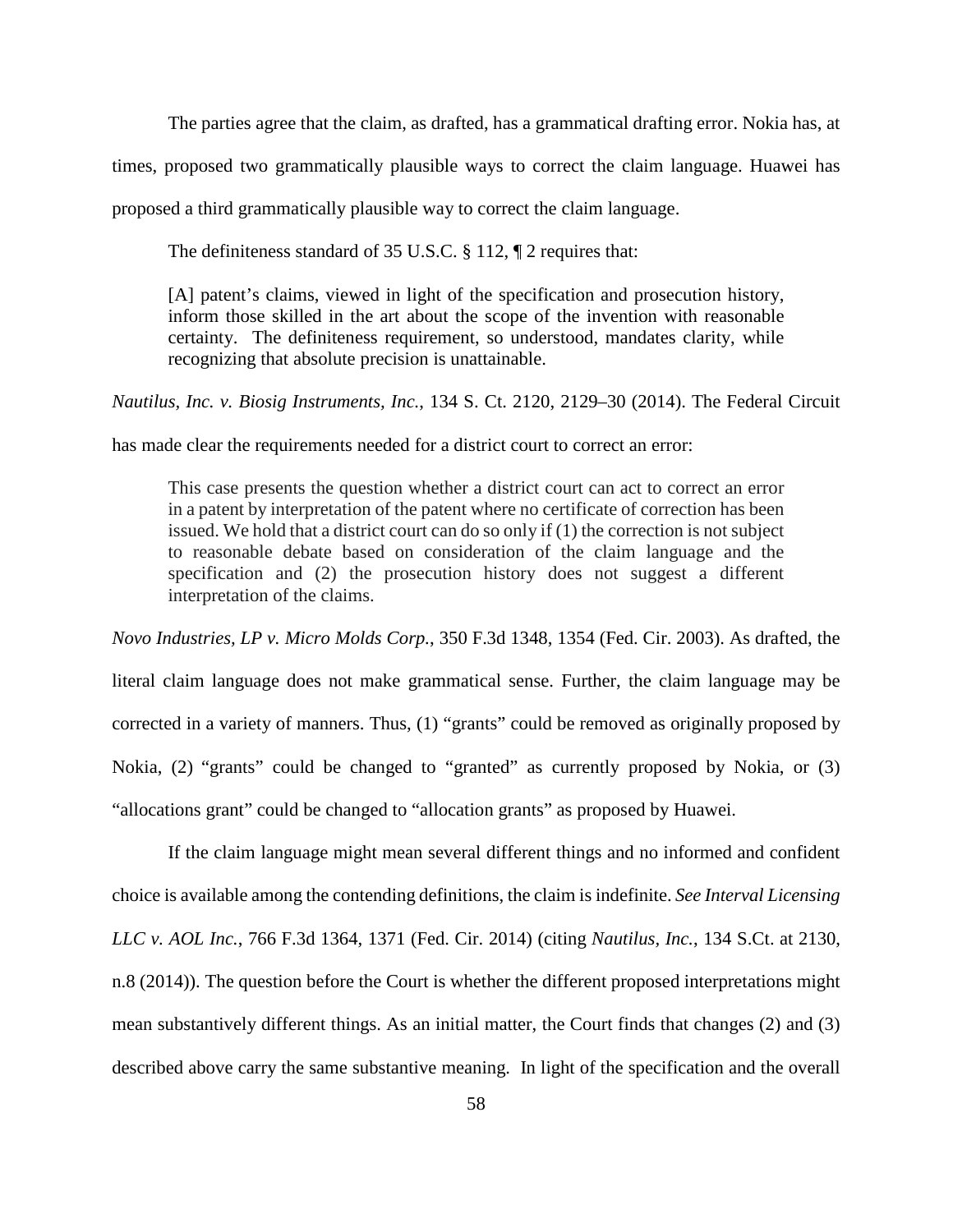claim context, there is no substantive difference between "…a number of downlink allocations granted…" and "a number of downlink allocation grants…."

As to the differences between changes (1) and (2), the Court finds that a substantive difference in claim scope does not exist between the two proposals. First, Nokia's original construction ("a number of downlink allocations") and current construction ("a number of downlink allocations granted") carry the same meaning in context of the surrounding claim language and the specification. The parent claims, claims 1 and 12 for dependent claims 9 and 19 respectively, reference "downlink allocation grant for the communication node [for the apparatus]" The reply sent by the communication node indicates a number of such allocations. Whether the claim references "allocations" or "allocation granted" is no difference as in context of the claims 1/9 and 12/19 the allocations reference the "at least one allocation grant" of the parent claims. Such would be an understanding of both Nokia's original proposal (construction (1)) and current proposed construction (construction (2)) in light of the claims and specification.

Huawei contends that the original proposed construction could be viewed as meaning that "allocations" references all potential allocations generally, whether sent or not to the communication node. It is telling that Huawei merely provides attorney argument as to this interpretation and that Huawei's expert does not opine that such a meaning would be taken by one of ordinary skill in the art. (Dkt. No. 71-1 (Laneman Dec.) at ¶¶ 69-73.) Though Huawei's expert notes the grammar could be fixed multiple ways, there is no indication from the expert that the ultimate meaning of "allocations" or "allocation grants" to one skilled in the art would be different upon having the benefit of the specification. (*Id*. at ¶ 72.) Further, Huawei's reading of Nokia's original proposal is not plausible in light of the specification. Huawei has provided no citation to indicate that the specification provides any suggestion that the number of allocations in a reply